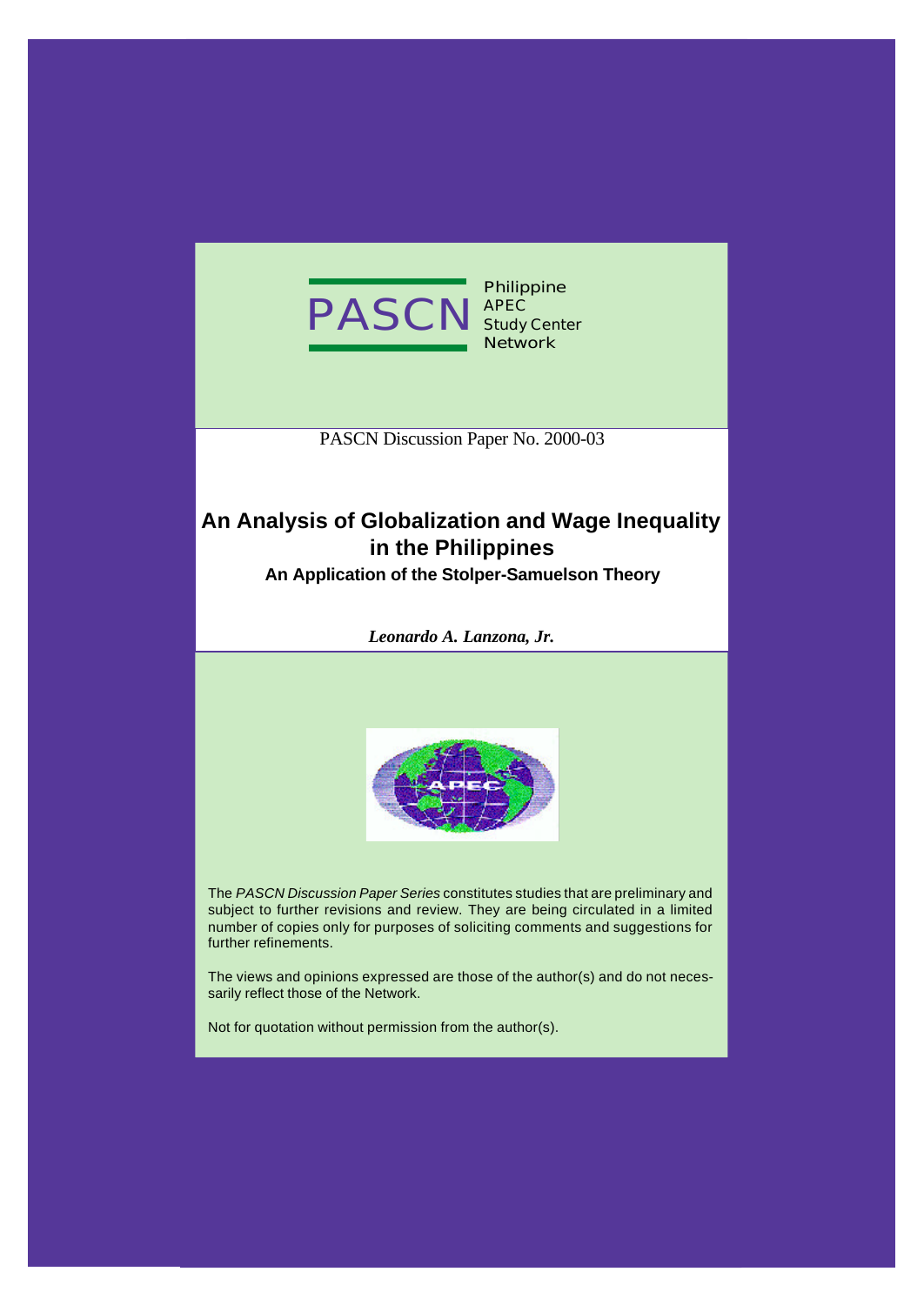

**PHILIPPINE** APEC STUDY CENTER **NETWORK** 

PASCN Discussion Paper No. 2000-03

# **An Analysis of Globalization and Wage Inequality in the Philippines An Application of the Stolper-Samuelson Theory**

# *Leonardo A. Lanzona, Jr.*

Ateneo de Manila University

July 2000

The *PASCN Discussion Paper Series* constitutes studies that are preliminary and subject to further revisions and review. They are being circulated in a limited number of copies only for purposes of soliciting comments and suggestions for further refinements.

The views and opinions expressed are those of the author(s) and do not necessarily reflect those of the Network.

Not for quotation without permission from the author(s) and the Network.

For comments, suggestions or further inquiries, please contact:

**The PASCN Secretariat** Philippine Institute for Development Studies NEDA sa Makati Building, 106 Amorsolo Street Legaspi Village, Makati City, Philippines Tel. Nos. 893-9588 and 892-5817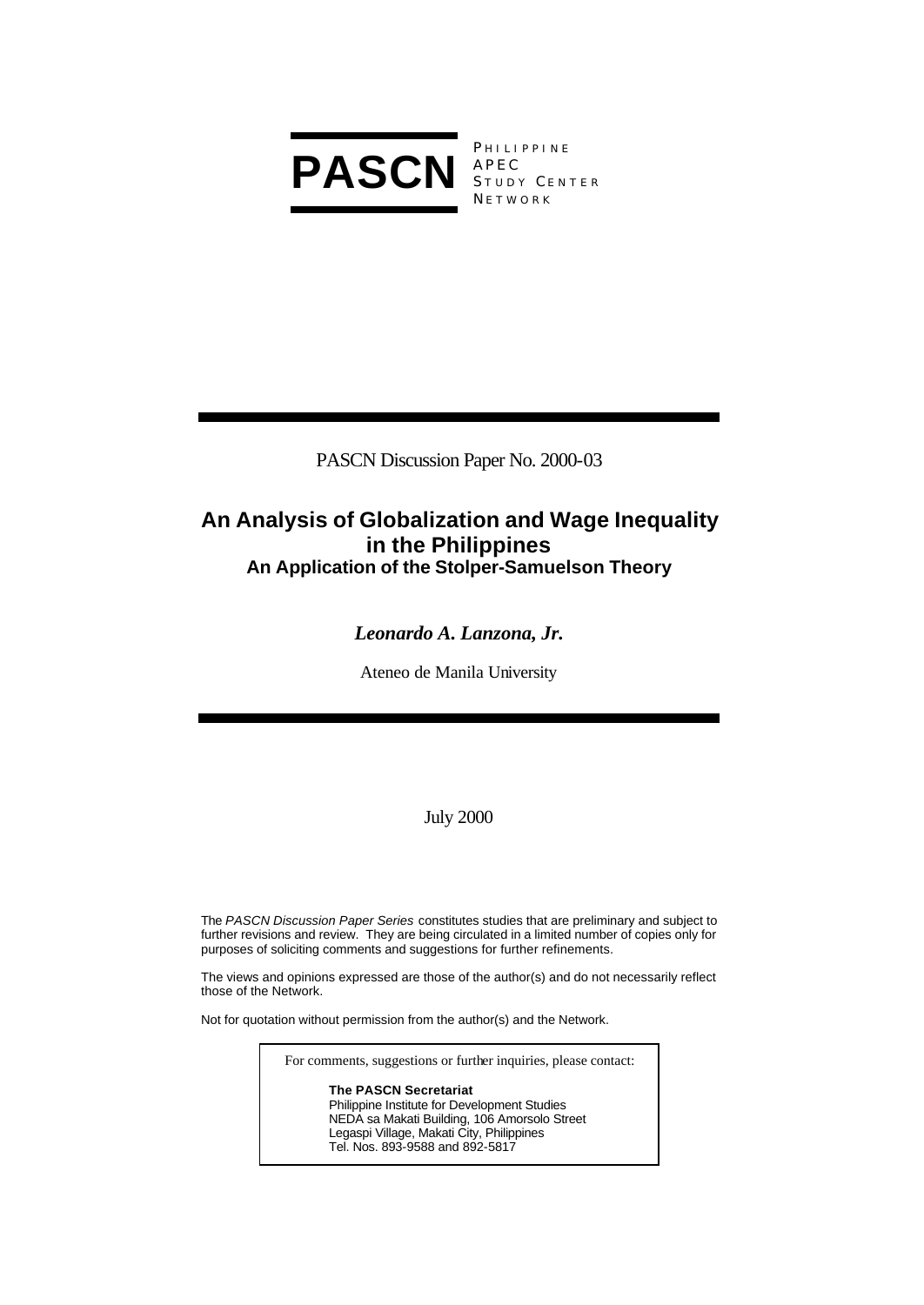## **An Analysis of Globalization and Wage Inequality in the Philippines An Application of the Stolper-Samuelson Theory\***

Leonardo A. Lanzona, Jr.

#### **I. Introduction**

l

The controversy surrounding globalization revolves around two interrelated issues: (a) the effect of increased trade on the production of goods that are being sold domestically and abroad, and (b) the effect of this change on the social conditions, particularly income distribution. Difficulties in the assessment of these issues stem from the problems of linking trade policy to long-term equilibrium growth and identifying its distributive effects, which are influenced by many factors, including the country's technological conditions and skill accumulation. While the experiences of various developing countries show the value of trade to growth as well as to general welfare improvement, there is less agreement on how trade liberalization affects the level and distribution of gains and losses to producers and workers (Krueger, 1983). Recent studies indicate that while the East Asian open trade experience has narrowed the wage gap between unskilled and skilled workers, the increased trade liberalization in Latin America has widened wage differentials (see Wood, 1997).

The Hecksher-Ohlin theory maintains that countries export goods that use intensively those resources that are relatively abundant at home and import goods that use intensively those resources that are locally scarce. Trade therefore increases the demand for the abundant factors, assuming the expansion of the export sector, and reduces the demand for scarce factors, assuming the contraction of the importcompeting sectors. In low-income developing countries, where abundant unskilled labor is found and skilled labor is scarce, trade tends to increase unskilled labor wages and lower skilled wages, thereby narrowing the gap between them.

However, for middle-income developing countries, like the Philippines, where a band of skilled labor exists in select industries alongside a pool of unskilled labor in less advanced sectors, the impact of international openness on wage equality is less certain. According to the Stolper-Samuelson theory, factor prices are dependent upon the effect of trade on product demand and product prices. Wage inequality between skilled unskilled and labor may increase if the product prices of goods produced by the less advanced sectors increase vis-à-vis the imported goods. For these sectors to be competitive, their prices may have to decrease, resulting ultimately in lower wages and increasing the wage gap between the skilled and unskilled.

This study aims to determine the effects of globalization on the distribution of income, particularly wages, through an empirical model that account for factors affecting wage increases, including the country's technological structure and the education levels. Moreover, it seeks to provide a methodology to measure the price

<sup>∗</sup> This study was made possible through a research grant from the Philippine APEC Study Center Network (PASCN).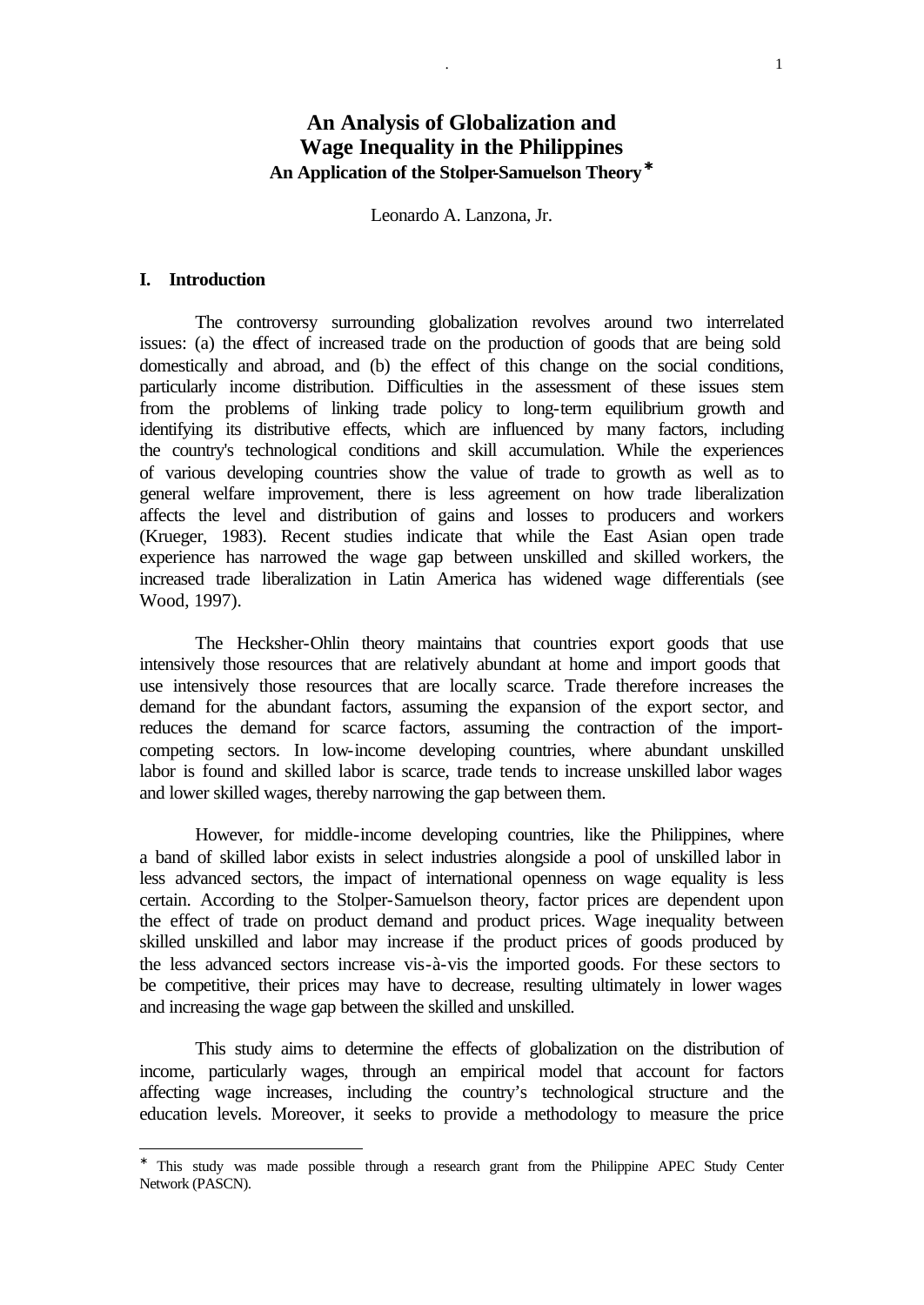effects of globalization as opposed to possible technological changes that can also affect export and product prices. Most of the studies have focused mainly on the effects of world prices and of technology, at home or abroad, on wage distribution (Jones and Engerman, 1996). Another important issue, however, is to consider also how skills, perhaps due to education, can be able to influence whatever effects that globalization may have on wage inequality.

In the Stolper-Samuelson theory, globalization is viewed as a "shock" that increases the foreign goods produced by unskilled workers associated with the increasing wave of economic liberalization around the world. However, the process of globalization results from the rising levels of involvement in the world economy, increasing interdependence, the establishment of global markets, prices and production, and the diffusion of technology and ideas (Lairson and Skidmore, 1997). The three main components of globalization are (1) the growth of foreign direct investments (FDI) due to financial liberalization and relatively costless international financial transactions; (2) the growth of trade due to the emergence of global markets and the reduction of trade barriers; and (3) the diffusion of global technology and innovation due to easier communication. These changes can be categorized primarily in terms of financial and trade liberalization, which in turn influence technological changes. To apply the Stolper-Samuelson theory, it is then necessary to consider not only the price changes but the technical innovations as well.

Previous studies on wage inequality sought to understand the effects of trade by measuring the so-called factor content of imports and exports, estimating the amount of skilled and unskilled labor embodied in exports as well as the amount of skilled and unskilled labor needed to produce domestically the imported goods. The influence of trade on relative wages of skilled and unskilled labor can be then be inferred by calculating the net differences in demand for the two types of labor resulting from exports and imports.

Several authors, however, pointed out the problems and difficulties with this factor-content approach. Burtless (1995) emphasizes that this procedure, because of its focus on the trade flows, fails to consider the important role of trade in determining product prices. Leamer (1996) claims that the Stolper-Samuelson theorem stresses the wage effects of product prices, not the level of products or inputs. Furthermore, he notes that the factor-content procedure fails to consider the changes in tastes and technology in the non-traded sector that influences external demand for labor as well as on the prices of the good. To determine the effects of globalization on wage inequality, the study aims to apply the Stolper-Samuelson theory, and will thus consider tracking the influence of trade on factor prices through the trends in relative prices of goods produced by different skill-intensive industries. The focus will be on the key industries, inclusive of certain subsectors that are characterized by differences in skill intensity and adequate exposure to the process of globalization.

This paper also deals with the empirical issues on the estimation of the effects of globalization on wage inequality. The objective is to provide an empirical framework to measure the effects of increasing trade liberalization on the earnings of skilled and unskilled workers in selected industries in the Philippines. Despite varied data limitations, the empirical model used should be able to assess efficiently and adequately the effects of globalization on wage inequality.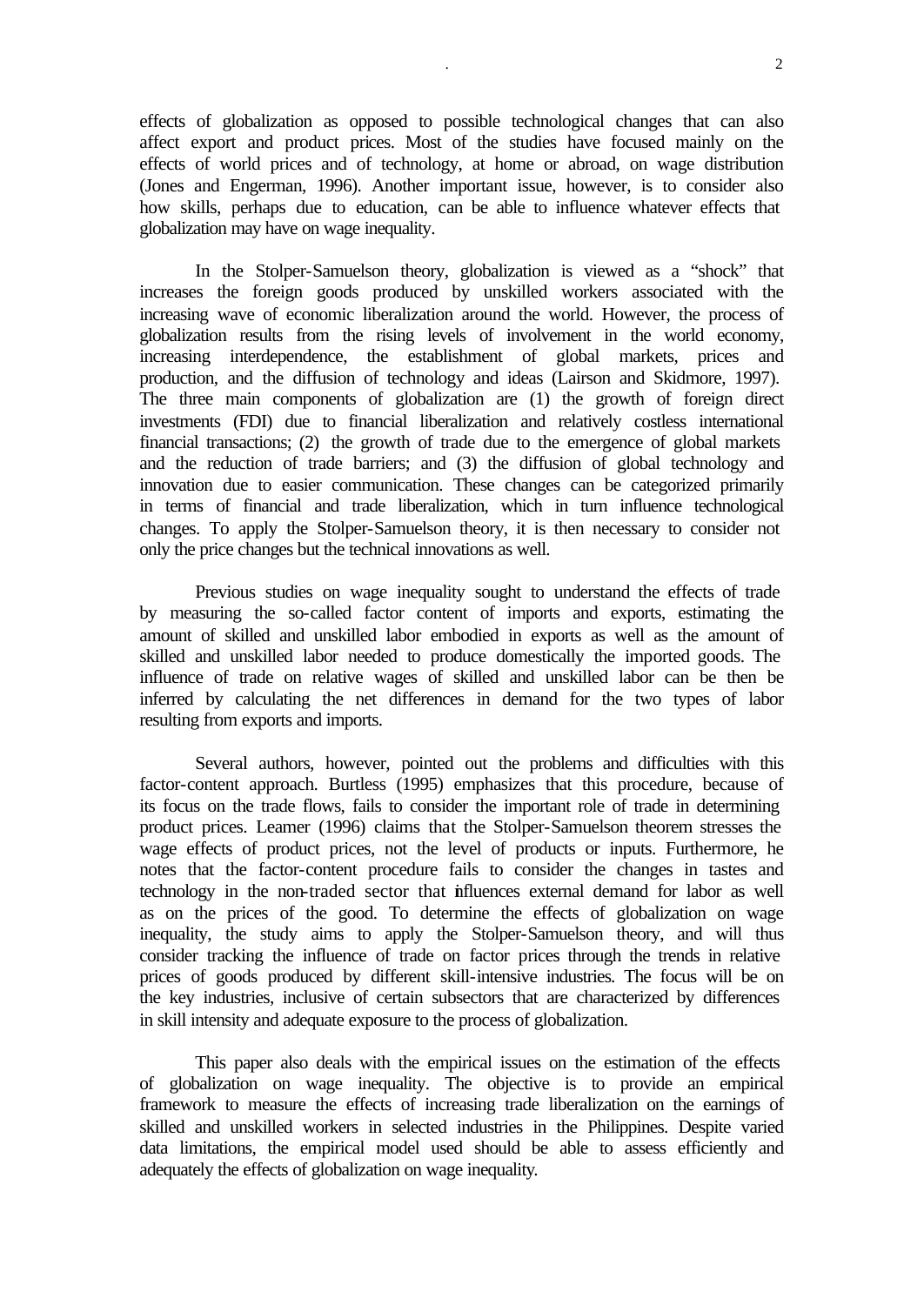The rest of the paper is divided into the following parts: Section II discusses further the conceptual issues found in the model. Section III provides the empirical model to apply the theoretical framework. Section IV describes the existing data and the choice of the industries to be considered. Section V presents the results of the empirical test, and Section VI the conclusion.

#### **II. Conceptual Issues**

According to the Hecksher-Ohlin theory, countries will export goods that use its more abundant resource and will import goods that use scarce resources more intensively. Trade thus increases the demand for abundant factors, because of the expansion of export sectors, and reduces the demand for scarce resources because of the contraction of import-competing sectors. In turn, factor prices will change correspondingly, with prices of abundant factors increasing and those of scarce resources declining. In developing countries, where unskilled labor tends to be abundant and skilled labor scarce, trade tends to increase the wages of unskilled workers and lower the skilled wages, thereby narrowing the gap between them.

Trade barriers (e.g., transport costs and tariffs) create wedges between the prices of goods in two countries and result in either no trade or autarky. These barriers will then keep the price of the exportable lower in the developing countries than in the developed countries, and the opposite for the importable. A reduction of trade barriers, and the resulting expansion of trade, would thus raise the price of exportable and lower the price of the importable in the developing country.

Such a change in relative domestic producer prices would raise the wage of unskilled workers relative to that of skilled workers. This link, known as the Stolper-Samuelson theorem, exists because, as the Heckscher-Ohlin theory assumes, technology (that is, the production function for each good) is given. In other words, it assumes a fixed functional relationship between outputs of goods and inputs between the prices of goods and wages of factors.

This outcome can be illustrated in a type of supply-and-demand-curve diagram adapted from Leamer (1995) and Wood (1997). In Figure 1, the downward-sloping line, dd, is the demand curve for unskilled labor in relation to skilled labor, which would prevail in a state of autarky. In the absence of trade, wages would be determined by the intersection of this demand curve with a supply curve (assumed for simplicity to be completely inelastic), whose position depends on the country's endowment of skilled and unskilled labor. With supply  $S_2$ , which stands for a country's endowment of skilled and unskilled workers, the relative wage of unskilled labor would be at the low level,  $w_0$ .

The demand curve in a country open to trade is the line DD. It crosses dd at B on the horizontal axis—if it had this skill supply ratio, even an open country would not trade. The developing country, which has a relatively large supply of unskilled labor, and hence is a net exporter of the unskilled-labor intensive good, must lie to the right of B. The developed country must lie to the left of B. So, for a developing country, opening to trade shifts the demand curve in favor of unskilled labor (DD lies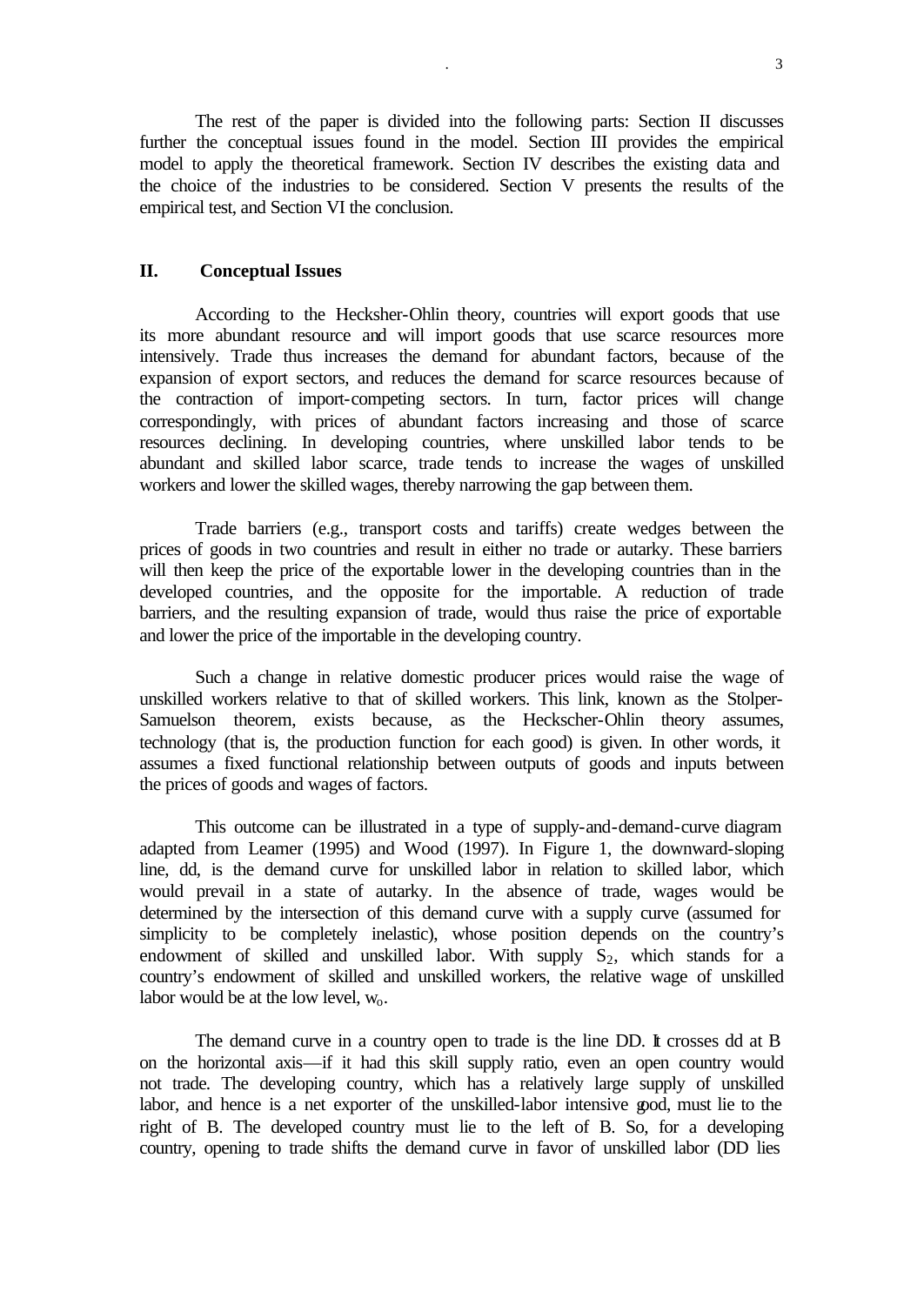above dd) and narrows the gap in wages. With a skill supply ratio  $S_2$ , the relative wage of unskilled labor would rise from  $w_0$  to  $w_2$ .

The open-economy demand curve DD has an odd shape, with two downwardsloping segments separated by a flat segment in the middle—to the right of B, there are two distinct segments in the developing-country range. The flat segment covers the range of skill supplies in which a trading economy would be diversified in the sense of continuing to produce both goods that are unskilled labor-intensive and skillintensive. However, moving beyond this flat segment, a country with a high proportion of unskilled workers would not produce the skill-intensive product. Such specialization puts a country on a segment of the demand curve that slopes downward, because increases in the relative-wage-induced changes in the technique chosen to produce the single good.

Trade may raise the relative wage of unskilled workers, whether the outcome is diversified or specialized. But the effects on wages of subsequent changes in the relative domestic supply of labor differ. In a diversified country (as at  $S_1$ ), relative wages are fixed by world prices, at w. Changes in the domestic labor supply, unless they are big enough to affect world prices, do not change relative wages; they alter only the composition of output and trade. By contrast, in a specialized country on a downward-sloping segment of DD, as at  $S_2$ , changes in domestic labor supply do affect relative wages. For instance, an increase in the relative number of skilled workers would raise the relative wage of unskilled labor.

The model can be extended to include many goods (differentiated by skill intensity) without changing the basic proposition that reduction in trade barriers will lead to an improvement in the wages of unskilled laborers relative to the skilled, assuming that goods exported are unskilled labor-intensive. Figure 2 is drawn with six, rather than two, goods. Instead of having just one flat segment, five surfaces, alternating with negative sloping segments, are found. In a less diversified economy, the changes in relative labor supplies will have little impact on the wages. However, in a situation where an infinite continuum of goods is being traded, it is expected that the demand curve will approach the straight dashed line, as shown in Figure 2. This denotes an infinite number of traded goods, reflecting differing skill intensities and relative wages in proportion to factor supplies.

This analysis has two important implications:

(1) If the Hecksher-Ohlin theory, as presented above, has any relevance to income-inequality trends in low-wage countries, globalization must have resulted in price increases in the country's exportables and price decreases in the importables. Such changes, according to the Stolper-Samuelson theory should be accompanied by increases in the wages for the kind of unskilled labor that makes up the bulk of employment in the country. In other words, it is not the relative supply of skilled and unskilled workers, but the set of world prices that will more significantly determine the relative skilled and unskilled wages, as proposed by the Factor Price Equalization theorem.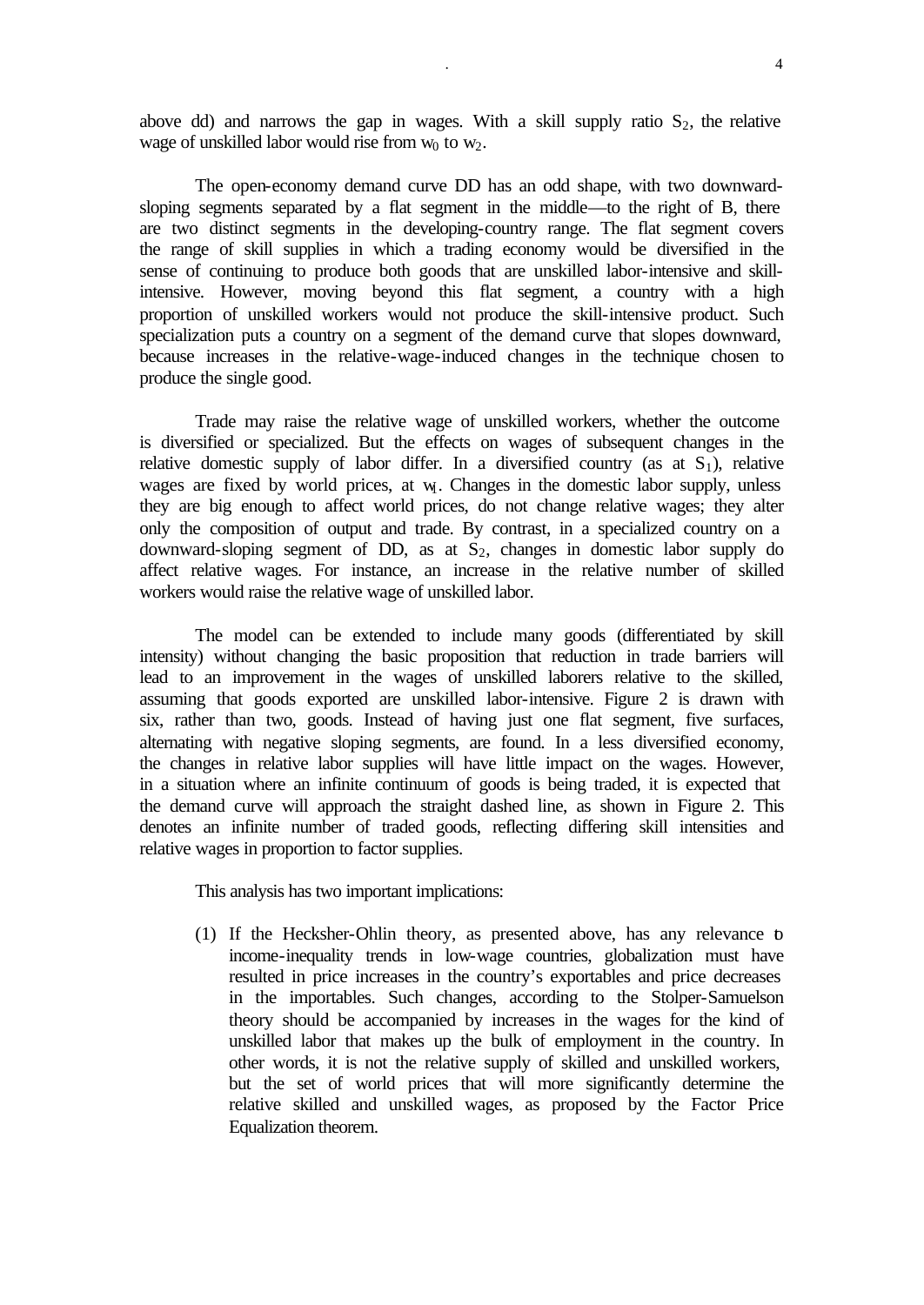(2) The relevance of the factor content of trade (FCT) method used in many studies seems substantially appropriate only in cases where there is an infinite number of goods being traded. For a small country trading under competitive conditions, such a condition may be also be found since prices will indicate the scarcity levels of such factors. However, in a setting where most firms trade on the basis of scale economies, then the value of FCT as a tool of analysis may be limited.

These imply that, except for conditions approximating competitive market conditions, the relative prices of goods will be the critical factor, since these will ultimately determine the distribution of income, as reflected in the wages. Although factor supplies are generally likely to have some effect on relative wages, the effects of prices are expected to be the more relevant factor, as the markets will no longer be based domestically, but internationally.

#### **III. Empirical Model**

The empirical model that will be used in this study will build upon the U.S. study on wages and globalization by Leamer (1996, see Appendix). The variability of wages is assumed to be affected by two main factors—technological changes and globalization. Furthermore, while technological progress and globalization "shocks" are seen to have perceptible effects on wages, greater skill is expected to either mitigate or reinforce these changes in wages, depending on whether the product in which these are being used has a comparative advantage. The empirical framework should not only disentangle the effects of technology and globalization on wages, but more importantly, distinguish these effects on the varied skills of workers. It is expected that these diverse factors of production, such as skilled labor, unskilled labor and capital, will be affected differently. The rates of return from globalization and technological change of these factors and ultimately wage inequality should be determined.

Based on this factor returns model, the equation that will be used for separating the impact of globalization and technological change is given as follows:

$$
\hat{p}_g = \ln p_{it} - \ln p_{ht} = \ln p_{it} + \mathbf{I} \ln TFP_{it} = \sum_{k=1}^3 \mathbf{q}_{itk} \hat{\mathbf{v}}_k
$$
\n(1)

Given panel data on export prices,  $\hat{p}_{it}$ , the total factor productivity, TFP<sub>it</sub> and the shares of skilled and unskilled labor, and intermediate inputs,  $\theta_{\text{itk}}$ , k=1,2,3, we can estimate this logarithmic equation. The TFP term in the equation basically suggests that technologically-induced price changes,  $\hat{p}_{ht}$ , should be removed from the overall price effects that result solely from trade. Certain technological innovations can be realized that might keep wages high even in the face of increased foreign supply of labor-intensive imports. This means that even though product prices have declined, wages are kept high in the world market because of the factor-biased technology.

The coefficient  $\lambda$  indicates a "pass-through" factor indicating the extent to which the change in TFP is passed on to the economy in the form of lower prices. A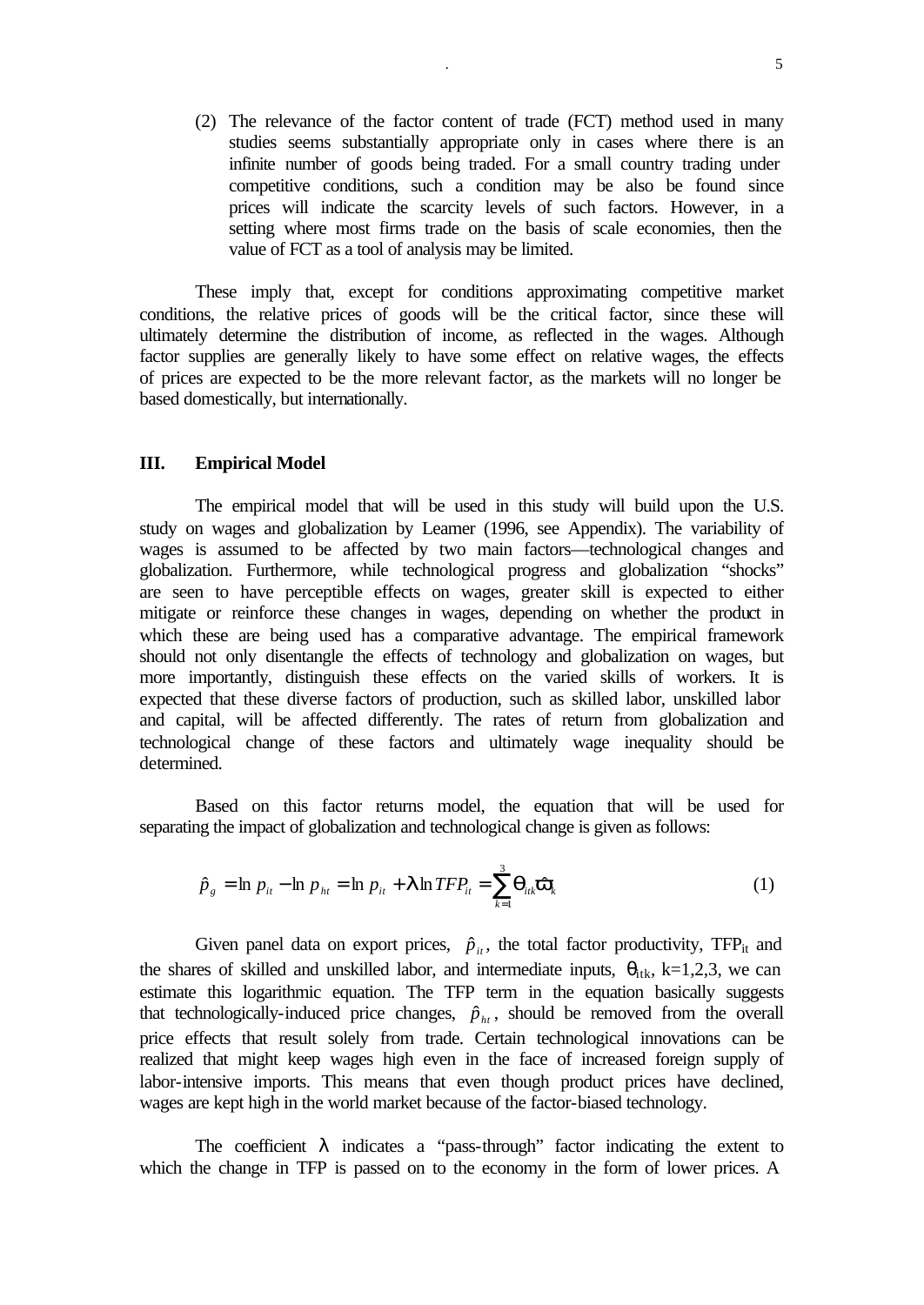value of  $\lambda=1$  means that technological improvements result in product export price reduction. This denotes that the price impact of globalization cannot be fully measured from the observed growth of prices, as the latter may ignore the effects of technological innovation in prices.

We can thus interpret the relative difference in trade and the TFP,  $p<sub>s</sub>$ , as the proportional benefit from globalization in terms of its likely effects on prices. A positive value in the left-hand side of the equation therefore indicates a greater return from trade than from technology.

Furthermore, we can view the coefficients of the factor shares,  $\hat{\mathbf{v}}_k$ , as the percentage changes in factor returns from globalization, and the net of technological changes measured by the TFP. These are the changes in returns to factor owners (or costs to firms) that are needed to keep the zero economic profit conditions working even as changes in technology and product prices. A positive (negative) value of  $\omega_k$ indicates a greater (lower) return to the factor (Hilton, 1984).

Because the model is seen in terms of changes over time, the overall timing trend of these variables is somehow captured. Nevertheless, because there may be unobserved individual sector and time factors involved in the change, random effects estimates may be more efficient.

The measurement of the impact of globalization on wages will thus consist of three main stages:

#### *1) Measurement of the relative factor shares of workers by skill levels*

Using the available data on Philippine industries, wages, and education, the factor shares of labor inputs by skill levels will first be calculated. These shares can be calculated from the sectoral wages of individuals and level of employment per skill unit (Leamer, 1996). For instance, given the highest sectoral wage  $(w<sub>S</sub>)$  and the lowest sectoral wage  $(w_U)$ , the level of employment for the skilled (S) and the unskilled (U) can be computed if the data for the earnings of workers (E) and the total employment (L) in the various sectors can be obtained. This can be done through the mapping of employment and earnings into the skilled and unskilled employment as follows:

$$
\begin{bmatrix} w_s & w_u \\ 1 & 1 \end{bmatrix} \begin{bmatrix} S \\ U \end{bmatrix} = \begin{bmatrix} E \\ L \end{bmatrix}
$$
 (2)

This can be inverted into:

$$
\begin{bmatrix} S \\ U \end{bmatrix} = \frac{1}{w_s - w_u} \begin{bmatrix} 1 & -w_v \\ -1 & w_s \end{bmatrix} \begin{bmatrix} E \\ L \end{bmatrix}
$$
 (3)

From these, the factor shares, relative to total value added (VA), for the highly educated workers, the uneducated workers, and intermediate inputs can be computed as follows: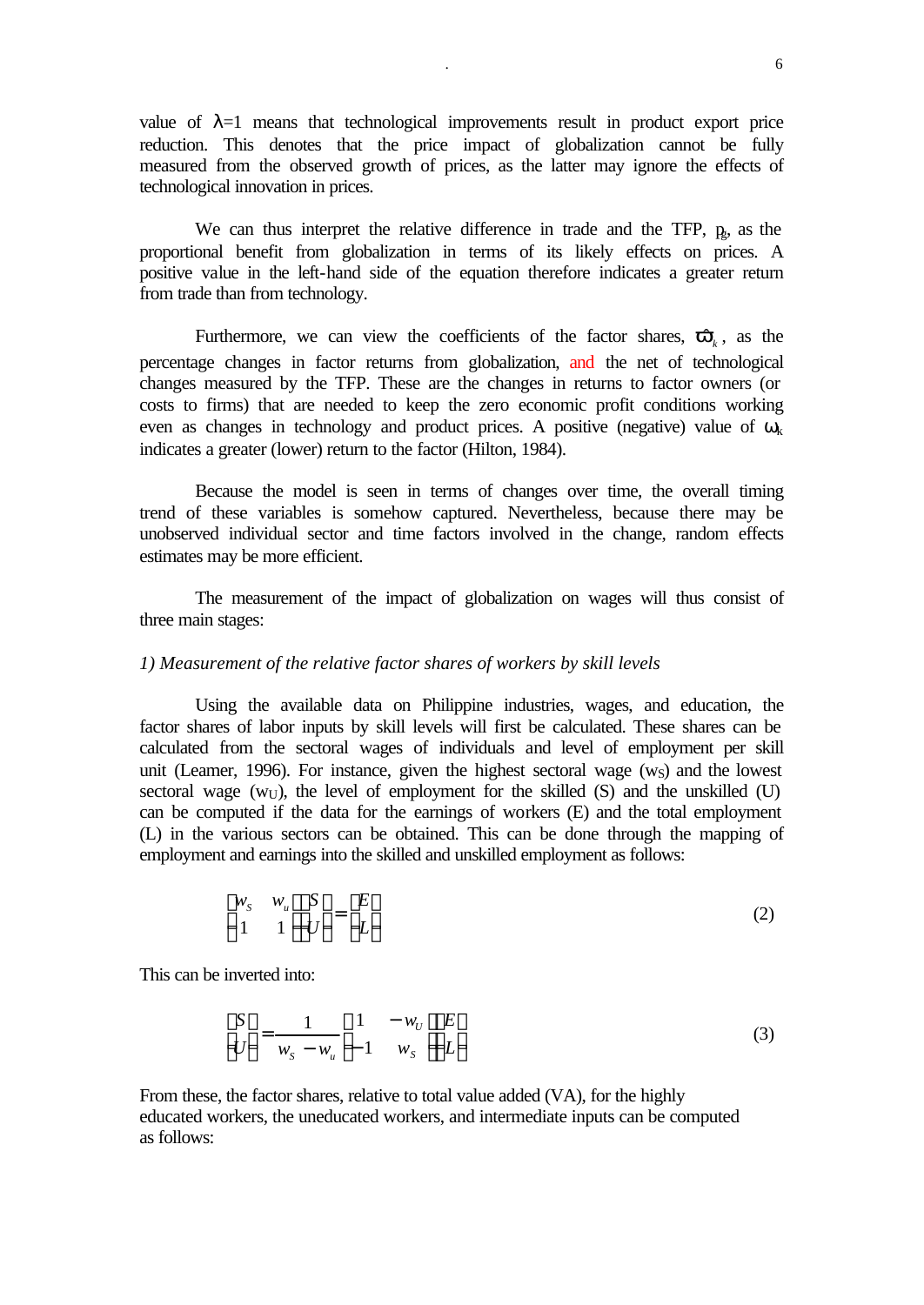$$
\mathbf{q}_s = w_s S / VA = w_s [(E - w_U L) / (w_s - w_U)] / VA
$$
  
\n
$$
\mathbf{q}_U = w_U U / VA = w_U [(-E + w_s L) / (w_s - w_U)] / VA
$$
  
\n
$$
\mathbf{q}_I = rI / VA = 1 - \mathbf{q}_s - \mathbf{q}_U - \mathbf{q}_K
$$
\n(4)

The term  $\theta_K$  in the share for intermediate refers to the share of intermediate inputs to VA. This can be estimated directly from the given costs of fixed assets and the value added.

#### *2) Measurement of TFP*

l

To measure total factor productivity or TFP, this author first assumed the following Cobb-Douglas unit production function (see Pack, 1984):

$$
q_i = Ak_i^a z_i^{1-a} \tag{5}
$$

where q is one peso of value-added in industry i,  $k_i$  is the capital output ratio, and z is the total number of employees required to produce a unit of valued-added. The variable A is the efficiency index used to measure TFP. We can then rewrite this equation in logarithmic form as:

$$
\log q_i = \log A_i + \mathbf{a} \log k_i + (1 - \mathbf{a}) \log z_i \tag{6}
$$

In this study, capital stock is measured in terms of the value of fixed assets and other intermediate costs rather than the flow of services. No attempt is made to disrupt the flow of services or the potentially different marginal productivities of the different components of the capital stock. Labor input is measured as total worker compensation to facilitate the distinction between the skilled and unskilled workers.

The value of the output elasticities is clearly important for the calculation of total factor productivity. To measure this, this author shall use the factor shares from the industry's total output. Of course, elasticites obtained from production function estimates from different countries differ depending on the definitions, and often diverge from relative shares of national income. The range of variance is greater for developing countries like the Philippines because of the larger deviations of factor markets from the competitiveness assumption used to justify the equality of the appropriate elasticities and the observed factor shares (Pack, 1984). Nevertheless, given the industries that have opened substantially to the world market, the "as if" assumption about competitive markets will be used, and factor shares will be imputed to measure the required elasticities. $<sup>1</sup>$ </sup>

#### *3) Regressions of Export Prices and TFP on the estimated Factor Shares*

The effects of globalization on wages can be inferred from the changes in product prices. However, prices may also be by total factor productivity, thus possibly

 $<sup>1</sup>$  Aside from the definition of the inputs, the estimate of TFP here differs from the growth accounting</sup> method of Cororaton and Caparas (1999) in at least two ways. First, the measure is derived in monetary levels rather than as growth rates. Second, the composition of industries is more restricted and includes those that are able to export extensively. These differences make the estimate more stable and less subject to variances than the previous study.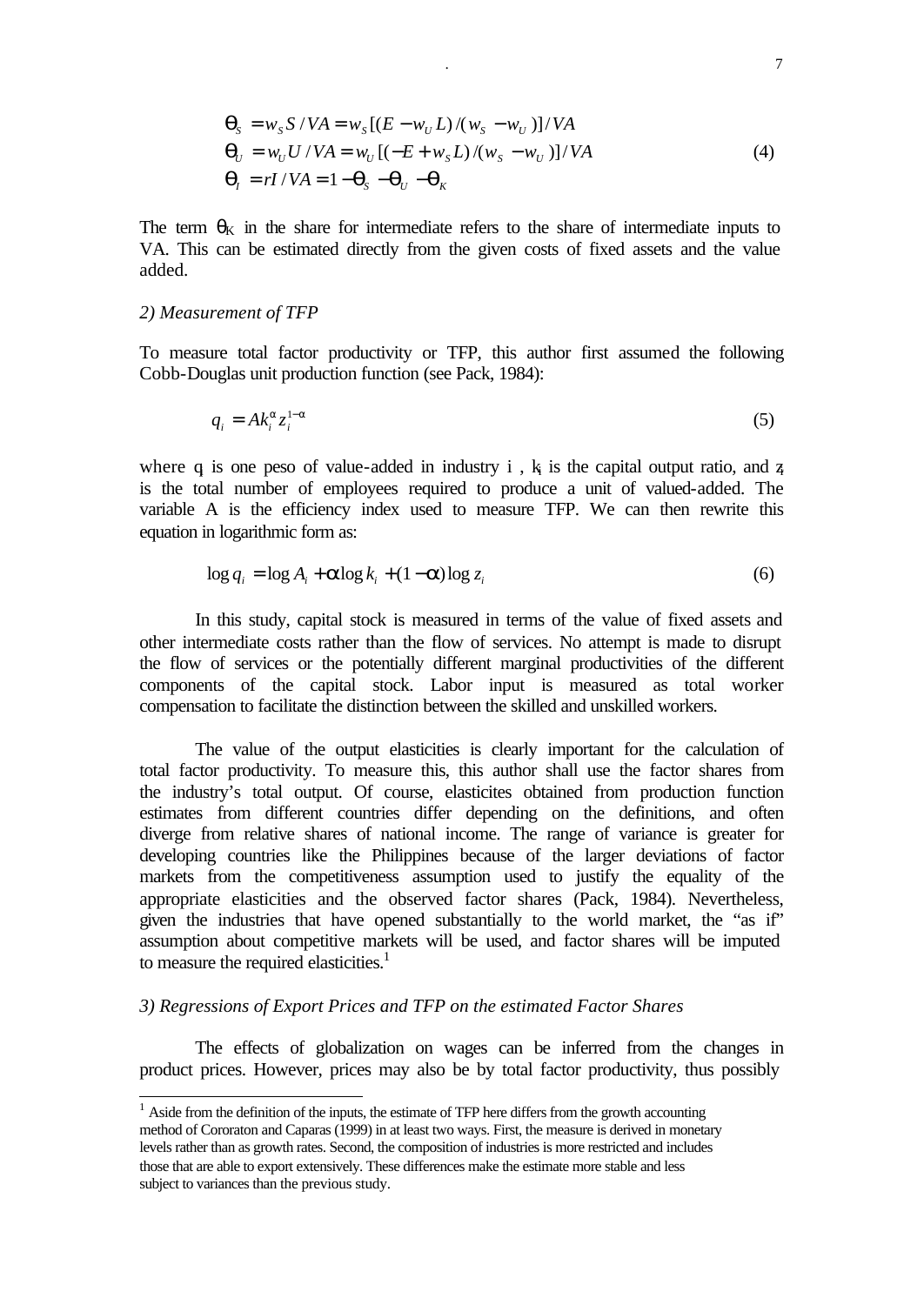resulting in a bias in the estimates. To solve this problem, one can derive the full effects of globalization by regressing changes in product prices, conditioned by total factor productivity changes, on input shares. To disentangle the effects of globalization on wages, one must measure the effect of technological changes, proxied by changes in total factor productivity, on wages.

Depending upon product demand and supply conditions, improvements in total factor productivity are expected to influence wages. For instance, under competitive conditions, if supply is fixed, improvements in total factor productivity can lead to higher wages as the demand for the goods increases. On the other hand, if supply is infinitely elastic, the potential supply increase from increased technological efficiency may be choked by higher wages if the demand for labor is reduced. The idea then is to consider these possibilities as well as the probable intermediate cases.

#### **IV. Empirical Strategy and Data Description**

Using the above model, the paper will then try to measure the effect of globalization on wage inequality in the Philippines. Following the Stolper-Samuelson theory, the author assumes that the effects of globalization on wages are associated with the changes in product prices. The empirical strategy data to be analyzed in this paper will then focus on capturing the different facets of globalization with a view to disentangling them from the price effects of globalization.

#### *Time Period of the Study: Clocking trade and financial liberalization policies*

The investment regime of the Philippines has evolved over time in line with the Philippines' economic condition and development strategy. Because of the shortage of government resources and domestic savings, foreign direct investment (FDI) was considered desirable. However, in line with the protectionist industrial strategy of the time, the import substituting industries were the only beneficiaries of tax exemptions, favorable credit terms, market protection, and so forth.

The situation, however, changed in 1990 with the implementation of an economic stabilization program supported by a stand-by credit facility from the International Monetary Fund. This paved the way for reforms in trade and investment that were subsequently expanded in the Ramos administration. Several important measures were made just before the end of Aquino administration. The most important of these was the passage of the Foreign Investment Act of 1991. The enactment of this law liberalized investment by allowing 100% foreign equity in a domestic or export enterprise as long as its activity did not fall under a negative list. Furthermore, this law simplified the procedure for the entry of foreign investments by requiring foreign investors to register only with the Securities and Exchange Commission (SEC), unless they were seeking incentives from the Board of Investments (BOI).

Since 1992 a more comprehensive market-oriented approach to economic structural reform has been followed. Under this approach, many key sectors, including the downstream oil, shipping, domestic and international aviation, telecommunications, and mining industries, as well as infrastructure (through Build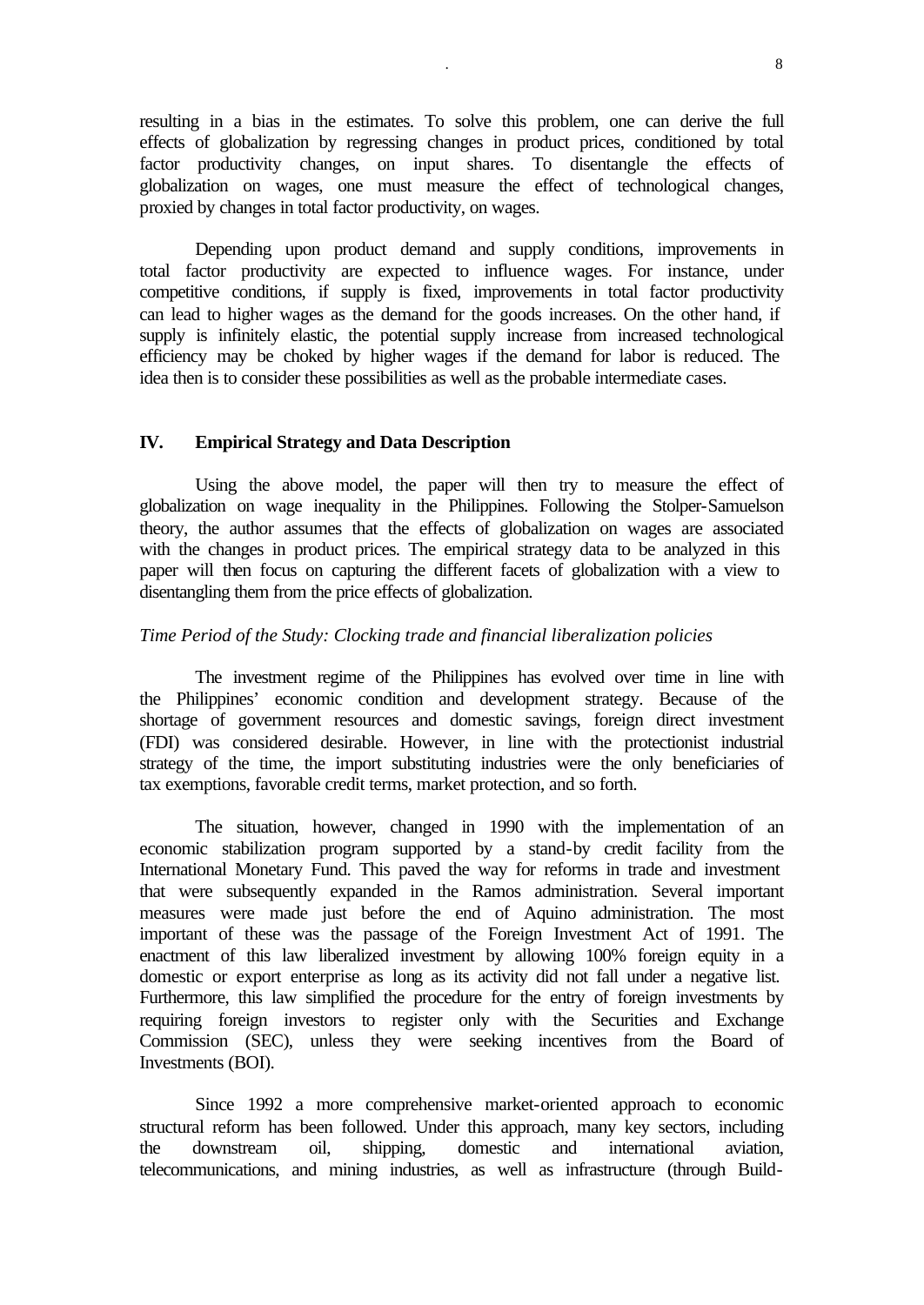Operate-Transfer and Build-Operate-Own schemes) have been opened to the private sector, including foreign investors. Ten foreign banks also were initially allowed to open branches.

Trade policies, on the other hand, have evolved since 1980. So far, four major programs have resulted in a substantial reduction in tariffs. The first phase of the Tariff Reform Program (TRP-I) was implemented in 1981, covering a five-year period, aimed at leveling off protection rates across industries and achieving effective protection rates (EPRs) within the 30 to 80% range. The second phase of TRP was implemented with the issuance of Executive Order (EO) No. 470 on 20 July 1991, which became effective on 24 August 1991. The tariff structure under TRP-II is such that locally produced and imported raw materials would have a tax of 10% and 3% rates of duty, respectively; intermediate goods at 20% and finished goods at 30%. TRP-II (EO 470), which was supposed to end by December 1995 was overtaken by the third phase of TRP in August 1995. TRP-III liberalized further the trade environment by reducing the level and spread of tariffs toward a uniform level of EPRs across all sectors, thus promoting global competitiveness and simplifying the tariff structure for ease of customs administration, and providing a level playing field for local manufacturers vis-à-vis foreign competitors. Finally, as TRP-III met a number of objections from the business sector, the government considered a tariff calibration scheme to serve as a framework for TRP-IV vis-à-vis the pace of liberalization in the ASEAN countries. The tariff adjustments were contained in EO 465 and 486, implemented effective 22 January and 10 July 1998, respectively. TRP-IV provides a structure of 30-25-20-15-10-7-5-3% tariff reduction scheme instead of the previous 30-20-10-3% structure to respond to the business sector's clamor for further protection to "assist them to compete globally."

Having looked at all these policies, this paper will then provide an analysis focusing on the time period when the effects of these policies have already been in place. This means that the study will only involve the years covering 1991 to 1996. This time period, as opposed to starting from 1980, will have the following two advantages: (1) it will limit the number of structural factors that need to be accounted for in the study; and (2) it will capture the full impact of globalization. In considering globalization, capital movements have to be incorporated since interest rates can affect the demand for labor and correspondingly the wage rates. The main disadvantage of course is that the number of observations that can account for the impact of globalization will be limited.

#### *Industries to be examined: Identification of Key Industries*

The theory discussed in Section II considers mainly the country's tradables. To focus on the impact of globalization on the labor productivity, employment, and earnings, this author considers only the top, fast-growing manufacture exports in the country. The theory also considers the imports whose costs may be influenced by globalization. Import-competing industries will then be expected to change with the trade and financial liberalization. However, in the Philippines, the exports and the exporting industries are heavily import-independent. In this case, the export price changes will be affected not only by the costs of domestic inputs but by the imported inputs as well. Because this condition leads to a broader representation of the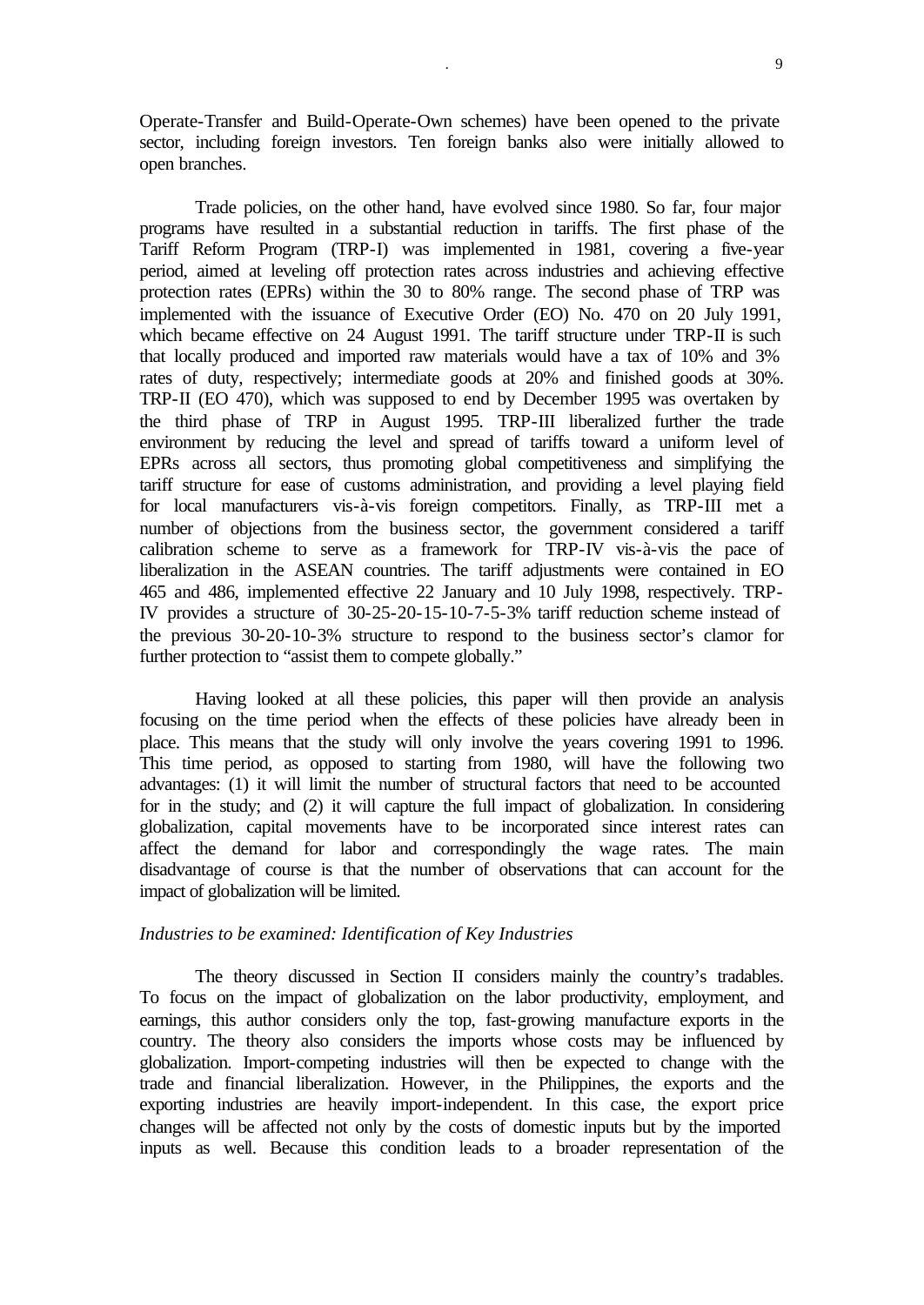Hecksher-Ohlin theory<sup>2</sup>, analyzing the exporting industries will be sufficient to consider both the effects of investment and trade liberalization.

To focus on the key industries, this author uses the exportables that have been in the top 20 from 1989 to 1995 for a number of reasons. First, these are the industries that probably benefit from the globalization, and the effects of this liberalization trend will then be highlighted. Second, the changes in employment and wage rates will be expected to be more pronounced in these industries. Third, the effect of technological innovations will be more substantial in these industries. The underlying assumption in this strategy is that assumptions of the Stolper-Samuelson model are more evidently applicable for these industries. Although the recent programs may influence other industries, their overall effects for the particular time period in question may not be significant. These industries and the corresponding values and volumes of their exports are shown in Table 1.

The source of the data here is the Philippine Trade Statistics that had been categorized using the PSCC code. Because the data on factor inputs and technology trends are gathered from the Annual Survey of Establishments, which is based on the PSIC code, there will thus be a need to match these two data sets. In the absence of any objective way of comparing these two codes, the author used the following pairing of industries with their corresponding PSIC and PSCC categories:

<sup>&</sup>lt;sup>2</sup> Note that the Hecksher-Ohlin theory examines the consequences of trade on goods and their associated factors, rather than industries. However, since the exporting industries use imported goods along with domestic inputs, then each industry can be seen as self-contained economies as assumed in the model. However, because the imports are used as inputs, increased trade liberalization may induce more production of goods that uses imports whose costs have declined. Nevertheless, the theory remains valid (though weakly) if globalization should still result in greater exports of goods that use the more abundant domestic resource.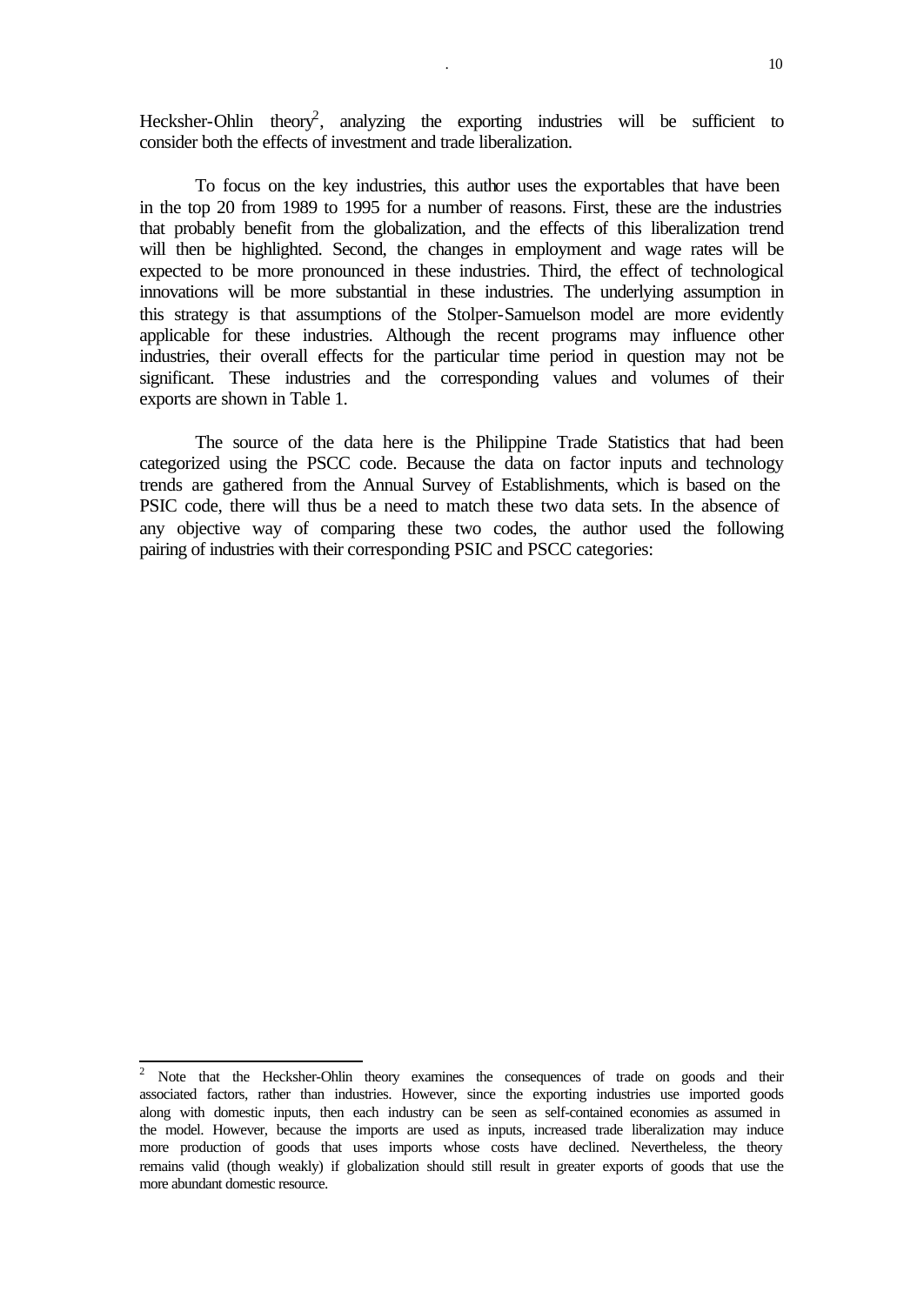| <b>PSIC</b> | <b>Industry</b>                                                      |
|-------------|----------------------------------------------------------------------|
|             |                                                                      |
| 3115        | Canning, Preserving and Prosg of Fish, Crustacea and other Sea Foods |
| 3125        | Manufacture Desiccated Coconut                                       |
| 3114        | Canning and Preserving of Fruits and Vegetables                      |
| 3123        | Sugar Milling and Refining                                           |
| 3319        | Manufacture of Wood, Cork and Cane Products N.E.C.                   |
| 3530        | <b>Petroleum Refineries</b>                                          |
| 3116        | Production of Crude Coconut Oil, including Cake and Meal             |
| 3512        | <b>Manufacture of Fertilizers</b>                                    |
| 372         | Non-Ferrous Metal Basic Industries                                   |
| 3831        | Manufacture of Elecl machy and apparatus                             |
| 3909        | Manufacturing Industries, N.E.C.                                     |
| 3832        | Manufacture of Radio, Television and Commun Eqpt and Apparatus       |
| 3836        | Manufacture of Elec Wires and Wiring Devices                         |
| 3825        | Manufacture of Ofc, Computing and Acctg Machy                        |
| 3839        | Manufacture of Elecl Apparatus and Supplies N.E.C                    |
| 3845        | Manufacture of Motor Vehicle Parts and Accessories                   |
| 38609       | Manufacture and Repair of Furn and Fixtures Primarily of Metal       |
| 3223        | <b>Embroidery Establishments</b>                                     |
| 3222        | Ready-made Clothing Mfg                                              |
| 3212        | <b>Knitting Mills</b>                                                |
| ----        |                                                                      |

| <b>PSCC</b> | <b>Industry</b>                                    |
|-------------|----------------------------------------------------|
| 037.1       | Fish, prepared or preserved in airtight containers |
| 057.7       | Coconuts, fresh, matured, dessicated               |

- 057.9 Pineapples, avocados, mangoes, guavas and mangosteens, fresh or dried and other fresh fruit, n.e.s.
- 061.1 Centrifugal sugar, muscovado, and "panocha"
- 292.9 Vegetable materials of a kind used primarily in brushes or brooms , hard seeds for carving, seaweeds and moss, dried
- 334.1 Motor spirit (gasoline), including aviation spirit, other light petroleum oils obtained from bituminous materials (other than crude) and petroleum naptha
- 422.3 Coconut (copra) oil and its fractions
- 562.9 Fertilizers, manufactured
- 682.1 Refined copper (including copper alloys other than master alloys), unwrought
- 764.1 Electrical apparatus for line telephony or line telegraphy (including such apparatus for carriercurrent line systems)
- 764.3 Transmitters-Receivers
- 764.9 Parts and accessories of phonographs (gramophones) including record players and tape decks and t.v. image and sound recorders and reproducers, magnetic
- 773.1 Magnet wire and insulated electric wire, cable, bars, strip and the like, n.e.s.
- 776.3 Transistors, photocells (including photodiodes and phototransistors), diodes and similar semiconductor devices
- 776.4 Electronic microcircuits
- 784.3 Other parts and accessories of the motor vehicles of groups 722, 781, 782 and 783
- 821.1 Chairs and other seats, whether or not convertible into beds, of wood, of metal, of bamboo, of rattan, of other materials n.e.s.
- 844.2 Undergarments (excluding shirts but including collars, shirt fronts and cuffs), of synthetic fibers or other fibers, other than knitted or croheted
- 845.1 Jerseys, pullovers, slipovers, twinsets, cardigans, bed jackets and jumpers, of cotton, wool or fine animal hair, or of other fibers, knitted or crocheted
- 845.9 Other outer garments and clothing accessories (other than gloves, stocking and the like), of cotton, of synthetic or of other fibers, knitted or crocheted, not elastic nor rubberized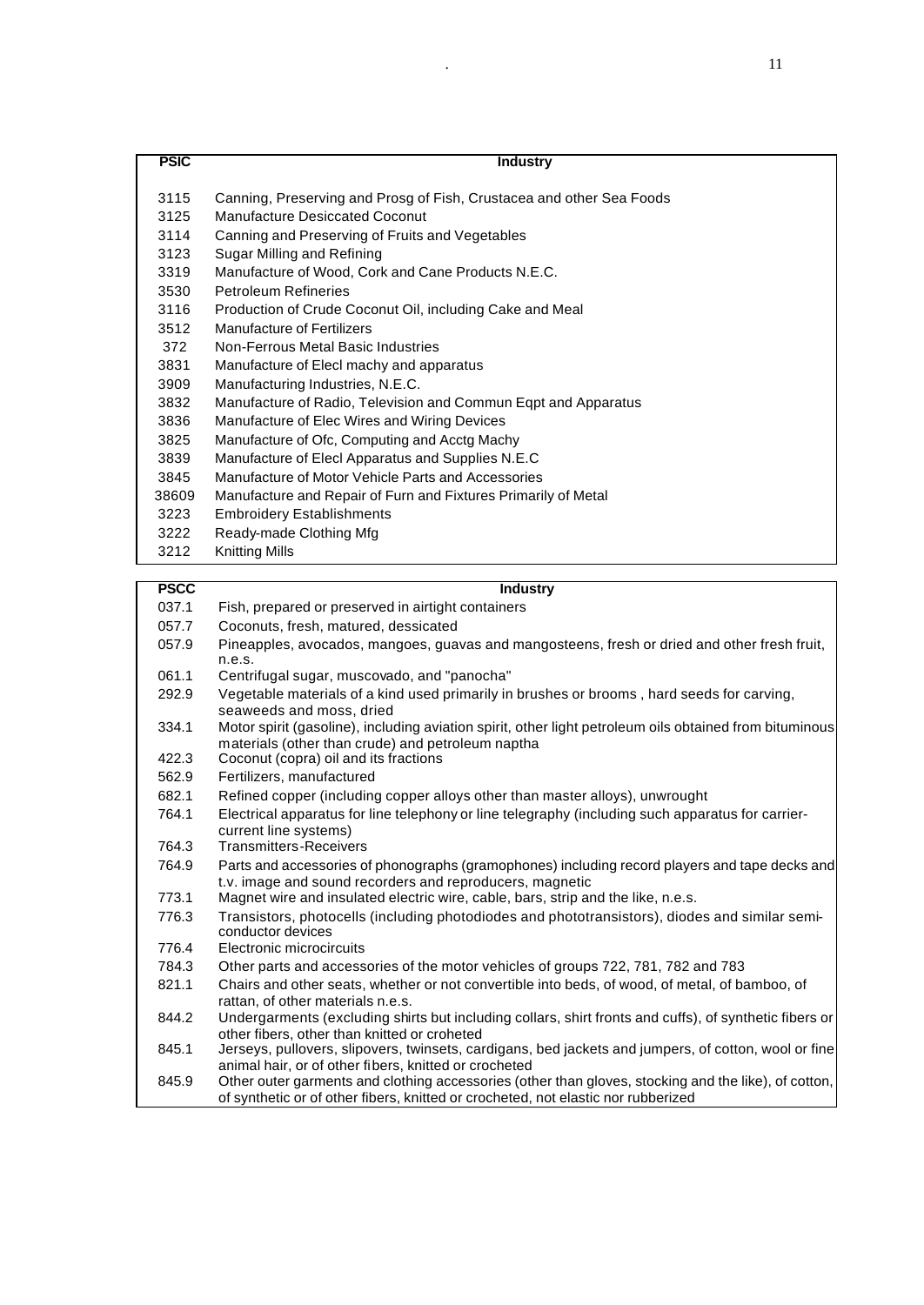The problem in considering only these industries may be that the estimated effects of globalization may be biased upward. Realism requires the inclusion of nontraded goods in the model. The high ratio of trade to output indicates, however, transport costs, tariffs, and quotas have not been substantial barriers to trade, even before the process of liberalization was implemented in full force. Moreover, the presence of non-traded goods does not necessarily alter the expected effects of trade on relative prices, especially for the industries that are clearly affected by globalization.

Using the data in Table 1, we can compute for values of these products in the world market by dividing the value of the product to its volume. Figure 3 and 4 show the export price trends of these products, classified into non-manufacturing and manufacturing products, respectively. The following points are important. For the non-manufacturing exportables, except for fish and fruits that recorded sharp price increases in 1990, the products exhibit generally limited variation in these prices. For fish and fruits, 1990 was the year when the supply had also sharply decreased. Copper also had a lower supply of exports in that year and registered also a significant increase in prices. Other products such as vegetable materials, coconuts, and coconut oils appear to indicate a stable rise in the prices. These prices fluctuated but had seemed generally in 1995 to record slight increases.

For the manufacturing exports, the prices have also remained generally constant throughout the period, except for microcircuits, transistors, transmitters, and sound equipment that displayed significant increases. For microcircuits, the impressive improvements in prices can be attributed to possible changes in the quality of the product, aside from the increases in the demand for the good. If one were to interpret this result using the Heckscher-Ohlin theory, one may conclude that the opening of markets revealed the country's comparative advantage in manufacturing these two products.

Figures 5 and 6 show my calculations of TFP for the same non-manufacturing and manufacturing sectors. The low variability of these graphs suggests sluggish technical improvements in these industries, and seems to complement the generally stable movement in prices. Several points are noteworthy. First, despite the by and large low variability in both of these sub-groupings, the general movement appears to be a gradual fall in the TFP. Several products, such as coconuts, fertilizers, microcircuits, undergarments and transistors, registered significant increases in some periods, but unfortunately these improvements were not sustained as they also showed substantial declines later. Second, there were nonetheless several cases of gains for non-manufacturing-based products. These include fruits, coconut oils and vegetable materials in the agriculturally based group. Third, while the TFP movements are minimal, these nonetheless remain positive.

The general complementarity in the movements of TFP and the observed export prices appears to show some relationship between these two variables. To some extent, prices of these highly tradable goods may be expected to increase as markets have been opened, and world market demand has increased. However, prices of some industries can be reduced if the cost of inputs has become cheaper or the productivity of inputs has increased. The minimal, and generally declining, estimates of TFP may have reinforced these upward pressures in the prices. However, industries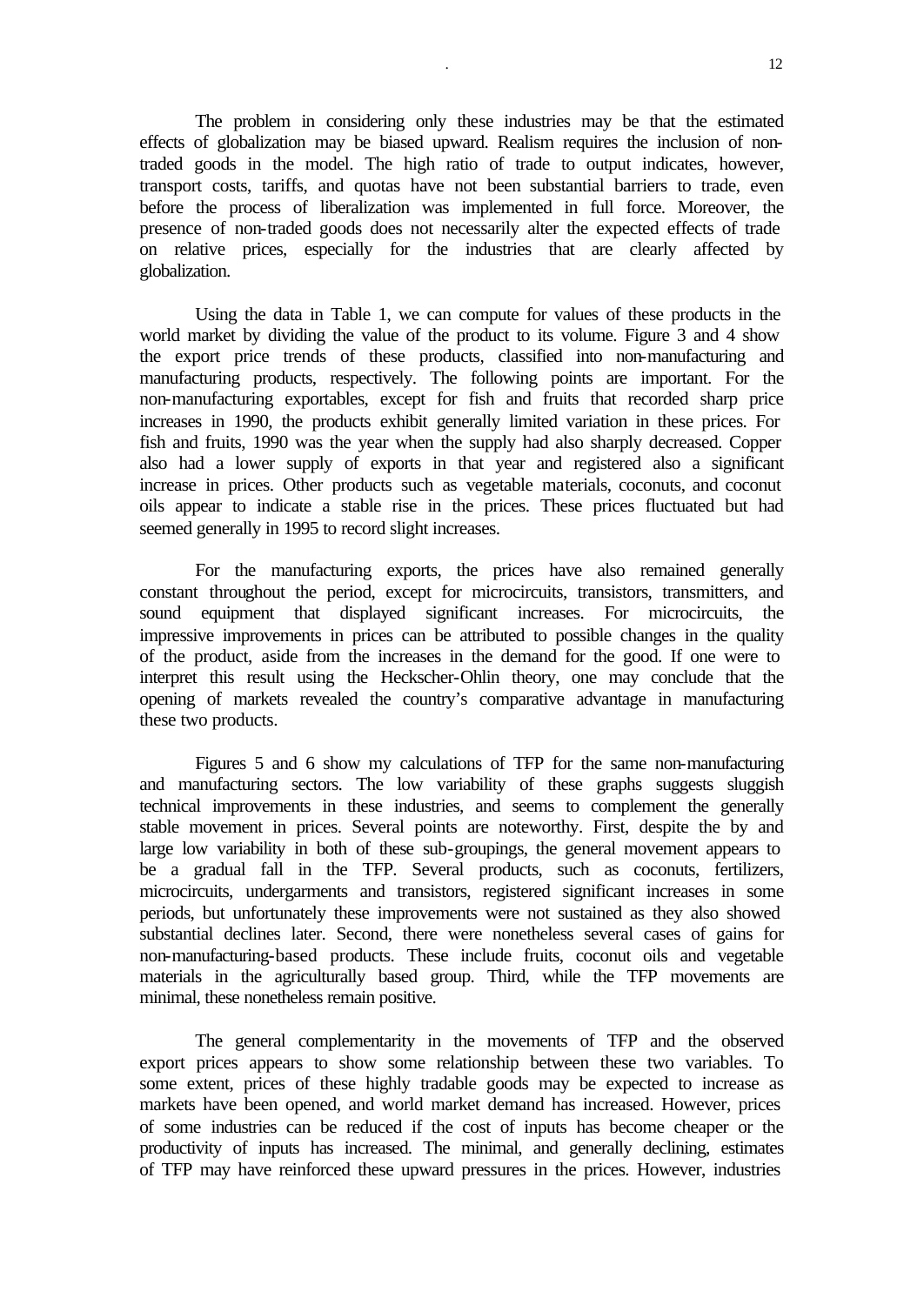that recorded higher TFP may have kept some of these prices at a steady and more competitive level. In any case, the sectoral variability of TFP justifies the analysis of technological innovations into the analysis of globalization. Given these observed variances in the data, certainly time and industry factors have influenced these observed prices.

#### *Employment and Wage Incomes*

Figures 7 and 8 show the employment levels for these identified nonmanufacturing and manufacturing products, respectively. Despite the various structural changes occurring both here and abroad, the general movement has been relatively unchanging all throughout. This means that the industries that previously had high levels of employment—fish, coconuts, fruits, and sugar—continued to be the industries that employed the most number of workers. For the non-manufacturing products, the same unresponsiveness of employment to the globalization process can be noted. The production of ready-made clothes, such as jerseys, is seen to be the most-labor intensive, while sound equipment industries are increasing the demand for labor.

Wage incomes, however, appear to have been somehow influenced by the globalization process. One way of showing this is by analyzing the highest and lowest sectoral wage incomes for the three main sectors, i.e., agriculture, mining, and manufacturing. Table 2 shows these two levels of incomes for 1991 and 1994 from the Family, Income, and Expenditure Surveys. Note that there is no clear indication that only the wage incomes of the skilled or the unskilled have increased during the period, as indicated by the highest and lowest sectoral wages, respectively. Nevertheless, the manufacturing sector had a significant increase in the highest sectoral wages from 1991 to 1994, and a decrease in the lowest incomes observed. This may be important since from the data on prices, it appears that only these sectors had benefited from globalization.

Another way of viewing this phenomenon is to compare the incomes of highly educated households (with high school degrees and higher) and poorly educated households (with no high school degrees) from the Family, Income and Expenditure Surveys. Figures 9 and 10 show the movements of wage incomes between 1991 and 1994 for all industries. Two points are important. First, there is a significant difference in the wages found between the highly educated and poorly educated families, suggesting that education is crucial factor in the determination of wage incomes. Second, the improvements from 1991 to 1994, when globalization was operative, are seen to be greater for the highly educated families than their counterparts. This is particularly so for such industries as agriculture, manufacturing, utilities, wholesale and finance. This suggests the high premium placed on education by much of these globalization trends.

The data then appear to indicate that these industries have responded to globalization not through greater employment but through wage changes. This supports the Stolper-Samuelson theory that hypothesizes the independence of prices and wages to the composition and level of employment and resources. Table 3, Panel A, provides the means and standard deviations of the variables for all industries considered for the empirical test. Three main points can be made. First, prices have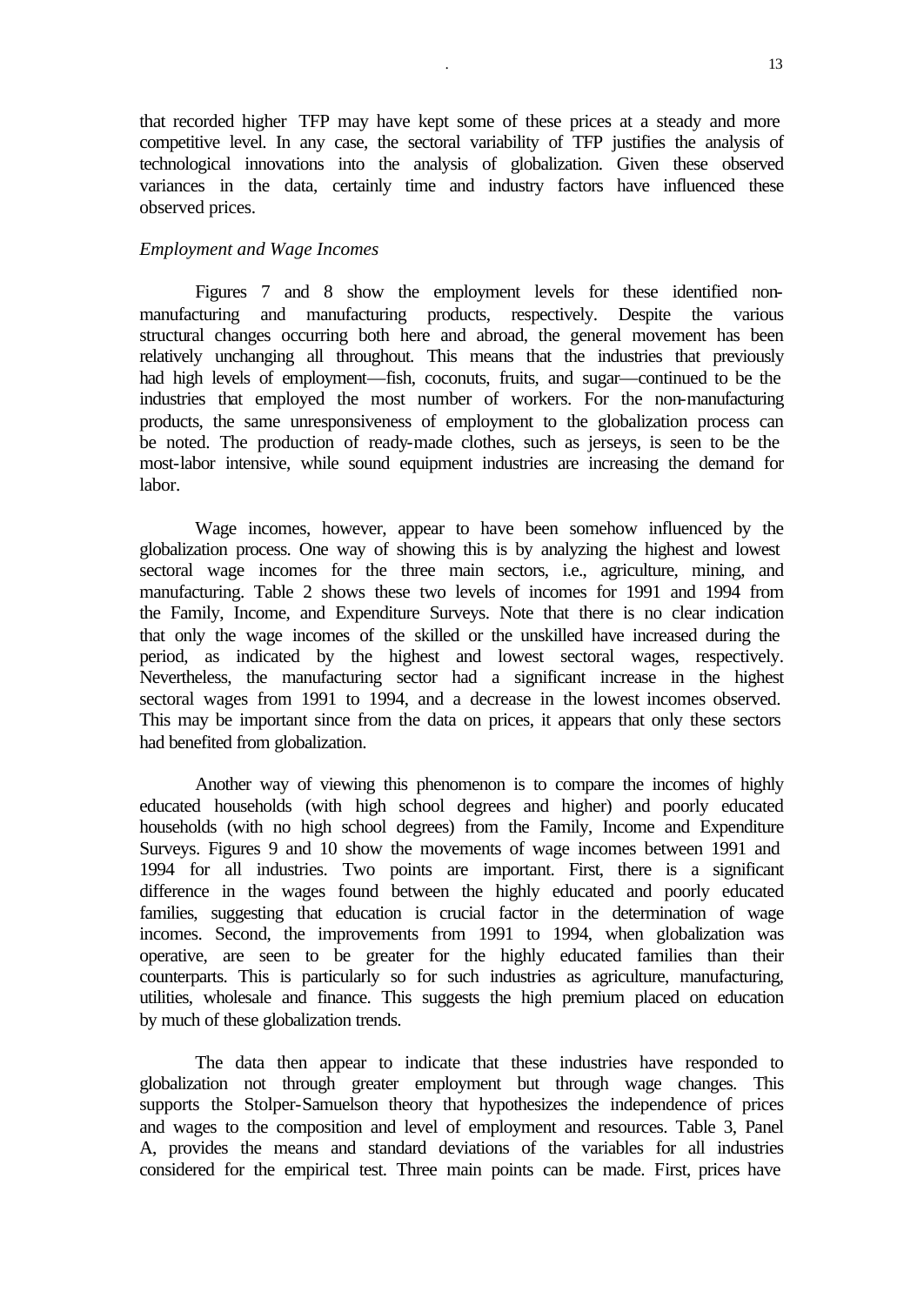consistently increased during the period from 1989 to 1995. This can be because of the wide-ranging depreciation of the pesos (particularly in 1990) as well as the increased demand expected from globalization. $3$  Second, the estimated TFP measure has on the average declined in this same period. This means that part of the increase in prices is due to the failure to innovate. Hence, there is a need to consider not only the price effects of globalization but also its possible technological effects if we are to apply the Stolper-Samuelson theory. Third, the share of factors generally has not changed significantly from the 1989 levels. In between these years, however, the share of unskilled labor has declined substantially. Capital share (mainly share of fixed assets) is seen to be very erratic, experiencing substantial changes upwards and downwards. The share of skilled labor and intermediate inputs has remained steady, even as the former experienced a significant increase in 1994.

A breakdown of these movements of these variables into three sub-groupings of industry is shown in the succeeding panels of the table. For agriculture-based industries, the changes are different from those indicated as the general trend. For one, the estimated TFP has remained stable from the 1989 levels, suggesting technological innovation in these areas. This is in sharp contrast to the manufacturing-based industries that showed a steady decline after an increase in 1990, while the naturalresource-based industries registered abrupt and irregular fluctuations.

Moreover, the share of unskilled labor in the value added of agriculture-based industries has steadily increased (with lower skilled labor and intermediate inputs shares) since 1993 when the full impact of trade liberalization was felt. In contrast, the other industries featured declining shares in unskilled labor. For manufacturing-based industries, capital and skilled labor shares have increased substantially, while for natural resource-based industries, there was a noticeable increase in intermediate input share. The general trend seems to indicate that as the value-added share of unskilled laborers in manufacturing-based industries has decreased, the share of unskilled labor in agriculture-based industries has increased.

These points all seem to suggest that the movement of prices has been influenced by international markets as well as the country's foreign exchange movements. Furthermore, the changes in prices are transferred conceivably to changes in factor returns, as predicted by the Stolper-Samuelson theory. However, the effects on factor returns will seem to be different for each industry.

l

 $3$  These average figures can also reflect the composition of the exports recorded in the year. In which cases, if one high-priced product were to become more dominant in one year, its price would be given a larger weight in the estimated average price.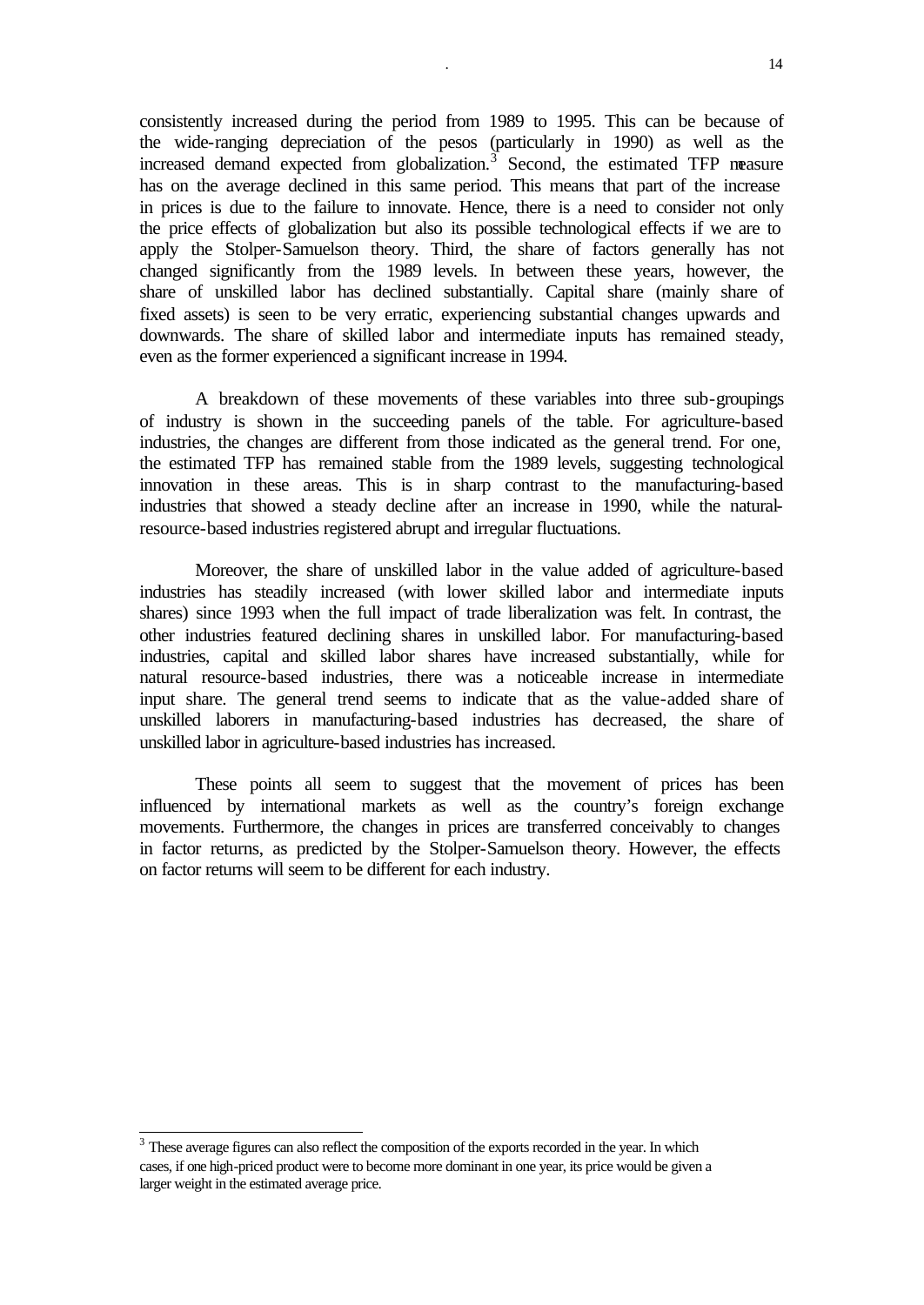#### **V. Results of the Empirical Test**

Table 4 presents four sets of estimates to measure factor returns from world export prices, total factor productivity, and globalization, which is defined as the sum of the first two factors. Respective breakdowns across different sub-groups are shown in the succeeding panels. As already discussed and as shown by the previous section, a number of unobserved industry and time effects could have affected the data. Hence, there is a need to consider the random effects models to determine the significance of these unobserved factors. Ordinary least squares and fixed effects estimates are shown in Tables 5 and 6.

Fixed effects models are generally seen to be a reasonable approach to taking account of differences between industries over time that are viewed as parametric shifts in the regression function (Greene, 1990). These effects can then be interpreted as applying only to the cross-sectional units of the study, or the included industries, and no longer to additional ones outside of the sample. However, in most other cases, it may be more appropriate to consider these industry-specific constant terms as randomly distributed across cross-sectional units. In which case, it will be more acceptable to assume that the sampled cross-section was drawn from a larger population over time. In this case then, the model can be modified to approximate a random effects model.

In view of this, the random effects model is believed to be more efficient than the former. However, there is uncertainty about its extremely small sample properties, a problem that we obviously have in this paper. In this case, it is necessary to test the appropriateness of the model using the so-called Hausman test. This test is designed to determine whether there are systematic differences between the two models. Note that the test shows the robustness of the random effects model for the combined effects of prices and technological innovation as well for the estimates for export prices and the TFP. However, estimates for sub-groupings are seen to be less reliable.

The random estimates found in Table 4, Panel A, indicate that, for all industries concerned, capital (reflected in the constant since capital is the control variable) and skilled labor have positive and significant returns from the observed movement in export prices, and lower returns are seen for unskilled labor and intermediate inputs.<sup>4</sup> However, technological innovations appear to be biased against both capital and skilled labor but more favorable to intermediate inputs. This means that the prices are somewhat decreased by improvements in the productivity of the unskilled labor units and intermediate, although somewhat increased by the seeming lack of productivity improvements arising from the use of intermediate inputs. Although higher export prices do not benefit unskilled labor more than the other inputs, improvements in total factor productivity raise the rate of return from investments in unskilled labor.<sup>5</sup> However, these increases in productivity earned by

l

<sup>&</sup>lt;sup>4</sup> The estimated coefficients are interpreted as the differences from the constant that is supposed to reflect the rate of return from capital, the control variable. Insignificant coefficients then show no change from the constant. If the coefficients are negative but lower than the constant, this means that the rate of return from the associated factor is still positive but lower than the rate of return from capital.

 $5 \text{ Ås already discussed, because the available data may be influenced by a number of industry-specific.}$ effects, random effects estimates are seen to be more efficient than the OLS estimates (see Table 5), where unskilled labor is seen to have the same rate of return as capital from globalization.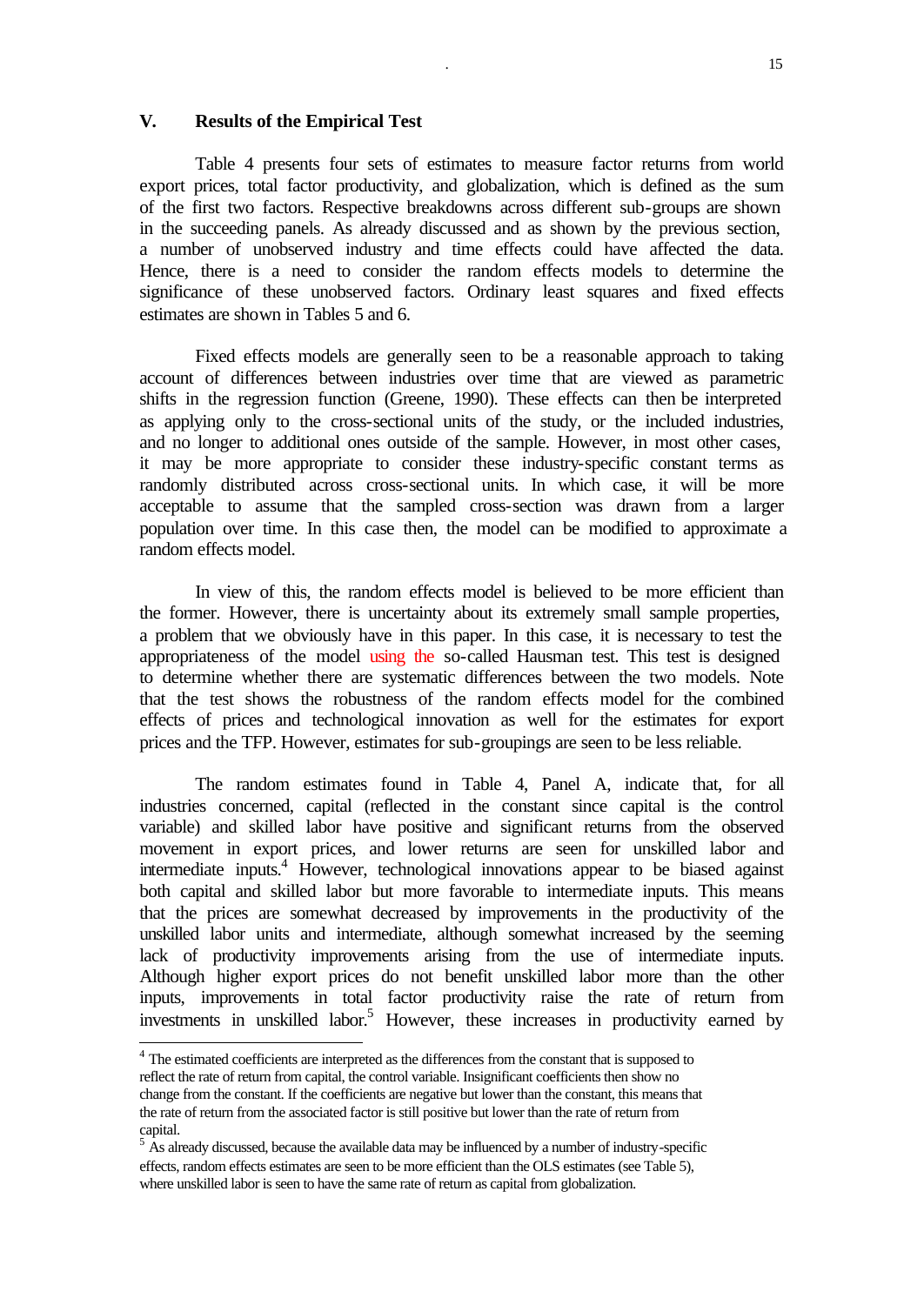owners of unskilled labor do not offset their lower returns from export prices, implying relative wage inequality arising from globalization.

This overall assessment, however, is somewhat modified when we view the breakdown by industry. Panel B shows the estimated factor share returns in agriculture. Note that all factor shares receive positive returns equal to roughly 2% (as coefficients, except the constant, are statistically insignificant). Nevertheless, owners of unskilled labor generate increases in the total productivity, causing a higher total return relative capital. Hence, if increases in total factor productivity are transferred fully in the form of lower prices, the wage returns of unskilled labor will amount to roughly 8% in agriculture.

The results for the other industries all suggest a higher return for the other inputs. The outcomes for the natural resource-based industries (Panel C) however indicate a lower rate of return for all inputs, indicating that the three exporting products are losing their competitiveness in the face of globalization. For manufacturing-based industries (Panel D), the estimated returns from prices and total factor productivity indicate that all factors generate positive returns, although some returns are greater than others. Unskilled labor are able to earn only about 3.5% return, while the owners of the other factors bring in a rate of return close to 8%. Hence, while all inputs are benefited, the returns for unskilled labor are moving slower than others.

In summary, relative to skilled labor, the returns to unskilled labor are smaller, indicating that the country's exports are becoming skilled-intensive. After accounting for the returns from technology, i.e., the price effects from lower productivity, the returns to unskilled labor are nonetheless shown to have increased. What matters, however, are the movements across industries over time.<sup>6</sup> Increased investment in unskilled labor is seen to cause a higher return due to increased total factor productivity. Furthermore, if we allow the closure inefficient industries, such as natural resource based-industries, the inequality will be lower.

#### **VI. Conclusion**

Globalization has not taken full advantage of the abundant unskilled labor resources in the country. Unskilled labor inputs are shown to have lower returns relative to other inputs from the globalization process. This means that relative to the other inputs, unskilled labor earns significantly lower returns. In which case, the globalization process is expected to bring about some wage inequality, favoring, first, the owners of capital, second, the skilled employees, and, third, the owners of intermediate inputs.

<sup>&</sup>lt;sup>6</sup> The main results of the fixed effects estimates (see Table 6) appear nonetheless to confirm the results of the random effects model. The only difference seems to be the less insignificant returns from productivity of the unskilled labor units, and the greater difference in rate of returns between unskilled labor and the other input. Hence, controlling for industry-specific conditions alone can be misleading. Without accounting for time trends, one can attribute higher wage inequality to globalization increase wage inequality, and view technology innovations to be less unfavorable to unskilled labor.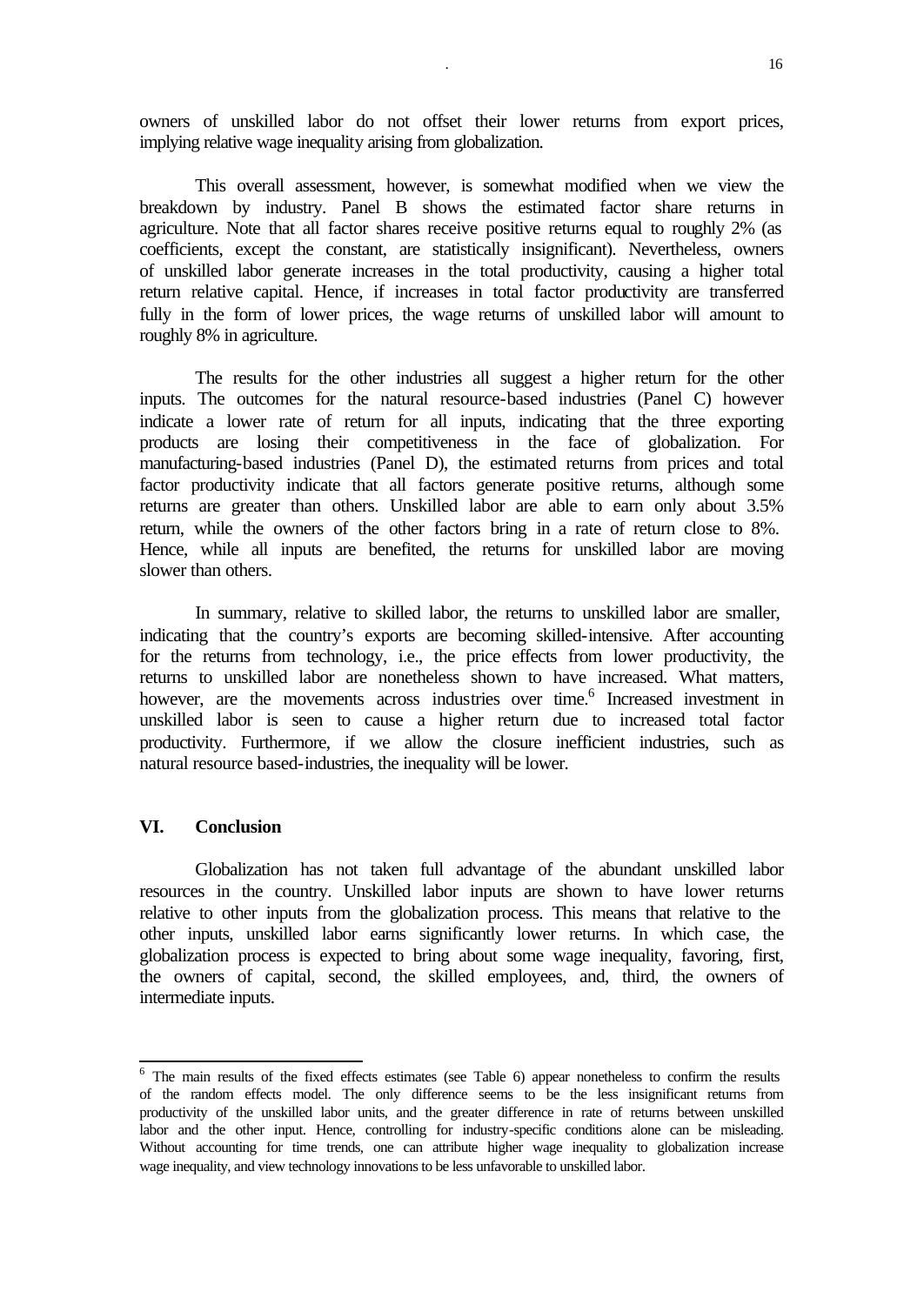Nevertheless, according to these results, the development of agriculture-based industries for export competition is crucial in reducing this inequality. This sector has been shown to obtain a higher value-added for unskilled labor and, with improvements in technology, the contribution of unskilled labor can be further increased. Given the improvements in technology in this sector, the returns to unskilled labor can be expected to be higher, thus reducing inequality produced by the manufacturing industries.

This seems to suggest that upgrading the country's skills in the manufacturing sector may not necessarily lead to favorable results, as is often claimed. In this case, the globalization process measured in terms of changing world market prices and technology, not the existing skill/education accumulation processes, is the real culprit of the existing wage inequality. The country's high exporting manufacturing industries have become too dependent on capital, skilled labor, and intermediate inputs, as the export prices tend to favor the use of such inputs. Technological innovation, which is seen to favor unskilled labor, has not been sustained. The country will have to consider restructuring its technological system, especially in the agricultural sector if labor is to benefit from the globalization and if wage inequality is to be reduced.

Furthermore, another source of inequality is the presence of inefficient industries that can slightly benefit some factors of production, but fail to generate enough returns for everyone. The study here shows that these low-return industries, particularly those under natural resource-based industries, tend to exacerbate the inequality problem.

The results thereby indicate that despite the shortcomings of the present globalization process, its overall benefits have so far been extended, albeit not equally, to all resource owners. Two conditions can address this problem. First, as already discussed, improving technology, which ultimately means improving the returns of unskilled labor, is called for. Efforts within the Asia-Pacific Economic Cooperation (APEC) for economic and technical cooperation should then be encouraged. Second, the closure of inefficient industries that only benefit selected resource owners, but leave others with substantial losses, should be allowed. Further liberalization that reduces protection to inefficient industries is thus recommended.

These results nevertheless are exploratory and subject to a number of errors. The major shortcomings of the paper are similar to Leamer's (1998) paper and the Mincerian wage model. This can be listed as follows:

- a) The estimates are based on one special type of Hecksher-Ohlin model that presumes that labor demand is infinitely elastic and that globalization is primarily a product price shock that determines the returns to factor inputs. In this model, skills matter, but only in terms of how prices have already determined its likely returns. In this case, the supply of such qualities will not affect the returns.
- b) The separation of observed changes in prices and technology is at best questionable. The assumption of a "pass-through" value of unity in the regressions is doubtful.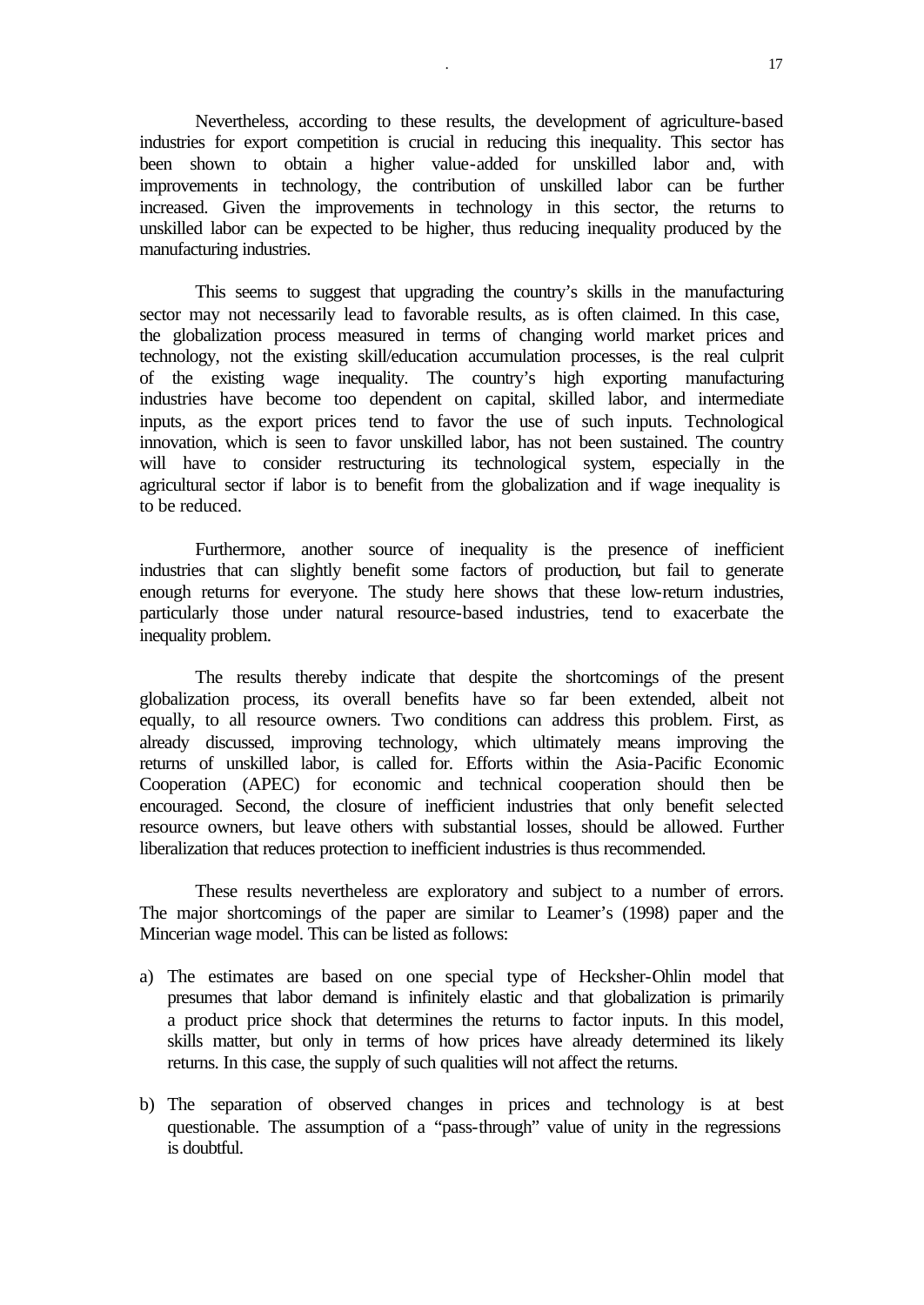c) The data on prices, and total factor productivity—the dependent variables—are all measured with error.

This means that more detail have to be incorporated. In particular, future work needs to consider further product-mix changes, as well as the possibility that factor supply can have an impact on factor returns. There may be a possibility that marginal demand for labor, and ultimately the wages, is determined internally from the labor found in non-traded goods sector. In any case, the results here remain consistent with the Stolper-Samuelson model, which adheres to the Hecksher-Ohlin assumption. It provides empirical evidence to the view that globalization, as it is presently implemented, does bring about wage inequality to some extent. Nevertheless, moving away from this process will not necessarily result in any improvements. Hence, the solution is not to impede globalization, but to design appropriate technologies and to reduce protection of particular industries that will use our more abundant resources more efficiently.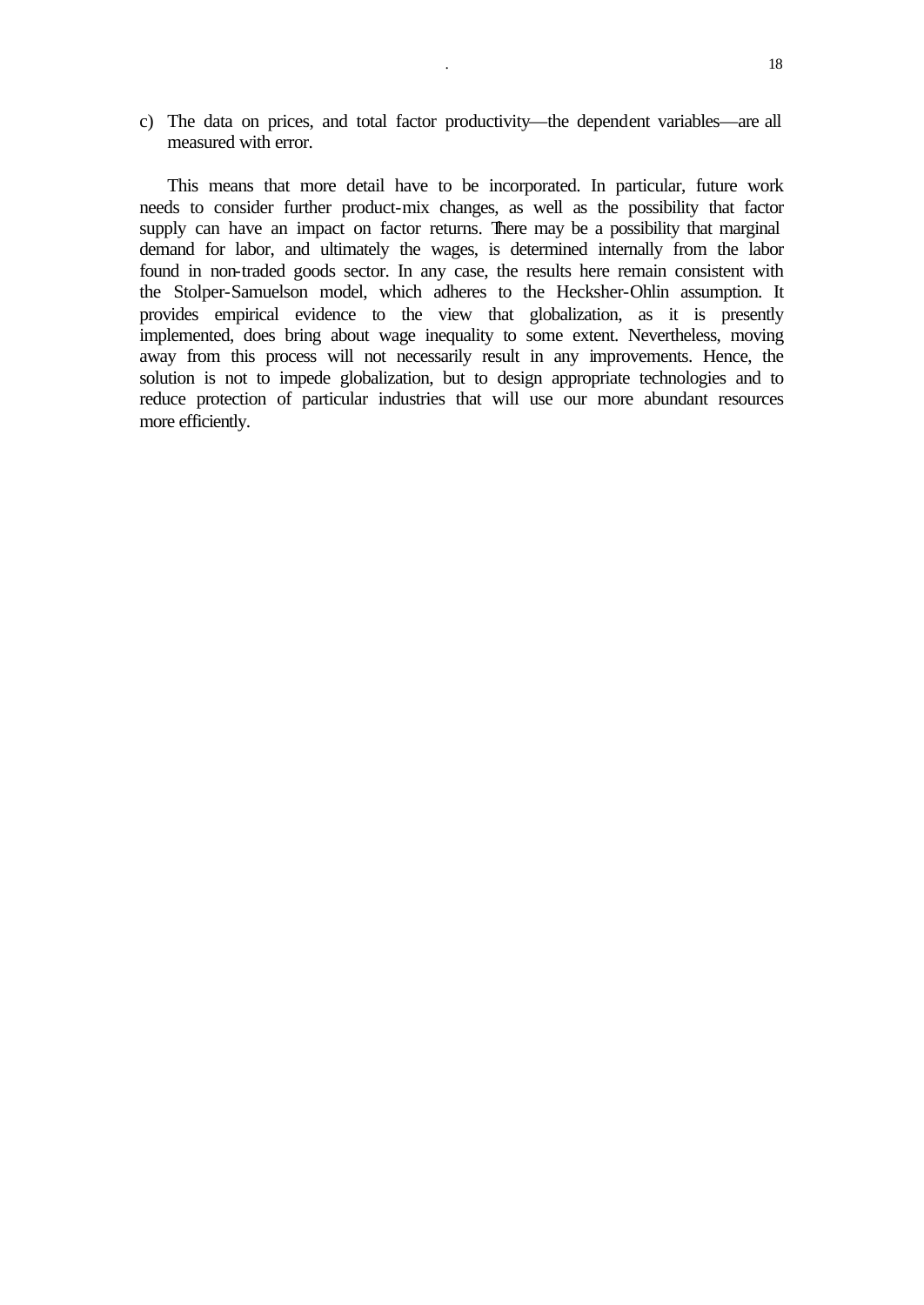### **Bibliography**

- Burtless, G. 1995. International Trade and the Rise in Earnings Inequality. *Journal of Economic Literature* 23: 800-816.
- Cororaton, C. and M.T. Caparas. 1999. Total Factor Productivity: Estimates for the Philippines. Philippine Institute for Development Studies Discussion Paper No. 99-06.
- Greene, W. 1990. *Econometric Analysis (Second Edition)*. Englewood Clifts, NJ: Prentice-Hall.
- Hilton, R. S. 1984. Comparative Trade and Relative Returns to Factors of Production. *Journal of International Economics* 16: 259-270.
- Jones, R., and S. Engerman. 1996. Trade, Technology, and Wages: A Tale of Two Countries. *American Economic Review*, May (*Papers and Proceedings*) 86:35- 40.
- Krueger, A. 1983. *Trade and Employment in Developing Countries*. Vol. 3: *Synthesis and Conclusions*. Chicago: University of Chicago Press.
- Lairson, T. and D. Skidmore. 1997. *International Political Economy: The Struggle for Power and Wealth (Second Edition)*. Fort Worth, TX: Harcourt Brace College Publishers.
- Leamer, E. 1995. A Trade Economist's View of U.S. Wages and Globalization. In S. Collins, ed., *Imports, Exports and the American Worker*. Washington, D.C.: Brookings Institution.
- Pack, H. 1984. Total Factor Productivity and Its Determinants: Some International Comparisons. In G. Ranis, et.al., eds., *Comparative Development Perspectives*, Boulder, CO: Westview Press.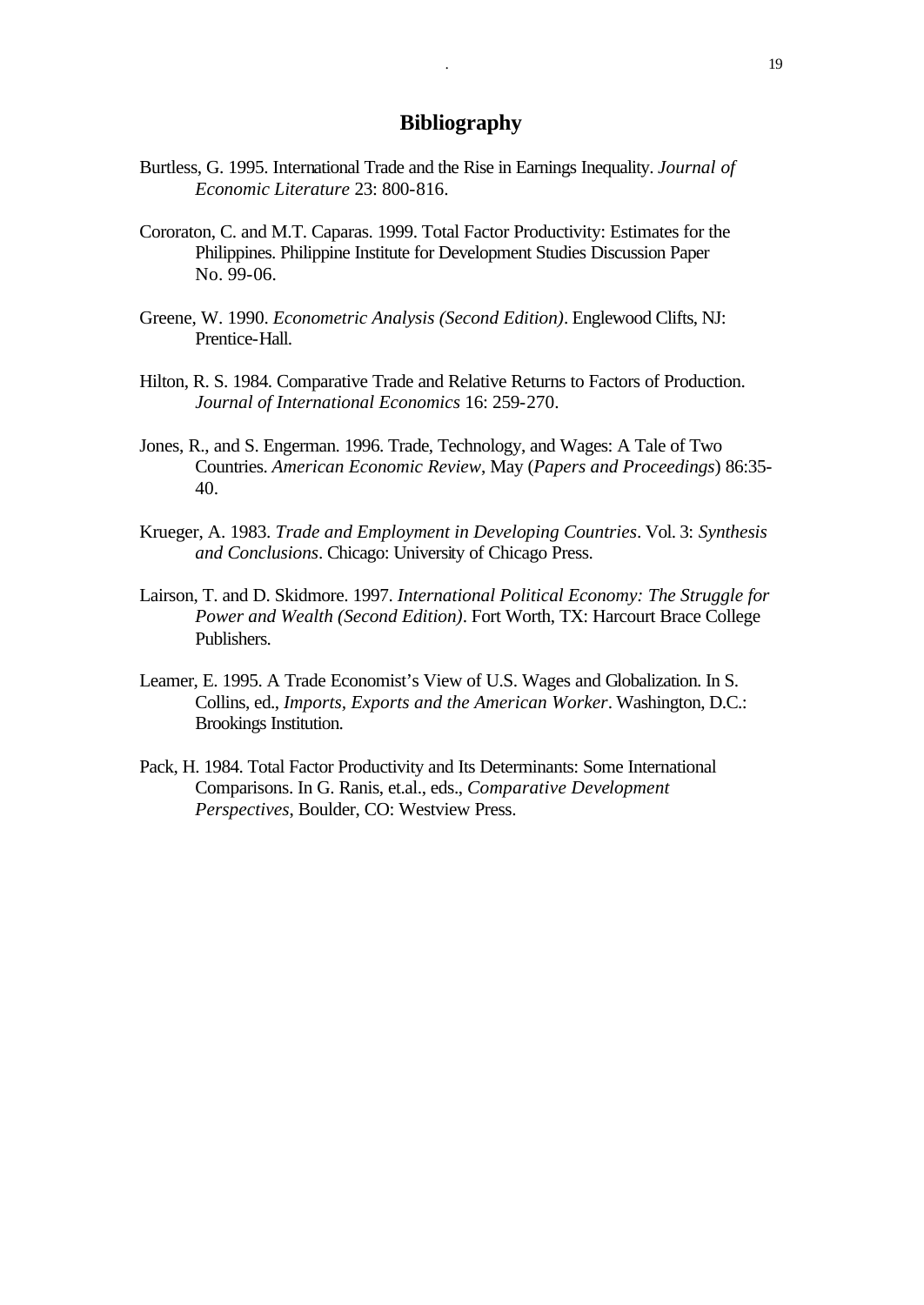#### **Table 1. Value and Volume of Exports of Selected Industries (1989-**

**1996)**

|                            |                                                                                                                                                                                                  |          | 1989            |                         | <b>1990</b>     |                                                               | 1991            |                                     | $\frac{1992}{ }$ |             |
|----------------------------|--------------------------------------------------------------------------------------------------------------------------------------------------------------------------------------------------|----------|-----------------|-------------------------|-----------------|---------------------------------------------------------------|-----------------|-------------------------------------|------------------|-------------|
| <b>PSCC</b><br><b>CODE</b> |                                                                                                                                                                                                  | Unit     | Value<br>(US\$) | Volume                  | Value<br>(US\$) | Volume                                                        | Value<br>(US\$) | Volume                              | Value<br>(US\$)  | Volume      |
| 776.4                      | Electronic microcircuits                                                                                                                                                                         | Gross kg | 319,738,771     | 748,681,848             | 235,434,332     | 688,668,878                                                   | 292,409,141     | 1,800,742                           | 374,495,617      | 2,230,488   |
| 773.1                      | Magnet wire and insulated electric wire, cable, bars, strip and the like, n.e.s.                                                                                                                 | Net kg   | 573             | 34                      | 158,125,607     | 13,801,411                                                    | 181,004,759     | 15.905.032                          | 267,875,668      | 20,953,610  |
| 776.3                      | Transistors, photocells (including photodiodes and phototransistors), diodes and Gross kg<br>similar semi-conductor devices                                                                      |          |                 | 46,239,369 194,240,238  | 46, 367, 320    | 678,287,841                                                   | 165,774,819     | 2.452.391                           | 182,517,626      | 2,576,733   |
| 682.1                      | Refined copper (including copper alloys other than master alloys), unwrought Net kg                                                                                                              |          |                 | 114,272,308 330,377,375 | 280,643,691     | 109,702,957                                                   | 222,205,923     | 98,047,037                          | 217,420,903      | 98,055,262  |
| 764.9                      | Parts and accessories of phonographs (gramophones) including record players and Gross kg<br>tape decks and t.v. image and sound recorders and reproducers, magnetic                              |          | 475,156         | 43,963                  | 6,465,556       | 246,964                                                       | 59,421,432      | 1,676,625                           | 67,507,589       | 2,014,299   |
| 061.1                      | Centrifugal sugar, muscovado, and "panocha"                                                                                                                                                      | Net kg   | 79,688,362      | 186,911,546             | 110,528,087     | 244,828,808                                                   |                 | 115, 132, 055 274, 549, 469         | 88,046,589       | 208,518,489 |
| 334.1                      | Motor spirit (gasoline), including aviation spirit, other light petroleum oils<br>obtained from bituminous materials (other than crude) and petroleum naptha                                     | Liter    |                 | 51,888,246 269,243,895  | 112, 177, 553   | 463,771,179                                                   |                 | 144,791,260 687,180,476 110,478,744 |                  | 707,859,887 |
| 037.1                      | Fish, prepared or preserved in airtight containers                                                                                                                                               | Net kg   | 64,586          | 20.031                  | 38,901          | 8.631                                                         | 107,911,140     | 48,247,788                          | 97,367,707       | 48,828,230  |
| 764.3                      | <b>Transmitters-Receivers</b>                                                                                                                                                                    | No.      | 104,074,401     | 1,770,802               | 113,389,214     | 2,504,291                                                     | 110,904,007     | 2,745,444                           | 142,254,515      | 3,574,301   |
| 845.1                      | Jerseys, pullovers, slipovers, twinsets, cardigans, bed jackets and jumpers, of<br>cotton, wool or fine animal hair, or of other fibers, knitted or crocheted                                    | No.      | 2,655,986       | 290,206                 | 1,183,690       | 127,957                                                       | 94,883,300      | 37,166,201                          | 129,650,903      | 47,637,012  |
| 292.9                      | Vegetable materials of a kind used primarily in brushes or brooms, hard seeds for Net kg<br>carving, seaweeds and moss, dried                                                                    |          | 37,245,052      | 30,993,768              | 49,882,996      | 35, 345, 833                                                  | 44,999,916      | 36,051,794                          | 38,266,00        | 27,596,849  |
| 562.9                      | Fertilizers, manufactured                                                                                                                                                                        | Net kg   | 16,205,404      | 96,355,415              | 33,627,046      | 208, 237, 562                                                 |                 | 108,663,724 606,837,779             | 83,119,537       | 476,723,411 |
| 057.7                      | Coconuts, fresh, matured, dessicated                                                                                                                                                             | Net kg   | 75,755,133      | 94,516,710              | 60,676,517      | 75,341,238                                                    | 69,408,629      | 84,483,656                          | 90,100,412       | 88,392,971  |
| 845.9                      | Other outer garments and clothing accessories (other than gloves, stocking and the No.<br>like), of cotton, of synthetic or of other fibers, knitted or crocheted, not elastic nor<br>rubberized |          | 3,028,104       | 697,205                 | 3,495,172       | 1,116,242                                                     | 50,245,718      | 14,100,758                          | 48,748,562       | 12,906,954  |
| 057.9                      | Pineapples, avocados, mangoes, guavas and mangosteens, fresh or dried and other Gross kg<br>fresh fruit, n.e.s.                                                                                  |          |                 | 23,940,694 152,055,424  | 71,226          | 23,389                                                        | 53,205,943      | 198,351,386                         | 52,632,584       | 183,823,680 |
| 821.1                      | Chairs and other seats, whether or not convertible into beds, of wood, of metal, of No.<br>bamboo, of rattan, of other materials n.e.s.                                                          |          | 4,535,009       | 68,089                  | 5,912,203       | 74,823                                                        | 42,281,055      | 1,023,532                           | 38,178,528       | 907,029     |
| 764.1                      | Electrical apparatus for line telephony or line telegraphy (including such apparatus Gross Kg<br>for carrier-current line systems)                                                               |          | 1,426,272       | 74,820                  | 9,820,762       | 363,345                                                       | 28,938,030      | 987,617                             | 52,271,007       | 1,947,687   |
| 784.3                      | Other parts and accessories of the motor vehicles of groups 722, 781, 782 and 783 Gross Kg                                                                                                       |          | 17,138,370      | 2,511,532               | 18,963,984      | 2,920,280                                                     | 22,369,909      | 4,053,398                           | 53,845,041       | 5,634,504   |
| 422.3                      | Coconut (copra) oil and its fractions                                                                                                                                                            | Net Kg   | 358,347,840     | 728,557,392             |                 | 334,411,172 1,059,256,623 298,533,088 839,890,093 481,161,242 |                 |                                     |                  | 882,225,907 |
| 844.2                      | Undergarments (excluding shirts but including collars, shirt fronts and cuffs), of No.<br>synthetic fibers or other fibers, other than knitted or croheted                                       |          | 7,190           | 10,500                  | 262             | 2,400                                                         | 39,847,477      | 11,443,778                          | 36,969,426       | 10,383,962  |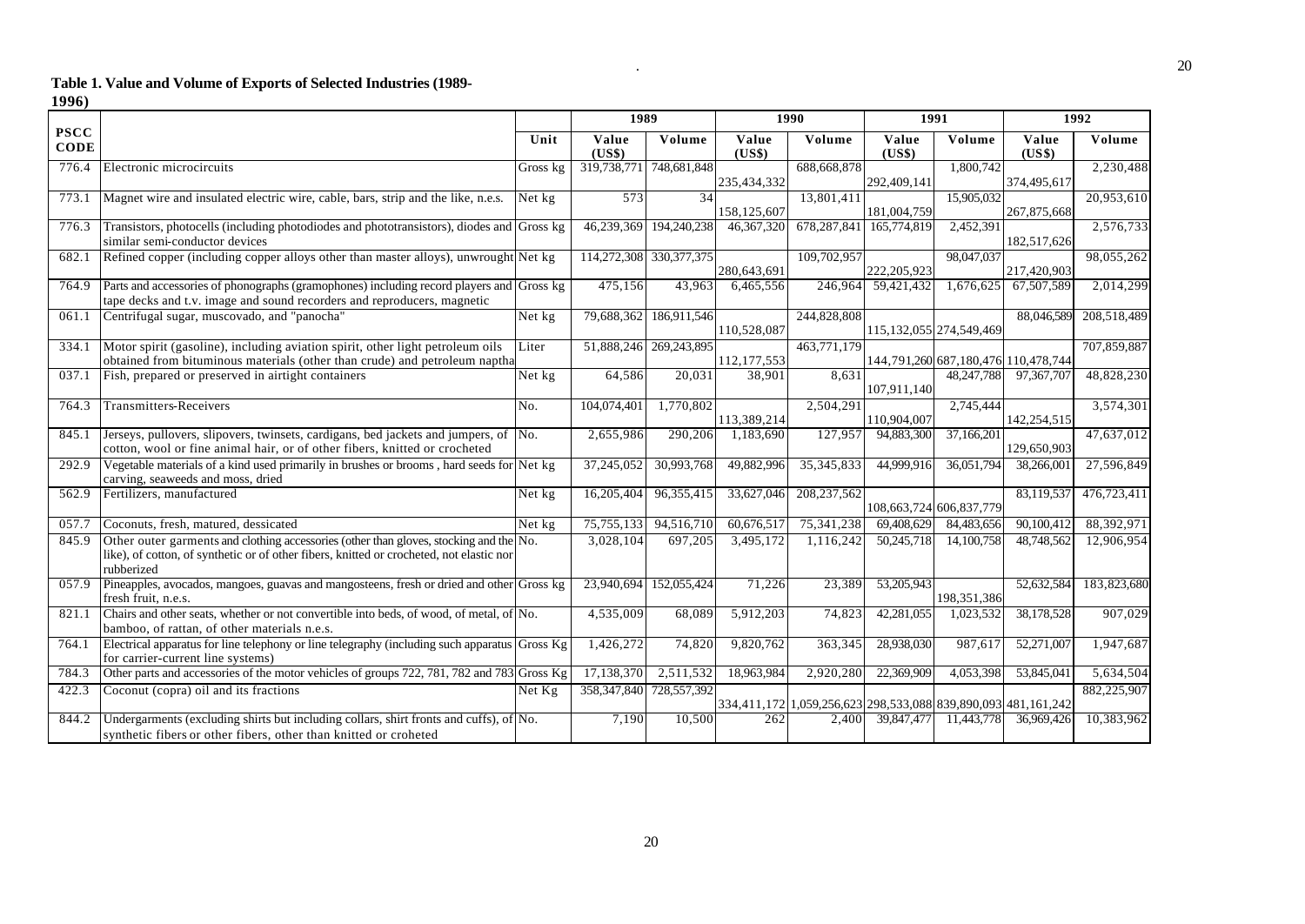|             | Table 1. Continuation                                                                                                                                                                            |          |                 |             |                 |             |                                                 |             |                                                             |               |
|-------------|--------------------------------------------------------------------------------------------------------------------------------------------------------------------------------------------------|----------|-----------------|-------------|-----------------|-------------|-------------------------------------------------|-------------|-------------------------------------------------------------|---------------|
| <b>PSCC</b> |                                                                                                                                                                                                  | Unit     |                 | 1993        | 1994            |             |                                                 | 1995        | 1996                                                        |               |
| <b>CODE</b> |                                                                                                                                                                                                  |          | Value<br>(US\$) | Volume      | Value<br>(US\$) | Volume      | Value<br>(US\$)                                 | Volume      | Value<br>(US\$)                                             | Volume        |
| 776.4       | Electronic microcircuits                                                                                                                                                                         | Gross kg | 575,032,741     | 2,853,496   | 798,754,967     | 3,193,062   | 1,140,313,3                                     | 4,191,277   | 1,477,742,570                                               | 4,778,744     |
| 773.1       | Magnet wire and insulated electric wire, cable, bars, strip and the like, n.e.s.                                                                                                                 | Net kg   | 303,040,598     | 24.195.009  | 442,636,417     | 33,407,040  | 467,604,842                                     | 33,624,423  | 491,756,214                                                 | 35,553,659    |
| 776.3       | Transistors, photocells (including photodiodes and phototransistors), diodes and Gross kg<br>similar semi-conductor devices                                                                      |          | 197,712,676     | 2,704,942   | 263,779,728     | 3,369,334   | 383,532,546                                     | 3,646,377   | 443, 107, 187                                               | 4,198,458     |
| 682.1       | Refined copper (including copper alloys other than master alloys), unwrought Net kg                                                                                                              |          | 264,617,001     | 136,919,038 |                 |             |                                                 |             | 269,894,979 137,465,018 406,317,693 139,636,475 343,059,032 | 143, 107, 809 |
| 764.9       | Parts and accessories of phonographs (gramophones), including record players Gross kg<br>and tape decks and TV image and sound recorders and reproducers, magnetic                               |          | 85,123,529      | 3,094,552   | 117,937,806     | 4,644,450   | 196,269,115                                     | 6,867,449   | 223,063,458                                                 | 6,629,379     |
| 061.1       | Centrifugal sugar, muscovado, and "panocha"                                                                                                                                                      | Net kg   | 102,240,247     | 324,807,647 | 61,410,020      | 183,013,466 | 66,490,429                                      |             | 153,837,411 136,682,475                                     | 318,113,481   |
| 334.1       | Motor spirit (gasoline), including aviation spirit, other light petroleum oils<br>obtained from bituminous materials (other than crude) and petroleum naptha                                     | Liter    | 75,751,806      | 631,774,487 | 77,229,018      | 788,747,205 | 90.643.845                                      |             | 828, 832, 141   135, 158, 494   1, 034, 608, 607            |               |
| 037.1       | Fish, prepared or preserved in airtight containers                                                                                                                                               | Net kg   | 127,440,118     | 58,981,527  | 144,411,756     | 61,219,318  | 115,224,027                                     | 48,559,329  | 133,859,353                                                 | 59,698,102    |
| 764.3       | Transmitters-Receivers                                                                                                                                                                           | No.      | 173,258,041     | 3,647,485   | 193,406,957     | 4,752,989   | 190,970,148                                     | 4,231,453   | 127, 164, 103                                               | 3,312,720     |
| 845.1       | Jerseys, pullovers, slipovers, twinsets, cardigans, bed jackets and jumpers, of No.<br>cotton, wool or fine animal hair, or of other fibers, knitted or crocheted                                |          | 146,840,454     | 53,986,062  | 134,037,125     | 47,265,390  | 141,792,195                                     | 52,494,330  | 118,929,361                                                 | 37,213,025    |
| 292.9       | Vegetable materials of a kind used primarily in brushes or brooms, hard seeds for Net kg<br>carving, seaweeds and moss, dried                                                                    |          | 46,507,411      | 31,807,967  | 56,093,003      | 34,560,141  | 84,225,231                                      | 40,455,458  | 94,752,704                                                  | 38,533,813    |
| 562.9       | Fertilizers, manufactured                                                                                                                                                                        | Net kg   | 77,946,630      | 509,776,606 | 92,259,195      |             | 552,188,670 110,774,311 641,538,939             |             | 90,750,089                                                  | 530,921,613   |
| 057.7       | Coconuts, fresh, matured, dessicated                                                                                                                                                             | Net kg   | 86,107,449      | 97,410,493  | 71,078,905      | 76,397,598  | 69,152,550                                      | 74,248,870  | 85,209,446                                                  | 69,936,271    |
| 845.9       | Other outer garments and clothing accessories (other than gloves, stocking and No.<br>the like), of cotton, of synthetic or of other fibers, knitted or crocheted, not elastic<br>nor rubberized |          | 57,803,856      | 16,285,642  | 65,853,820      | 17,075,987  | 75,935,049                                      | 21,131,395  | 80,136,858                                                  | 22,001,155    |
| 057.9       | Pineapples, avocados, mangoes, guavas and mangosteens, fresh or dried and Gross kg<br>other fresh fruit, n.e.s.                                                                                  |          | 51,226,520      | 189,624,015 | 55,008,018      | 195,889,611 | 69,222,589                                      | 212,847,959 | 65,177,999                                                  | 189,419,122   |
| 821.1       | Chairs and other seats, whether or not convertible into beds, of wood, of metal, of No.<br>bamboo, of rattan, of other materials n.e.s.                                                          |          | 41,250,718      | 1,028,900   | 45,925,287      | 1,132,216   | 55,117,437                                      | 1,236,088   | 53,622,481                                                  | 1,161,251     |
| 764.1       | Electrical apparatus for line telephony or line telegraphy (including such<br>apparatus for carrier-current line systems)                                                                        | Gross kg | 65,296,822      | 2,470,064   | 100,954,083     | 3,272,782   | 134,534,153                                     | 3,910,287   | 376,850,877                                                 | 10,634,806    |
| 784.3       | Other parts and accessories of the motor vehicles of groups 722, 781, 782, and Gross Kg<br>783                                                                                                   |          | 95,559,188      | 8,837,904   | 164,883,496     | 14,488,247  | 208,089,067                                     | 20,494,852  | 269,045,73                                                  | 23,437,112    |
| 422.3       | Coconut (copra) oil and its fractions                                                                                                                                                            | Net Kg   | 357,608,373     | 859,200,185 |                 |             | 475,164,833 848,755,972 826,088,526 1,340,410,1 |             | 570,638,557                                                 | 792,651,567   |
| 844.2       | Undergarments (excluding shirts but including collars, shirt fronts and cuffs) of No.<br>synthetic fibers or other fibers, other than knitted or crocheted                                       |          | 29,502,058      | 9,401,741   | 29,035,378      | 8,917,745   | 37,491,921                                      | 10,989,061  | 45,724,441                                                  | 12,252,228    |

Source of Basic Data: Philippine Foreign Trade Statistics, various years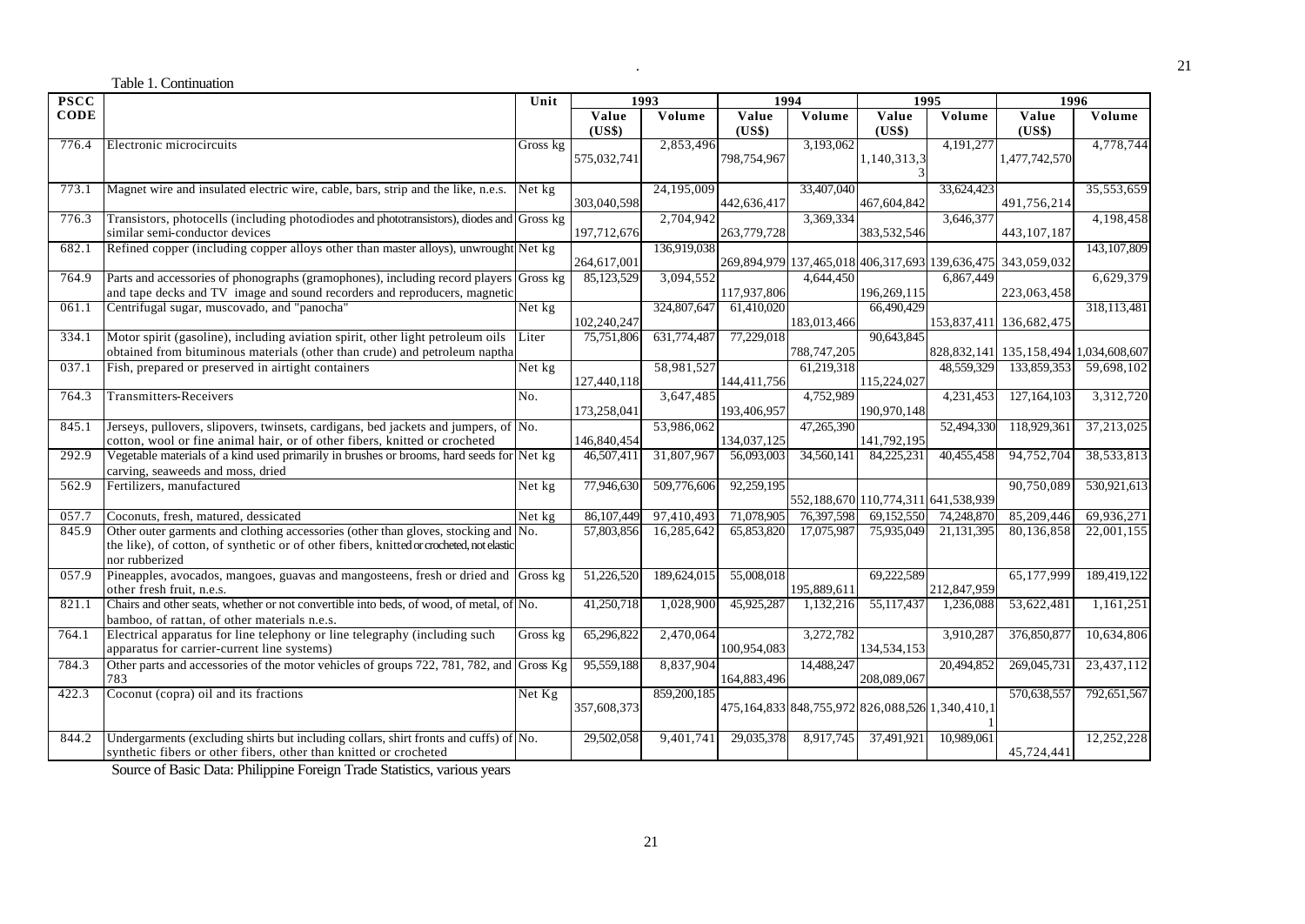| Sector        |           | <b>Highest Sectoral Wage Income</b> | <b>Lowest Sectoral Wage Income</b> |      |  |
|---------------|-----------|-------------------------------------|------------------------------------|------|--|
|               | 1991      | 1994                                | 1991                               | 1994 |  |
| Agriculture   | 1,047,828 | 1,004,750                           | 40                                 | 54   |  |
| Mining        | 840,000   | 316,500                             | 500                                | 542  |  |
| Manufacturing | 3,550,878 | 5,439,798                           | 150                                |      |  |

## **Table 2. Highest and Lowest Wage Incomes in the Three Main Sectors**

Source: Family Income and Expenditure Survey, 1991-1994

### **Table 3. Means and Standard Deviations of Selected Variables**

Panel A. All Industries

| Variables                         |           |           |                     | Years     |           |           |                    |
|-----------------------------------|-----------|-----------|---------------------|-----------|-----------|-----------|--------------------|
|                                   | 1989      | 1990      | 1991                | 1992      | 1993      | 1994      | 199.               |
| Price                             | 218.2471  | 269.6622  | 564.6169            | 537.7193  | 619.1570  | 672.9290  | 737.171.           |
|                                   | (411.34)  | (484.81)  | (1057.77)           | (1010.65) | (1262.30) | (1498.82) | (1614.72)          |
| Foreign Exchange Rate<br>(P:US\$) | 21.74     | 24.31     | 27.48               | 25.51     | 27.12     | 26.45     | $\overline{25.70}$ |
| <b>Total Factor Productivity</b>  | 0.4584    | 0.5731    | 0.5572              | 0.5249    | 0.7232    | 0.4364    | 0.428              |
|                                   | (0.26)    | (0.33)    | (0.44)              | (0.30)    | (0.87)    | (0.27)    | (0.17)             |
| <b>Unskilled Labor Share</b>      | 0.0011    | 0.0009    | 0.0008              | 0.0008    | 0.0004    | 0.0005    | 0.000 <sub>k</sub> |
|                                   | (0.00113) | (0.00102) | (0.00080)           | (0.00086) | (0.00031) | (0.00027) | (0.00028)          |
| <b>Skilled Labor Share</b>        | 0.2571    | 0.2447    | 0.2391              | 0.2527    | 0.2175    | 0.2829    | 0.255              |
|                                   | (0.15)    | (0.16)    | (0.14)              | (0.16)    | (0.13)    | (0.17)    | (0.16)             |
| Capital Share                     | 0.1542    | 0.1212    | $0.1\overline{731}$ | 0.1782    | 0.1924    | 0.1965    | 0.1802             |
|                                   | (0.11)    | (0.08)    | (0.17)              | (0.25)    | (0.24)    | (0.13)    | (0.14)             |
| Intermediate Input Share          | 0.5875    | 0.6332    | 0.5870              | 0.5683    | 0.5897    | 0.5201    | 0.564'             |
|                                   | (0.20)    | (0.17)    | (0.19)              | (0.29)    | (0.22)    | (0.21)    | (0.18)             |
| $\overline{\rm N}$                | 20        | 20        | 20                  | 20        | 20        | 20        | $\overline{2}$     |

Notes: Figures in parentheses are standard deviations. See text for the computation of variables.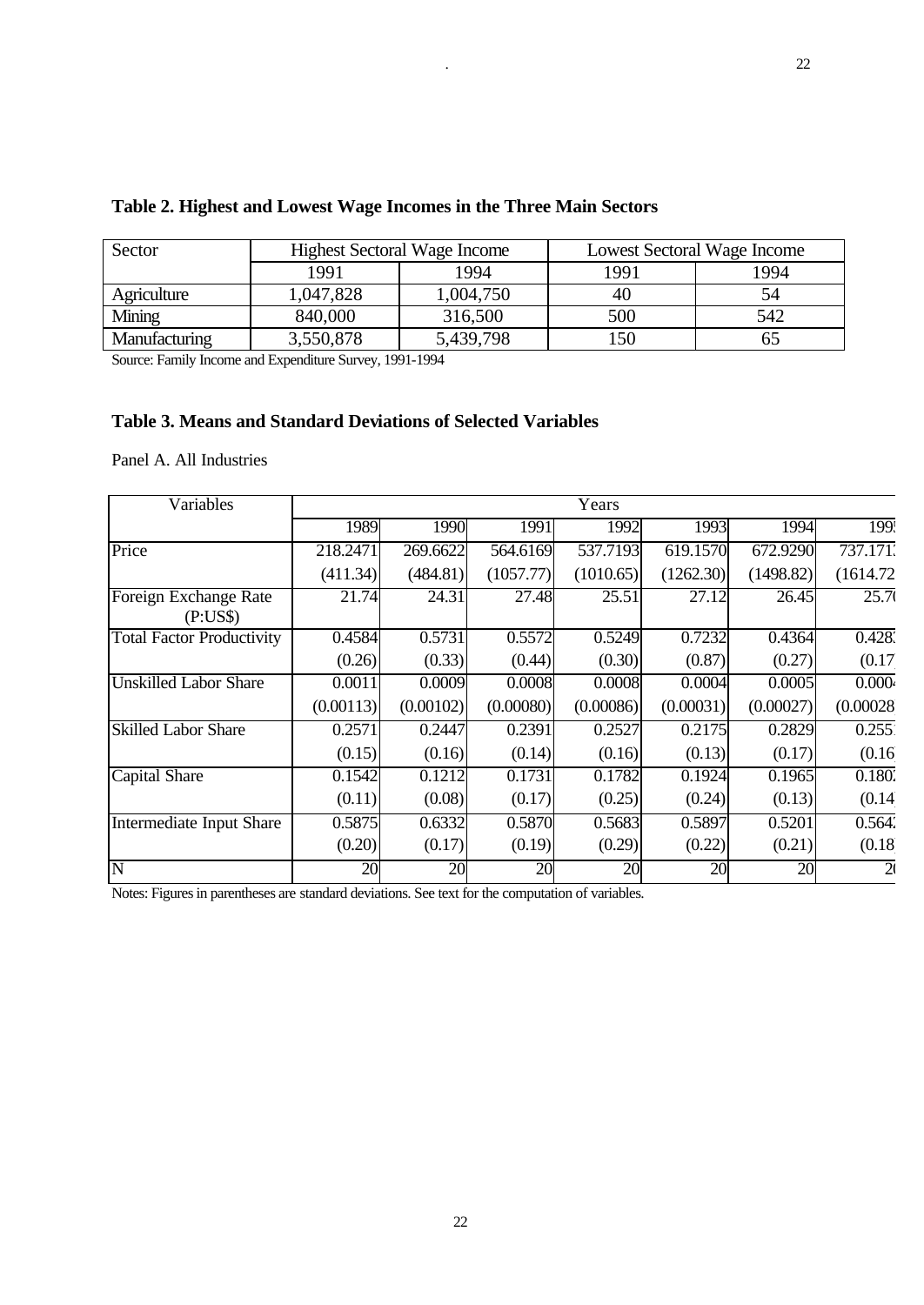| Variable                         | Years     |           |           |                   |           |           |                    |
|----------------------------------|-----------|-----------|-----------|-------------------|-----------|-----------|--------------------|
|                                  | 1989      | 1990      | 1991      | 1992              | 1993      | 1994      | $\overline{199}$ . |
| Price                            | 22.8384   | 42.6892   | 24.5003   | 24.0388           | 24.8957   | 26.8404   | 28.954             |
|                                  | (24.42)   | (40.72)   | (20.71)   | (16.80)           | (20.57)   | (21.78)   | (22.66)            |
| <b>Total Factor Productivity</b> | 0.3852    | 0.4063    | 0.3864    | 0.4182            | 1.0879    | 0.4955    | 0.430(             |
|                                  | (0.15)    | (0.16)    | (0.17)    | (0.16)            | (1.46)    | (0.35)    | (0.15)             |
| <b>Unskilled Labor Share</b>     | 0.00005   | 0.00004   | 0.00003   | 0.00003           | 0.00033   | 0.00036   | I.                 |
|                                  |           |           |           |                   |           |           |                    |
|                                  |           |           |           |                   |           |           |                    |
|                                  |           |           |           |                   |           |           |                    |
|                                  |           |           |           |                   |           |           |                    |
|                                  |           |           |           |                   |           |           |                    |
|                                  | (0.00004) | (0.00002) | (0.00003) | (0.00003)         | (0.00020) | (0.00025) | (0.00027)          |
| <b>Skilled Labor Share</b>       | 0.2873    | 0.2610    | 0.2615    | 0.2653            | 0.2148    | 0.2404    | $\overline{0.241}$ |
|                                  | (0.17)    | (0.17)    |           | $(0.13)$ $(0.18)$ | (0.10)    | (0.13)    | (0.16)             |
| <b>Capital Share</b>             | 0.1221    | 0.1327    | 0.1237    | 0.1052            | 0.1335    | 0.1680    | 0.181(             |
|                                  | (0.08)    | (0.08)    | (0.08)    | (0.08)            | (0.13)    | (0.10)    | (0.11)             |
| <b>Intermediate Input Share</b>  | 0.5906    | 0.6062    | 0.6148    | 0.6295            | 0.6514    | 0.5912    | 0.577              |
|                                  | (0.21)    | (0.17)    | (0.09)    | (0.15)            | (0.15)    | (0.12)    | (0.11)             |
| $\overline{\rm N}$               | hl        | 61        |           |                   |           | 61        |                    |

# Panel B. Agriculture-based Industries

Panel C. Natural Resource-based Industries

|                                  | 1989      | 1990      | 1991      | 1992      | 1993      | 1994      | 199.                |
|----------------------------------|-----------|-----------|-----------|-----------|-----------|-----------|---------------------|
| Price                            | 5.1218    | 23.9987   | 24.3298   | 21.6645   | 19.9374   | 19.6468   | $\overline{27.343}$ |
|                                  | (2.09)    | (33.09)   | (32.87)   | (30.22)   | (28.13)   | (27.97)   | (41.09)             |
| <b>Total Factor Productivity</b> | 0.1750    | 0.2833    | 0.2400    | 0.5837    | 0.9090    | 0.2360    | 0.2574              |
|                                  | (0.10)    | (0.11)    | (0.19)    | (0.66)    | (0.94)    | (0.06)    | (0.05)              |
| <b>Unskilled Labor Share</b>     | 0.0008    | 0.0004    | 0.0007    | 0.0004    | 0.0002    | 0.0003    | 0.0002              |
|                                  | (0.00076) | (0.00033) | (0.00085) | (0.00050) | (0.00014) | (0.00027) | (0.00020)           |
| <b>Skilled Labor Share</b>       | 0.0617    | 0.0260    | 0.0720    | 0.0438    | 0.0273    | 0.0489    | $\overline{0.0394}$ |
|                                  | (0.06)    | (0.01)    | (0.09)    | (0.04)    | (0.01)    | (0.04)    | (0.02)              |
| <b>Capital Share</b>             | 0.2173    | 0.1138    | 0.3636    | 0.1796    | 0.3882    | 0.1682    | 0.1049              |
|                                  | (0.26)    | (0.05)    | (0.36)    | (0.12)    | (0.59)    | (0.19)    | (0.04)              |
| Intermediate Input Share         | 0.7201    | 0.8598    | 0.5636    | 0.7762    | 0.5844    | 0.7826    | 0.8554              |
|                                  | (0.32)    | (0.05)    | (0.45)    | (0.13)    | (0.58)    | (0.16)    | (0.01)              |
| N                                |           |           |           |           |           |           |                     |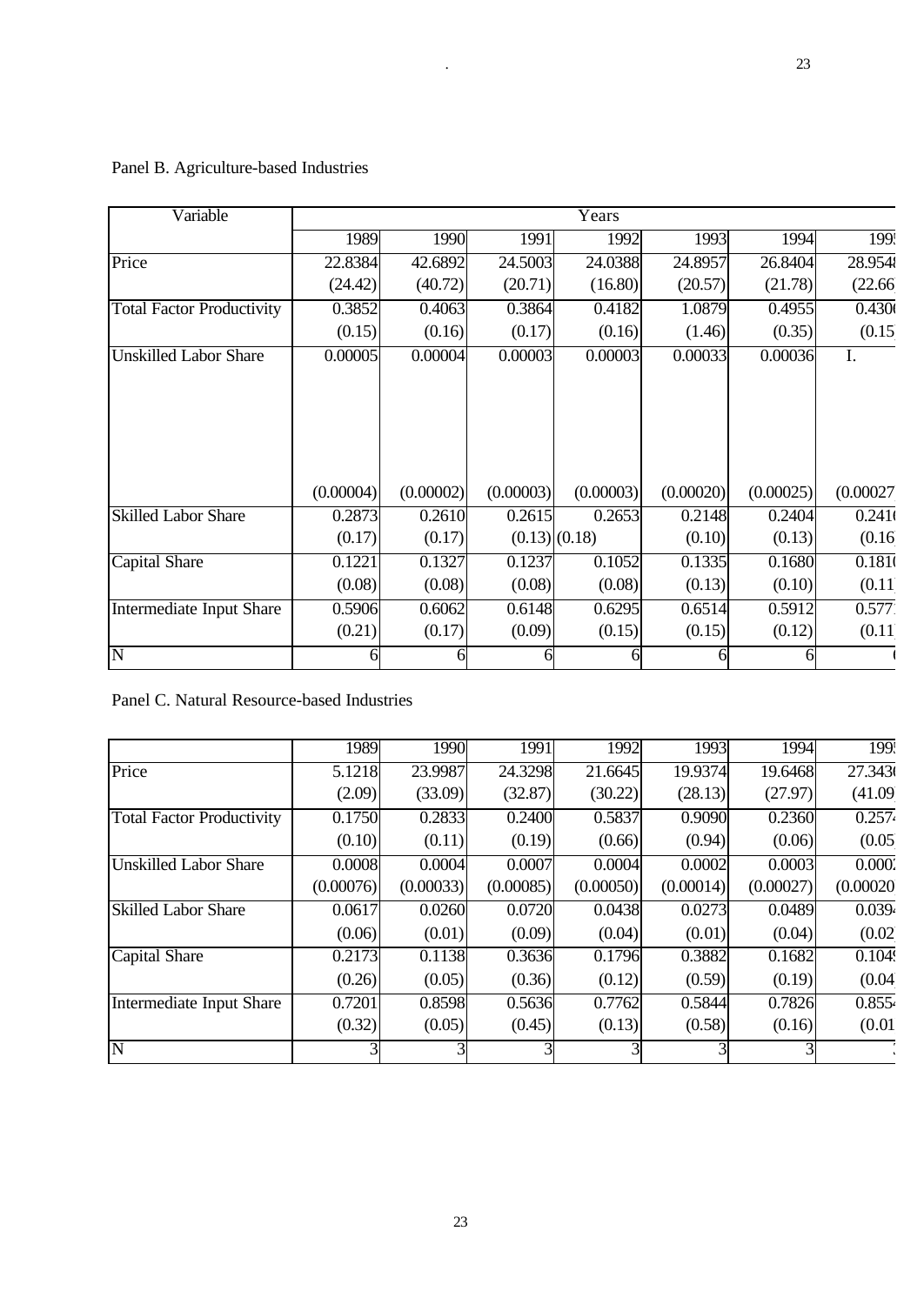|                                  | 1989      | 1990      | 1991      | 1992      | 1993      | 1994      | $\overline{199}$   |
|----------------------------------|-----------|-----------|-----------|-----------|-----------|-----------|--------------------|
| Price                            | 382.9588  | 460.4648  | 1006.5770 | 958.6509  | 1106.7230 | 1203.5090 | 1317.0610          |
|                                  | (504.78)  | (597.06)  | (1283.72) | (1227.70) | (1563.97) | (1892.01) | (2032.56)          |
| <b>Total Factor Productivity</b> | 0.5756    | 0.7431    | 0.7369    | 0.5670    | 0.4736    | 0.4588    | 0.473              |
|                                  | (0.26)    | (0.34)    | (0.51)    | (0.25)    | (0.21)    | (0.25)    | (0.19)             |
| <b>Unskilled Labor Share</b>     | 0.0018    | 0.0016    | 0.0012    | 0.0013    | 0.0005    | 0.0005    | 0.000              |
|                                  | (0.00106) | (0.00095) | (0.00071) | (0.00081) | (0.00034) | (0.00027) | (0.00029)          |
| <b>Skilled Labor Share</b>       | 0.2940    | 0.2954    | 0.2724    | 0.3027    | 0.2708    | 0.3699    | $\overline{0.321}$ |
|                                  | (0.12)    | (0.13)    | (0.13)    | (0.13)    | (0.12)    | (0.14)    | (0.12)             |
| Capital Share                    | 0.1546    | 0.1168    | 0.1481    | 0.2177    | 0.1712    | 0.2199    | 0.200 <sub>k</sub> |
|                                  | (0.07)    | (0.08)    | (0.10)    | (0.33)    | (0.12)    | (0.14)    | (0.17)             |
| Intermediate Input Share         | 0.5497    | 0.5862    | 0.5782    | 0.4782    | 0.5574    | 0.4096    | 0.4775             |
|                                  | (0.17)    | (0.14)    | (0.15)    | (0.34)    | (0.09)    | (0.17)    | (0.14)             |
| $\overline{\text{N}}$            | 11        |           | 11        |           |           |           |                    |

#### Panel D. Manufacturing-based Industries

### **Table 4. Random Effects Estimates of Factor Share Returns**

|  | Panel A. All Industries |  |
|--|-------------------------|--|
|  |                         |  |

|                              | Price       | <b>TFP</b>  | Globalization   |
|------------------------------|-------------|-------------|-----------------|
|                              |             |             | $(Price + TFP)$ |
| Unskilled Labor Share (%)    | $-4.8226**$ | $1.3945**$  | $-3.7444**$     |
|                              | (2.62)      | (2.03)      | (1.94)          |
| Skilled Labor Share (%)      | $-0.0055$   | 0.0072      | $-0.0147$       |
|                              | (0.35)      | (1.43)      | (0.89)          |
| Intermediate Input Share (%) | $-.0140**$  | $.0124**$   | $-.0040$        |
|                              | (2.09)      | (4.79)      | (0.56)          |
| Constant                     | 5.7024**    | $-1.8339**$ | 4.4333**        |
|                              | (7.13)      | (7.27)      | (5.23)          |
| Wald test                    | 10.72       | 26.54       | 5.02            |
| R-sq (overall)               | 0.003       | 0.19        | 0.11            |
| Rho                          | 0.73        | 0.34        | 0.75            |
| Hausman                      | 48.01       | 48.18       | 15.03           |
| N                            | 140         | 140         | 140             |

Notes: Figures in parentheses are absolute values of z-values. \*\*,\* refer to 5 and 10 percent levels of significance. Wald tests and R-sq (overall) are used to test the model's overall fit. Rho measures the proportion of the variance explained by the error term. Hausman test is used to determine whether there are systematic differences between the fixed effects and random effects models.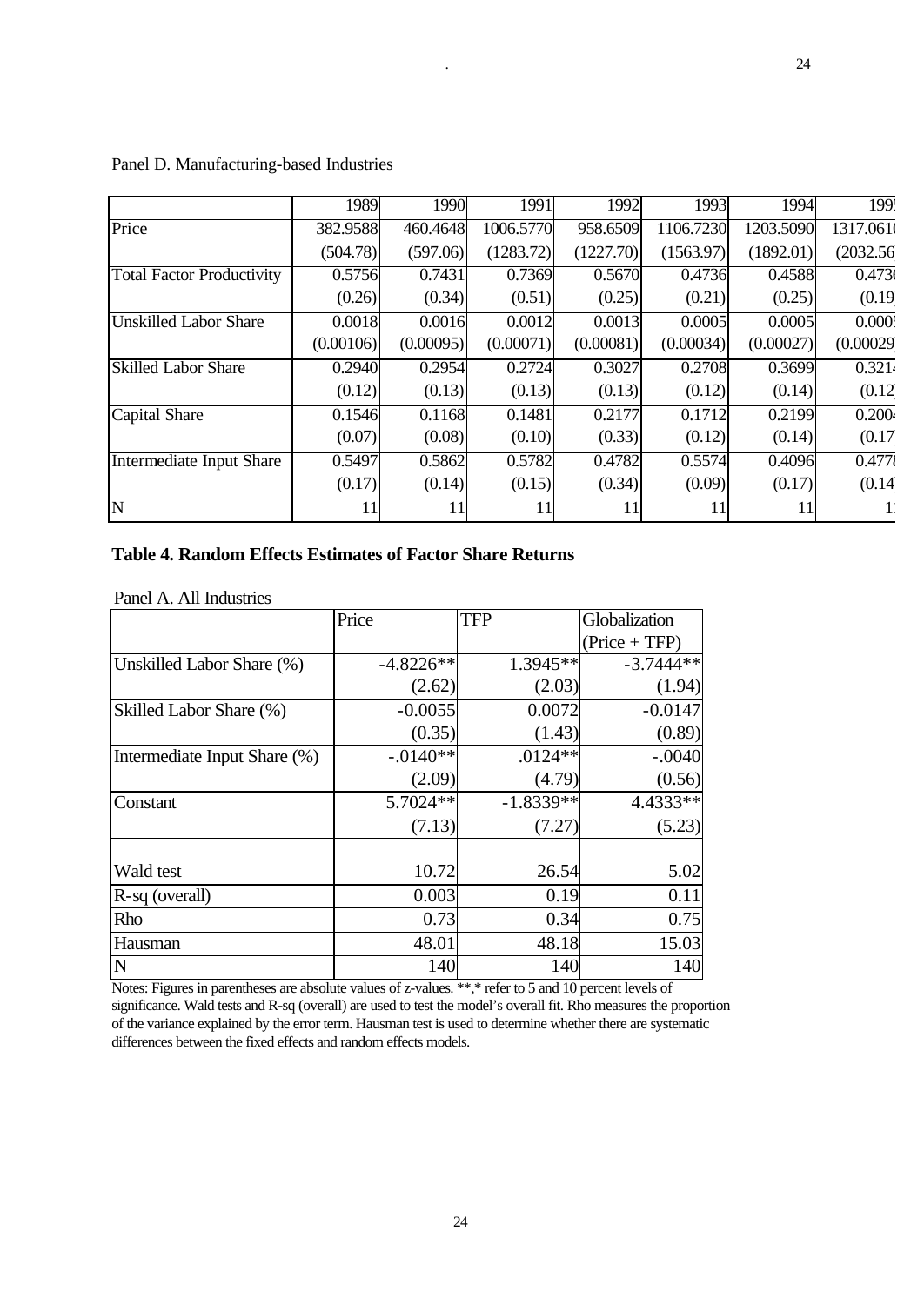| O                            | Price      | <b>TFP</b> | Globalization   |
|------------------------------|------------|------------|-----------------|
|                              |            |            | $(Price + TFP)$ |
|                              |            |            |                 |
| Unskilled Labor Share (%)    | 3.5039     | 7.1347*    | 8.4235*         |
|                              | (0.90)     | (1.71)     | (1.67)          |
| Skilled Labor Share (%)      | 0.0175     | 0.0149     | 0.0032          |
|                              | (1.13)     | (1.49)     | (0.17)          |
| Intermediate Input Share (%) | .0074      | .0014      | .0135           |
|                              | (0.76)     | (0.14)     | (1.08)          |
| Constant                     | $2.0341**$ | $-1.4765*$ | 1.0475          |
|                              | (2.14)     | (1.84)     | (0.88)          |
|                              |            |            |                 |
| Wald test                    | 1.75       | 10.98      | 4.50            |
| $R-sq$                       | 0.14       | 0.24       | 0.06            |
| Rho                          | 0.66       | 0.01       | 0.59            |
| Hausman                      | 0.76       | 43.21      | 14.48           |
| N                            | 42         | 42         | 42              |

### Panel B. Agriculture-based Estimates

See notes in Panel A.

| Panel C. Natural Resource–based Industries |  |  |  |
|--------------------------------------------|--|--|--|
|--------------------------------------------|--|--|--|

|                              | Price      | <b>TFP</b>  | Globalization   |
|------------------------------|------------|-------------|-----------------|
|                              |            |             | $(Price + TFP)$ |
| Unskilled Labor Share (%)    | $-15.6762$ | 3.7699      | $-11.9063$      |
|                              | (1.38)     | (0.54)      | (0.90)          |
| Skilled Labor Share (%)      | $0.3588**$ | $-0.0865$   | $0.2724*$       |
|                              | (2.73)     | (1.07)      | (1.79)          |
| Intermediate Input Share (%) | .0150      | $.0144**$   | $.0294**$       |
|                              | (1.62)     | (2.53)      | (2.74)          |
| Constant                     | 0.1310     | $-2.1585**$ | $-2.0275**$     |
|                              | (0.15)     | (4.00)      | (1.99)          |
|                              |            |             |                 |
| Wald test                    | 13.19      | 16.64       | 8.74            |
| $R-sq$                       | 0.44       | 0.49        | 0.34            |
| Rho                          | 0.00       | 0.00        | 0.00            |
| Hausman                      | 0.00       | 27.03       | 0.00            |
| $\mathbf N$                  | 21         | 21          | 21              |

See notes in Panel A.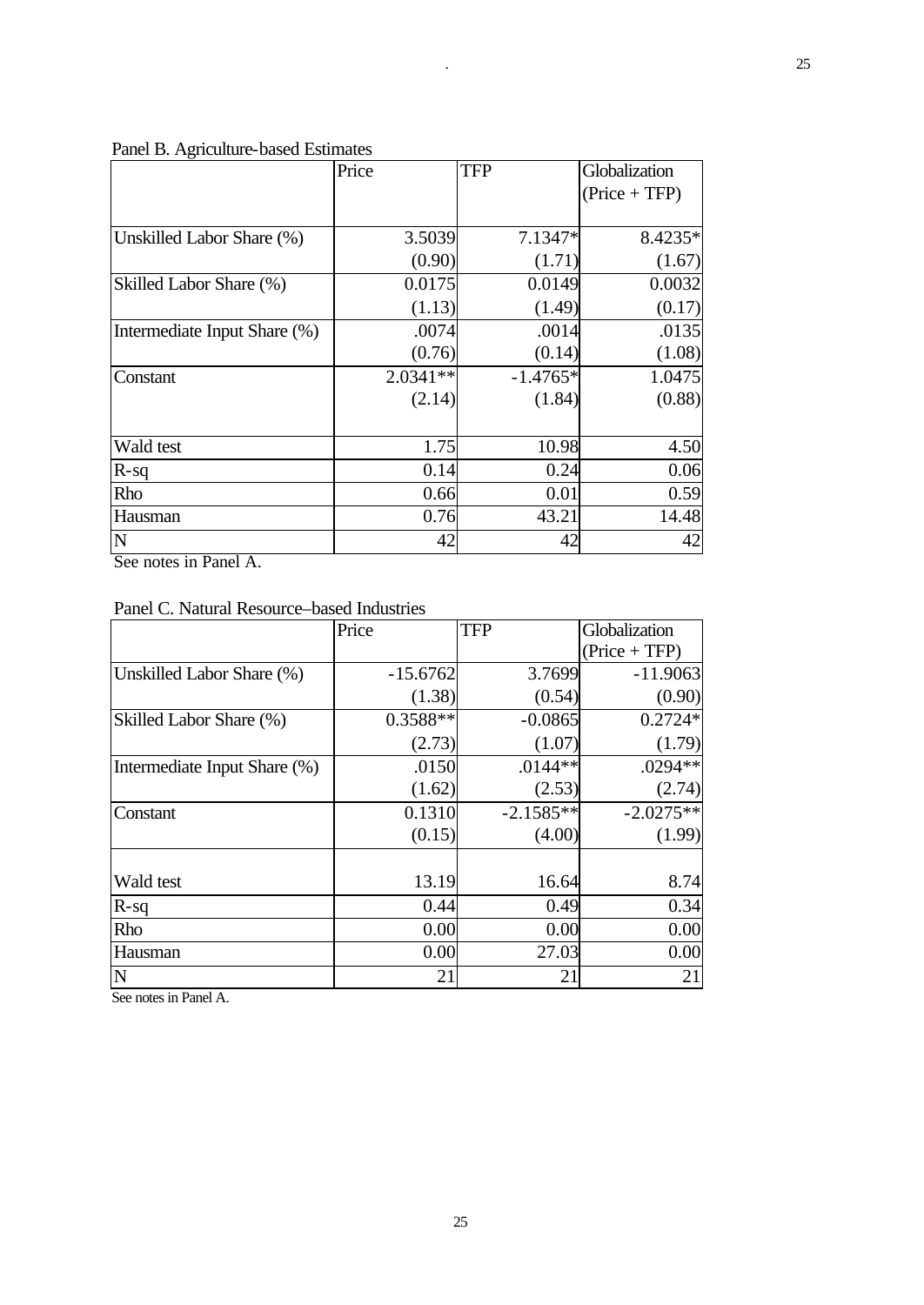|                              | Price       | <b>TFP</b>  | Globalization   |
|------------------------------|-------------|-------------|-----------------|
|                              |             |             | $(Price + TFP)$ |
| Unskilled Labor Share (%)    | $-5.8771**$ | 1.7069**    | $-4.2479*$      |
|                              | (2.50)      | (2.77)      | (1.81)          |
| Skilled Labor Share (%)      | $-0.0370*$  | $-0.0004$   | $-0.0403*$      |
|                              | (1.71)      | (0.08)      | (1.86)          |
| Intermediate Input Share (%) | $-.0307**$  | $.0105**$   | $-.0217*$       |
|                              | (2.70)      | (3.58)      | (1.91)          |
| Constant                     | 9.1469**    | $-1.3888**$ | $7.9289**$      |
|                              | (8.14)      | (4.99)      | (7.02)          |
|                              |             |             |                 |
| Wald test                    | 15.81       | 23.90       | 9.94            |
| $R-sq$                       | 0.18        | 0.32        | 0.10            |
| Rho                          | 0.37        | 0.25        | 0.39            |
| Hausman                      | 1.06        | 14.29       | 2.39            |
| $\mathbf N$                  | 77          | 77          | 77              |

#### Panel D. Manufacturing-based Industries

See notes in Panel A.

## **Table 5. Ordinary Least Square Estimates of Factor Share Returns**

Panel A. All industries

|                              | Price      | <b>TFP</b>  | Globalization   |
|------------------------------|------------|-------------|-----------------|
|                              |            |             | $(Price + TFP)$ |
| Unskilled Labor Share (%)    | 2.5495     | 1.1377*     | 3.6872          |
|                              | (1.00)     | (1.71)      | (1.36)          |
| Skilled Labor Share (%)      | 0.0172     | $0.0228**$  | $0.0400**$      |
|                              | (1.12)     | (5.65)      | (2.44)          |
| Intermediate Input Share (%) | $-0.0173*$ | $.0153**$   | $-.0021$        |
|                              | (1.68)     | (5.64)      | (0.19)          |
| Constant                     | 4.8035**   | $-2.3721**$ | $2.4313**$      |
|                              | (5.48)     | (10.34)     | (2.61)          |
|                              |            |             |                 |
| Adj. R-sq                    | 0.08       | 0.27        | 0.11            |
| F-test                       | 5.08       | 17.84       | 6.64            |
| $\mathbf N$                  | 140        | 140         | 140             |

Notes: Figures in parentheses are absolute values of t-values. \*\*,\* refer to 5 and 10 percent levels of significance.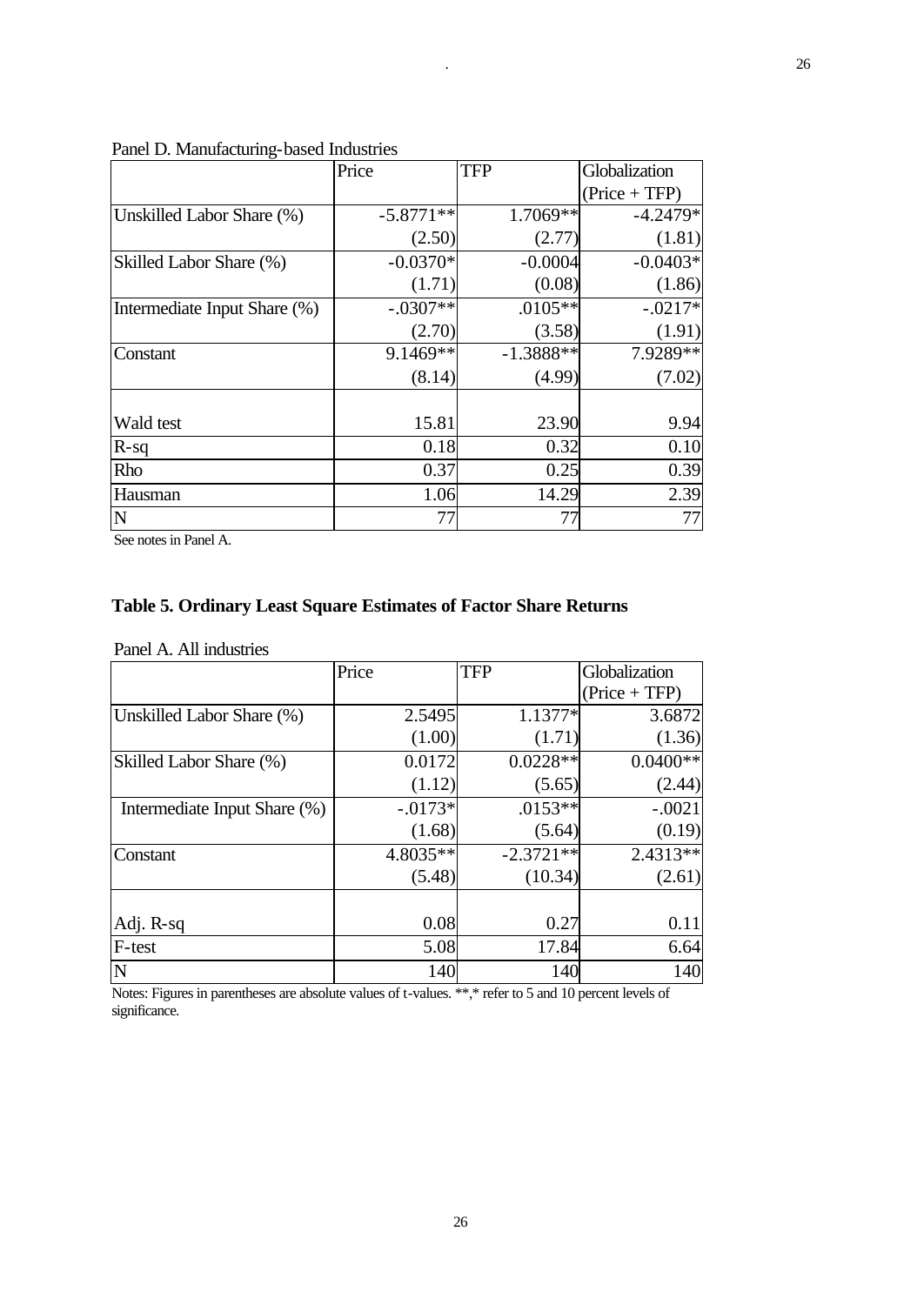| O                            | Price     | <b>TFP</b> | Globalization   |
|------------------------------|-----------|------------|-----------------|
|                              |           |            | $(Price + TFP)$ |
| Unskilled Labor Share (%)    | 9.8005    | 7.0748*    | 16.8753**       |
|                              | (1.58)    | (1.68)     | (2.56)          |
| Skilled Labor Share (%)      | $0.0240*$ | 0.0150     | $0.0390**$      |
|                              | (1.65)    | (1.52)     | (2.51)          |
| Intermediate Input Share (%) | .0164     | .0008      | .0171           |
|                              | (1.14)    | (0.08)     | (1.12)          |
| Constant                     | 1.2173    | $-1.4420*$ | $-0.2247$       |
|                              | (1.03)    | (1.80)     | (0.18)          |
|                              |           |            |                 |
| Adj. R-sq                    | 0.09      | 0.18       | 0.31            |
| F-test                       | 2.40      | 3.95       | 7.02            |
| N                            | 42        | 42         | 42              |

#### Panel B. Agriculture-based Industries

See notes in Panel A.

## Panel C. Natural Resource-based Industries

|                              | Price      | <b>TFP</b>  | Globalization   |
|------------------------------|------------|-------------|-----------------|
|                              |            |             | $(Price + TFP)$ |
| Unskilled Labor Share (%)    | $-15.6762$ | 3.7699      | $-11.9063$      |
|                              | (1.38)     | (0.54)      | (0.90)          |
| Skilled Labor Share (%)      | $0.3588**$ | $-0.0865$   | $0.2724*$       |
|                              | (2.73)     | (1.07)      | (1.79)          |
| Intermediate Input Share (%) | .0150      | $.0144**$   | .0294**         |
|                              | (1.62)     | (2.53)      | (2.74)          |
| Constant                     | 0.1310     | $-2.1585**$ | $-2.0275**$     |
|                              | (0.15)     | (4.00)      | (1.99)          |
|                              |            |             |                 |
| Adj. R-sq                    | 0.34       | 0.41        | 0.22            |
| F-test                       | 4.40       | 5.55        | 2.91            |
| N                            | 21         | 21          | 21              |

See notes in Panel A.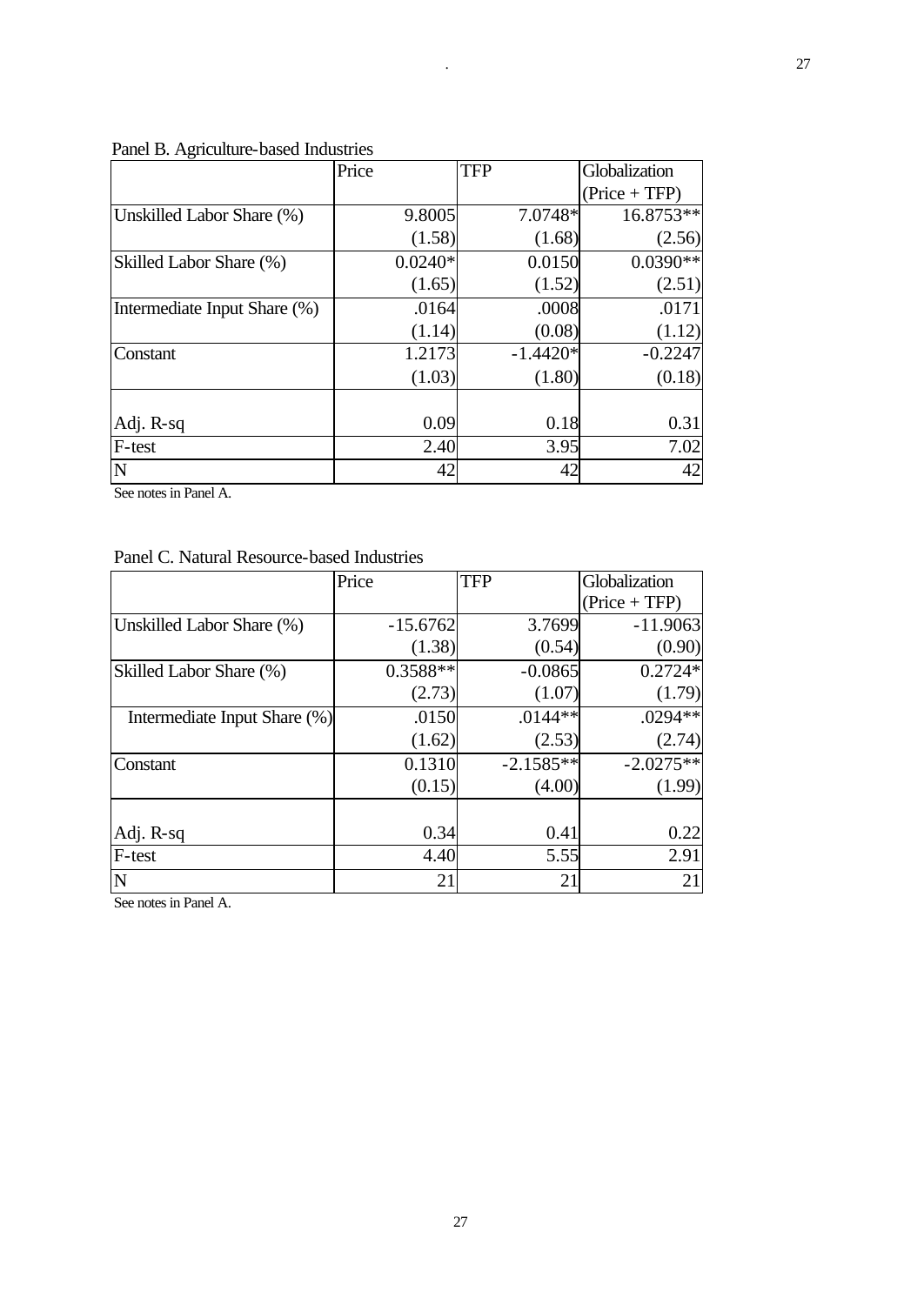|                              | Price       | <b>TFP</b>  | Globalization   |
|------------------------------|-------------|-------------|-----------------|
|                              |             |             | $(Price + TFP)$ |
| Unskilled Labor Share (%)    | $-6.3713**$ | 1.9345**    | $-4.4367*$      |
|                              | (2.39)      | (2.83)      | (1.63)          |
| Skilled Labor Share (%)      | $-0.0298$   | 0.0062      | $-0.0236$       |
|                              | (1.49)      | (1.21)      | (1.15)          |
| Intermediate Input Share (%) | $-.0198*$   | $.0147**$   | $-.0052$        |
|                              | (1.76)      | (5.10)      | (0.45)          |
| Constant                     | 8.4121**    | $-1.8322**$ | $6.5798**$      |
|                              | (8.64)      | (7.36)      | (6.61)          |
|                              |             |             |                 |
| Adj. R-sq                    | 0.16        | 0.31        | 0.08            |
| F-test                       | 5.67        | 12.31       | 3.10            |
| N                            | 77          | 77          | 77              |

Panel D. Manufacturing-based Industries

See notes in Panel A.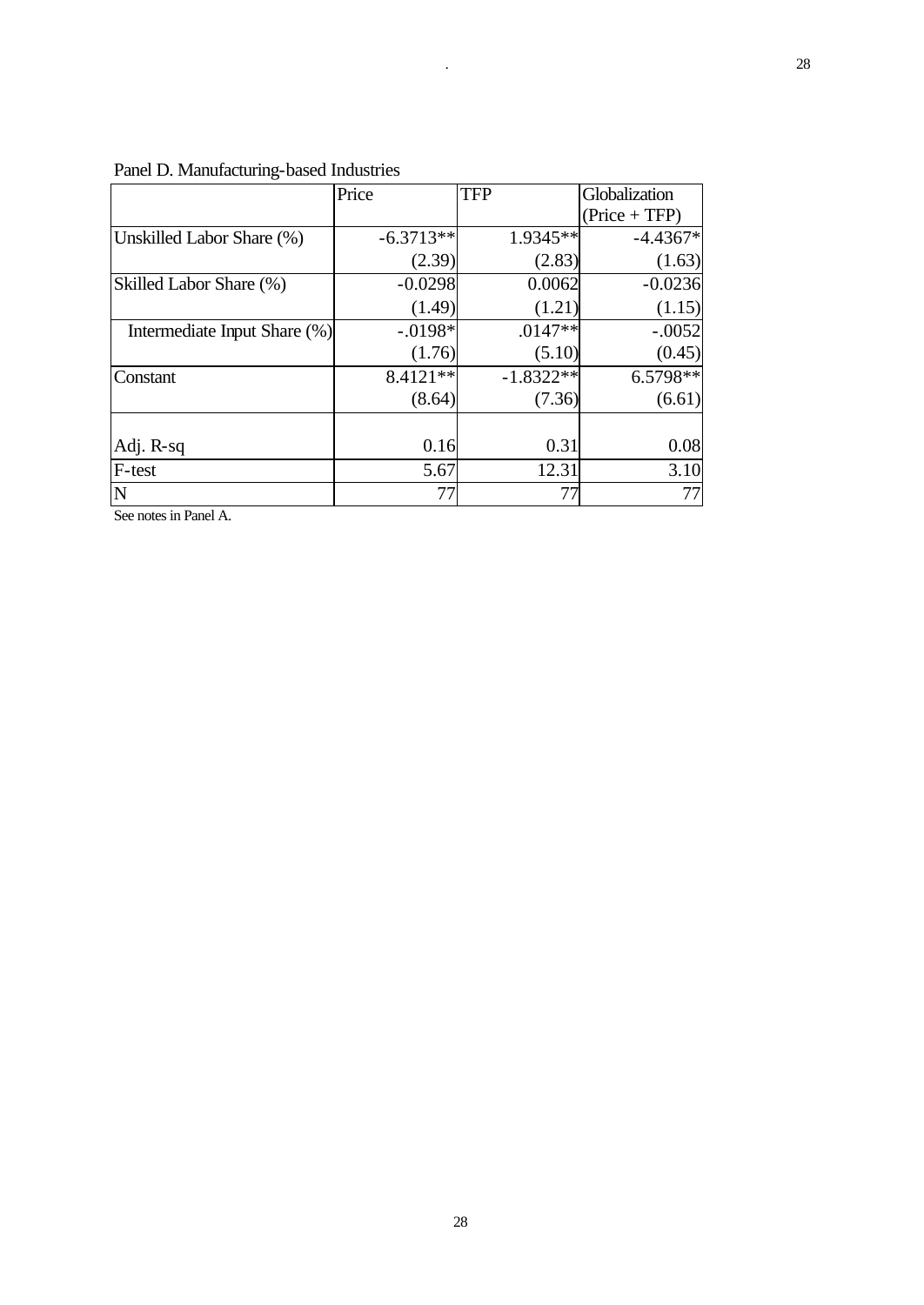## **Table 6. Fixed Effects Estimates of Factor Share Returns**

|                              | Price       | <b>TFP</b>  | Globalization   |
|------------------------------|-------------|-------------|-----------------|
|                              |             |             | $(Price + TFP)$ |
| Unskilled Labor Share (%)    | $-5.9839**$ | 0.8899      | $-5.0940**$     |
|                              | (3.22)      | (1.29)      | (2.66)          |
| Skilled Labor Share (%)      | $-0.0203$   | $-0.0181**$ | $-0.0384**$     |
|                              | (1.19)      | (2.83)      | (2.18)          |
| Intermediate Input Share (%) | $-.0154**$  | .0089**     | $-.0065$        |
|                              | (2.28)      | (3.54)      | (0.94)          |
| Constant                     | $6.2317**$  | $-0.9643**$ | $5.2674**$      |
|                              | (8.56)      | (3.56)      | (7.03)          |
|                              |             |             |                 |
| F-test                       | 4.89        | 13.83       | 4.25            |
| $R-sq$                       | 0.03        | 0.02        | 0.12            |
| Rho                          | 0.80        | 0.75        | 0.84            |
| N                            | 140         | 140         | 140             |

Panel A. All Industries

See notes in Table 4.

Panel B. Agricultural-based Industries

|                              | Price      | <b>TFP</b> | Globalization   |
|------------------------------|------------|------------|-----------------|
|                              |            |            | $(Price + TFP)$ |
|                              |            |            |                 |
| Unskilled Labor Share (%)    | 2.5911     | 0.3143     | 2.9054          |
|                              | (0.64)     | (0.10)     | (0.60)          |
| Skilled Labor Share (%)      | 0.0132     | $-0.0549*$ | $-0.0418*$      |
|                              | (0.70)     | (3.77)     | (1.85)          |
| Intermediate Input Share (%) | .0057      | $-.0008$   | .0049           |
|                              | (0.58)     | (0.11)     | (0.42)          |
| Constant                     | $2.2600**$ | 0.5424     | 2.8024 **       |
|                              | (2.25)     | (0.70)     | (2.34)          |
|                              |            |            |                 |
| F-test                       | 0.24       | 8.75       | 3.30            |
| $R-sq$                       | 0.14       | 0.18       | 0.18            |
| Rho                          | 0.73       | 0.92       | 0.88            |
| $\mathbf N$                  | 42         | 42         | 42              |

See notes in Table 4.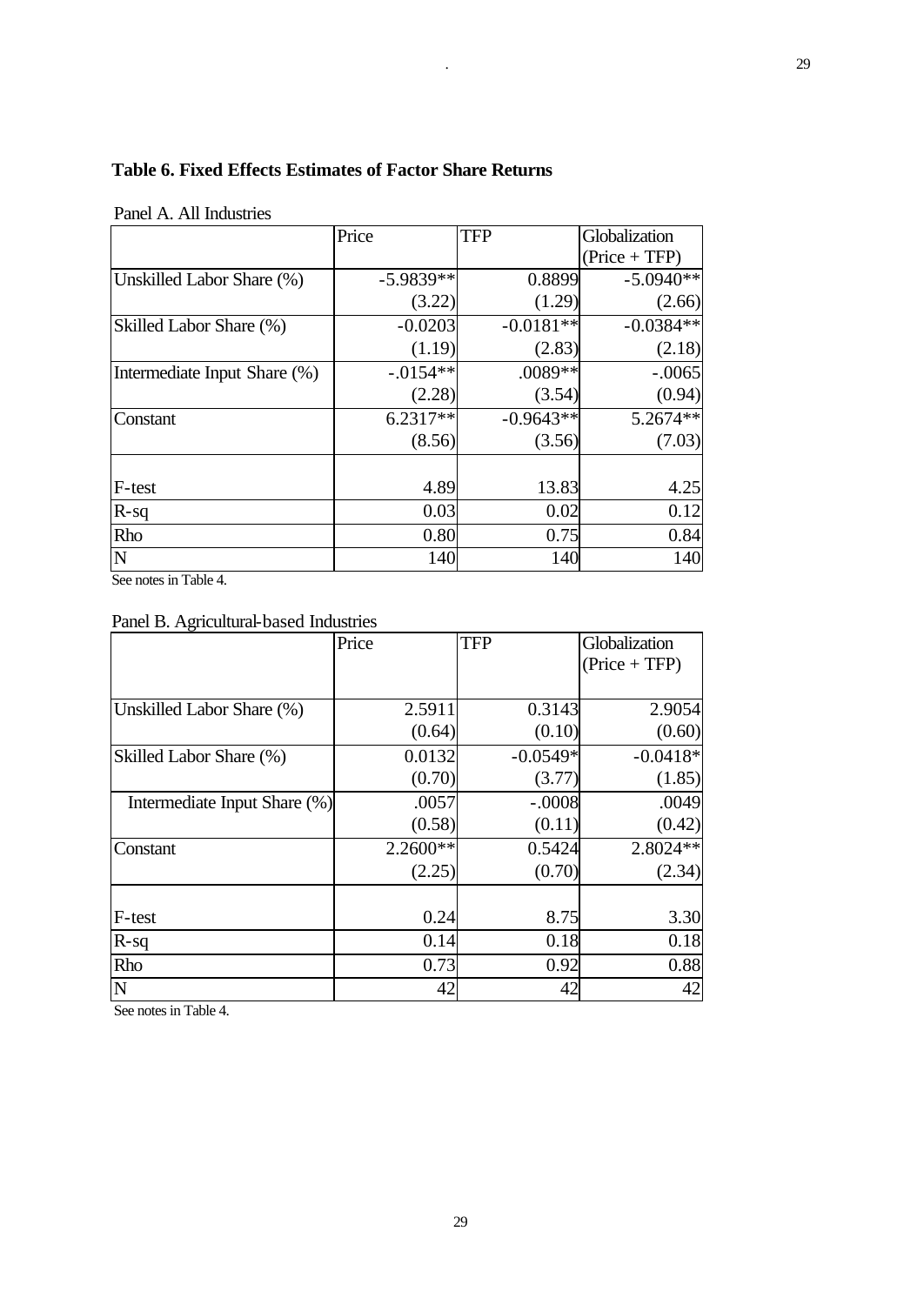|                              | Price       | <b>TFP</b> | Globalization   |
|------------------------------|-------------|------------|-----------------|
|                              |             |            | $(Price + TFP)$ |
| Unskilled Labor Share (%)    | $-10.0065*$ | $-6.4069$  | $-16.4134*$     |
|                              | (1.66)      | (0.97)     | (1.92)          |
| Skilled Labor Share (%)      | 0.0605      | $-0.0714$  | $-0.0109$       |
|                              | (0.85)      | (0.92)     | (0.11)          |
| Intermediate Input Share (%) | .0029       | .0033      | .0062           |
|                              | (0.53)      | (0.54)     | (0.79)          |
| Constant                     | 2.1383**    | $-0.9764$  | 1.1619          |
|                              | (3.68)      | (1.53)     | (1.41)          |
|                              |             |            |                 |
| F-test                       | 1.82        | 5.82       | 7.34            |
| $R-sq$                       | 0.04        | 0.28       | 0.01            |
| Rho                          | 0.91        | 0.64       | 0.89            |
| $\mathbf N$                  | 21          | 21         | 21              |

## Panel C. Natural Resource-based Industries

See notes in Table 4.

## Panel D. Manufacturing-based Industries

|                              | Price       | <b>TFP</b>  | Globalization   |
|------------------------------|-------------|-------------|-----------------|
|                              |             |             | $(Price + TFP)$ |
| Unskilled Labor Share (%)    | $-5.6620**$ | $1.3441**$  | $-4.3179*$      |
|                              | (2.29)      | (2.17)      | (1.77)          |
| Skilled Labor Share (%)      | $-0.0397$   | $-0.0101$   | $-0.0498**$     |
|                              | (1.56)      | (1.58)      | (1.98)          |
| Intermediate Input Share (%) | $-.0350**$  | $.0067**$   | $-.0283**$      |
|                              | (2.83)      | (2.18)      | (2.32)          |
| Constant                     | 9.4284**    | $-0.8613**$ | $8.5671**$      |
|                              | (7.46)      | (2.73)      | (6.88)          |
|                              |             |             |                 |
| F-test                       | 4.61        | 6.50        | 3.32            |
| $R-sq$                       | 0.17        | 0.15        | 0.09            |
| Rho                          | 0.38        | 0.52        | 0.44            |
| $\mathbf N$                  | 77          | 77          | 77              |

See notes in Table 4.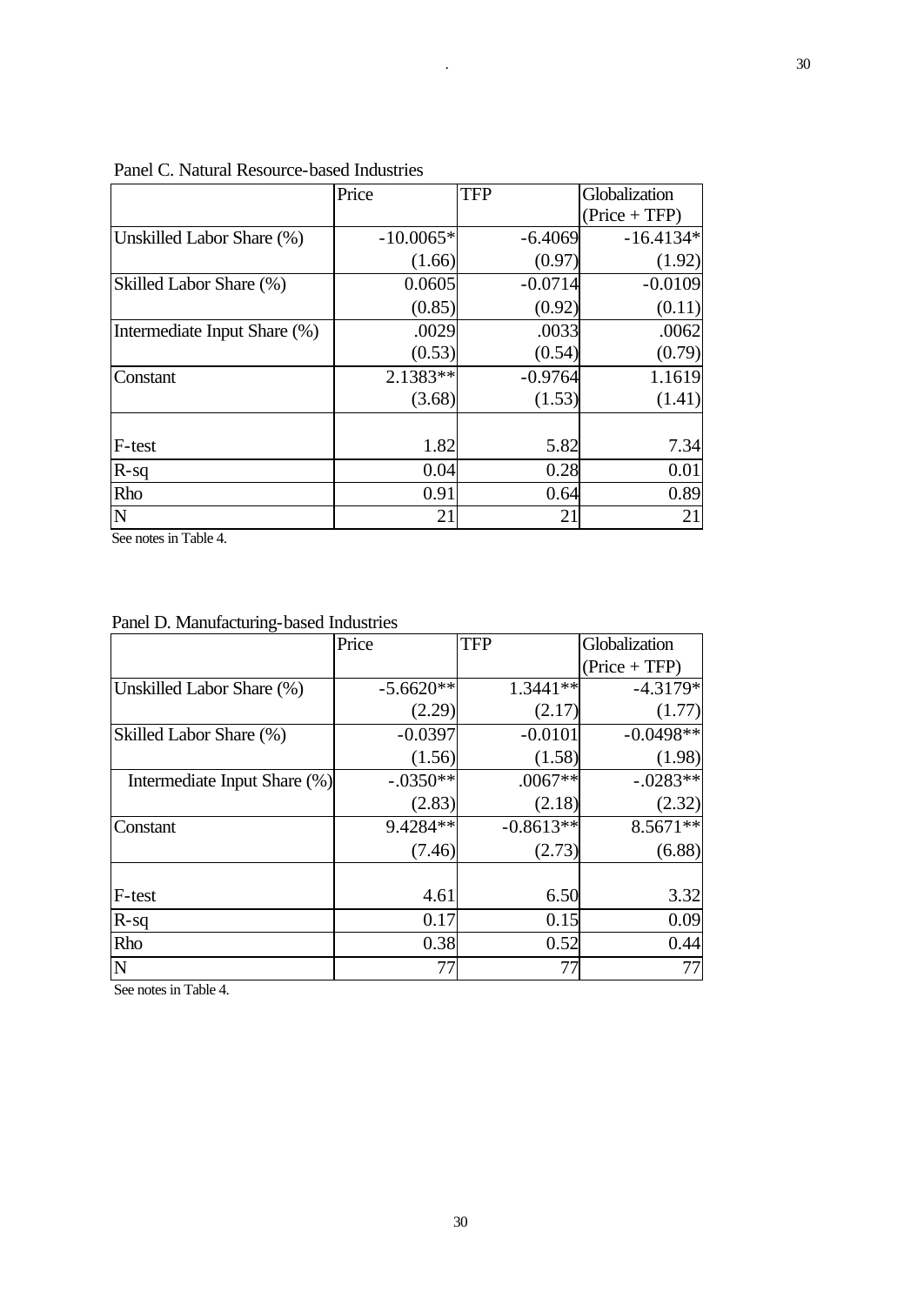

**Figure 1. Effects of Openness on Relative Wages: Two Traded Goods**

**Figure 2. Effects of Openness on Relative Wages: Many Traded Goods**



Unskilled/Skilled Wages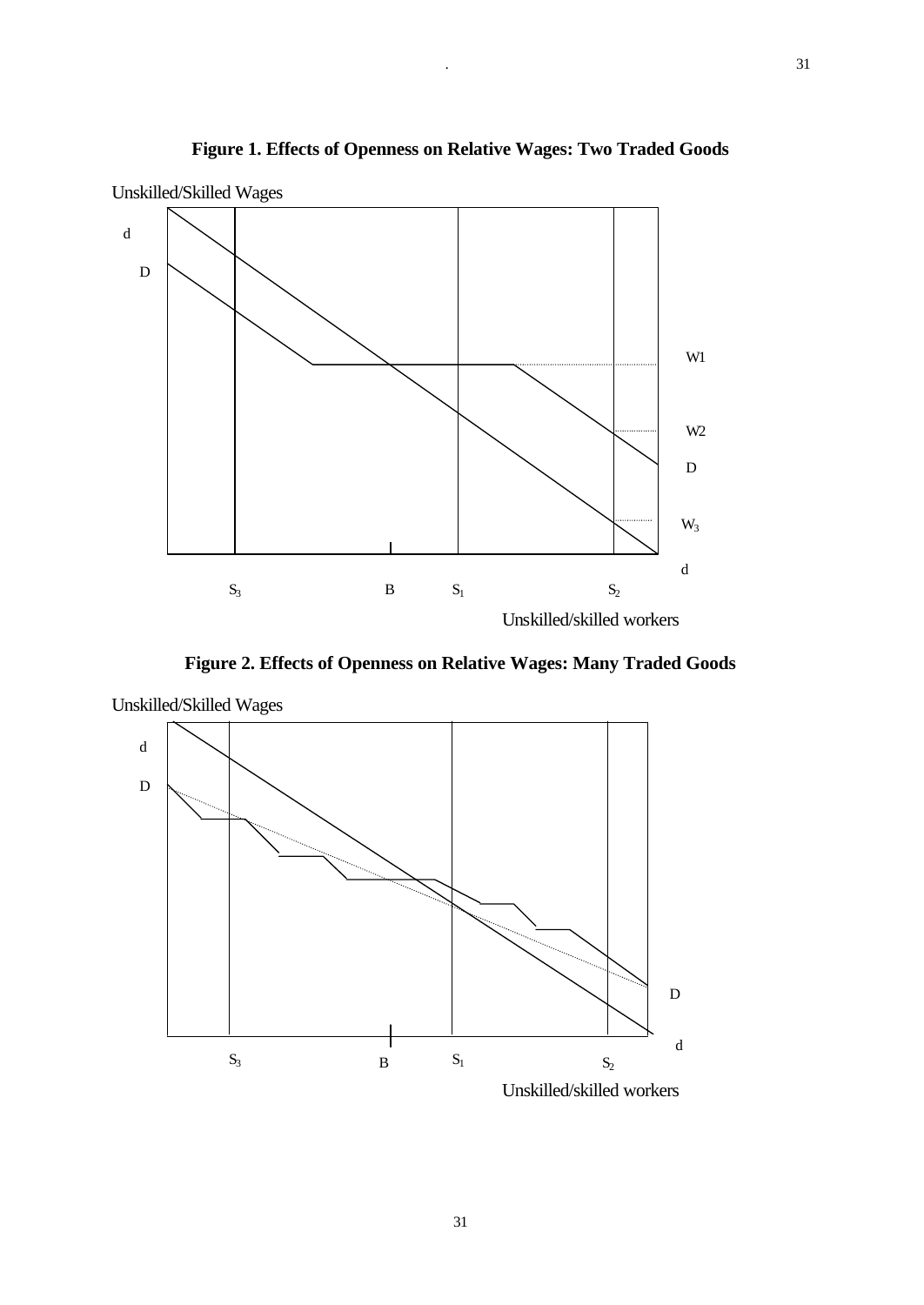

Source: Philippine Foreign Trade Statistics, 1991-1997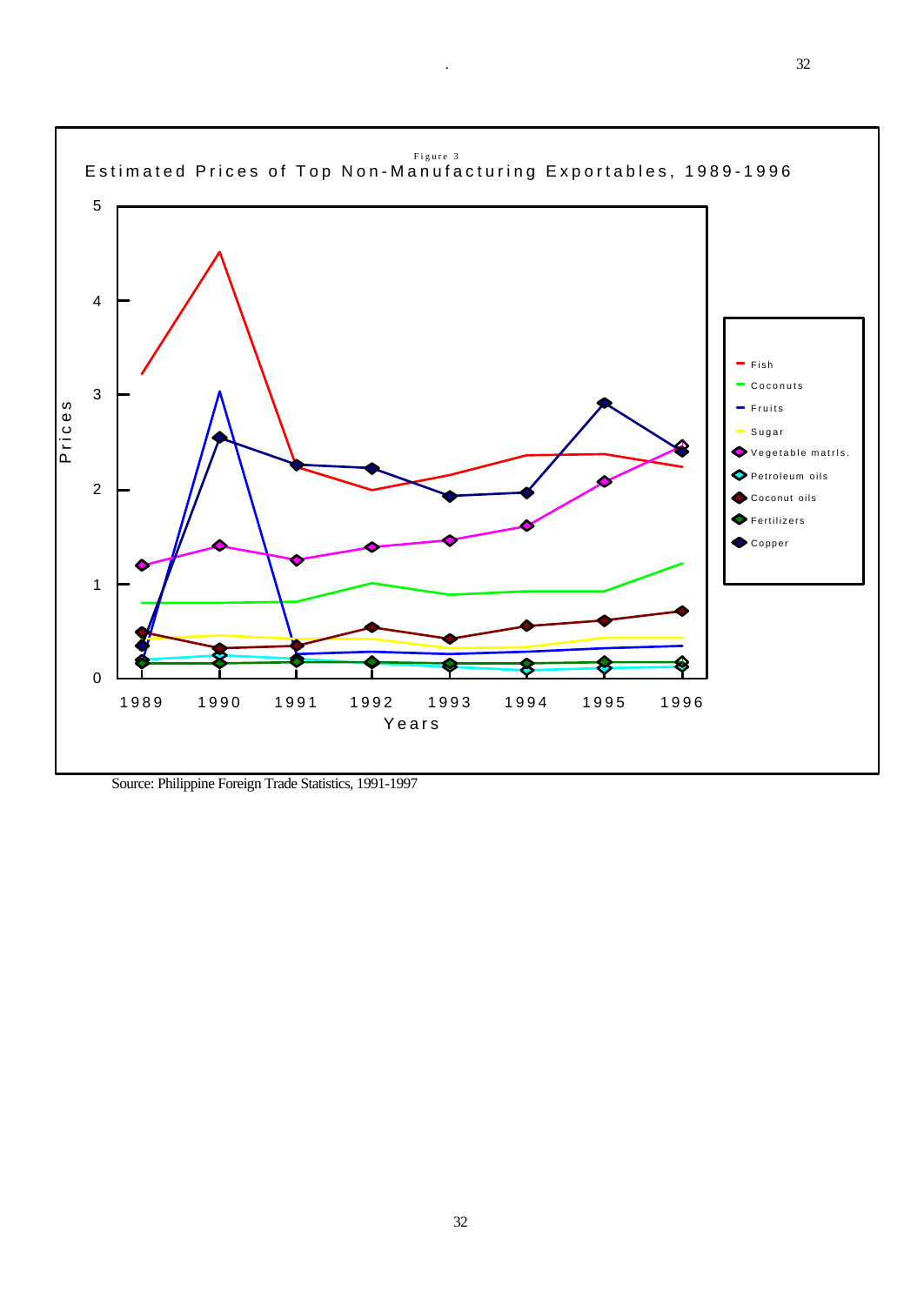

. 33

Source of basic data: Philippine Foreign Trade Statistics, 1991-1997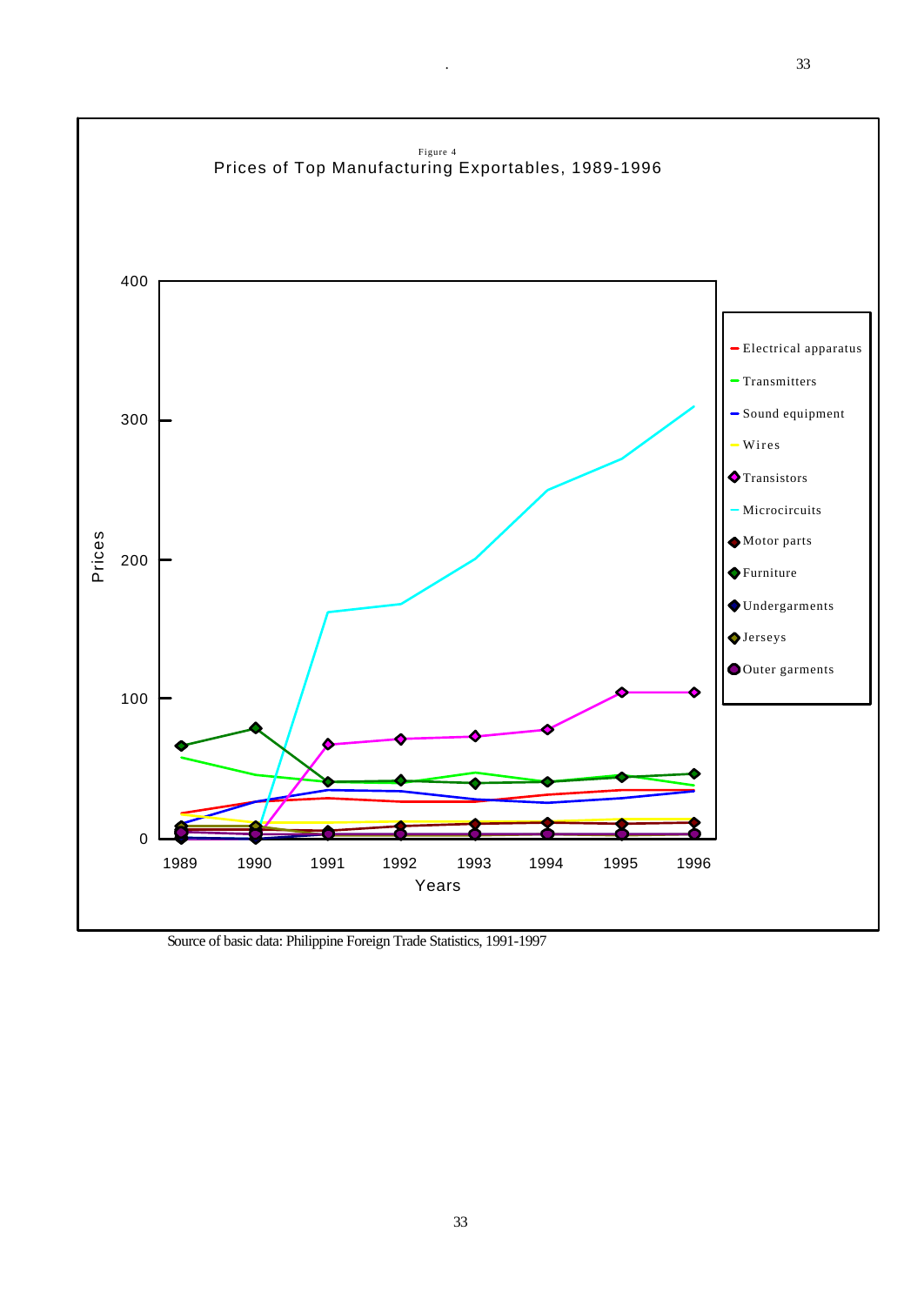

Source of basic data: Annual Survey of Establishments, various years; author's calculations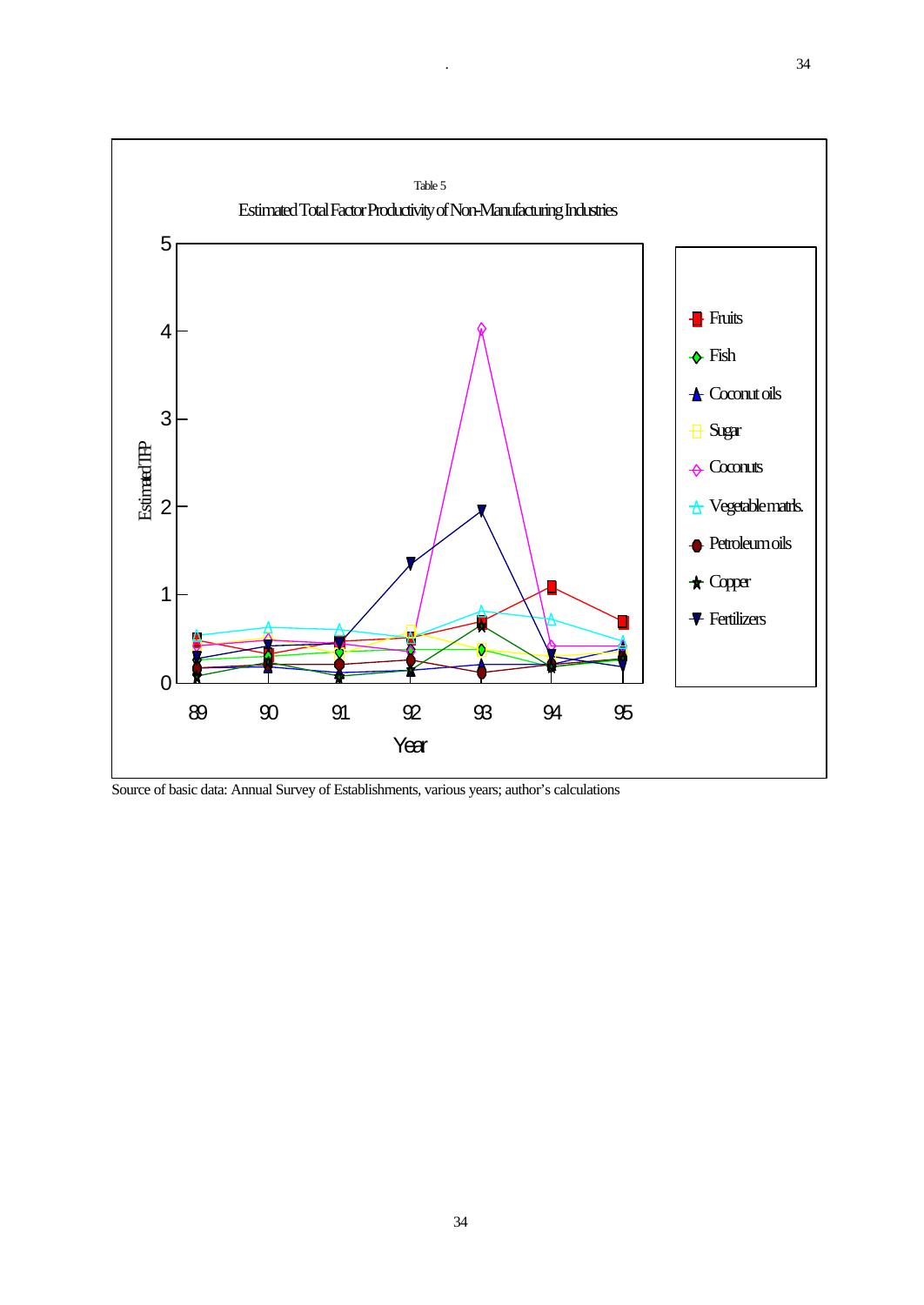

Source of basic data: Annual Survey of Establishments, various years; author's calculations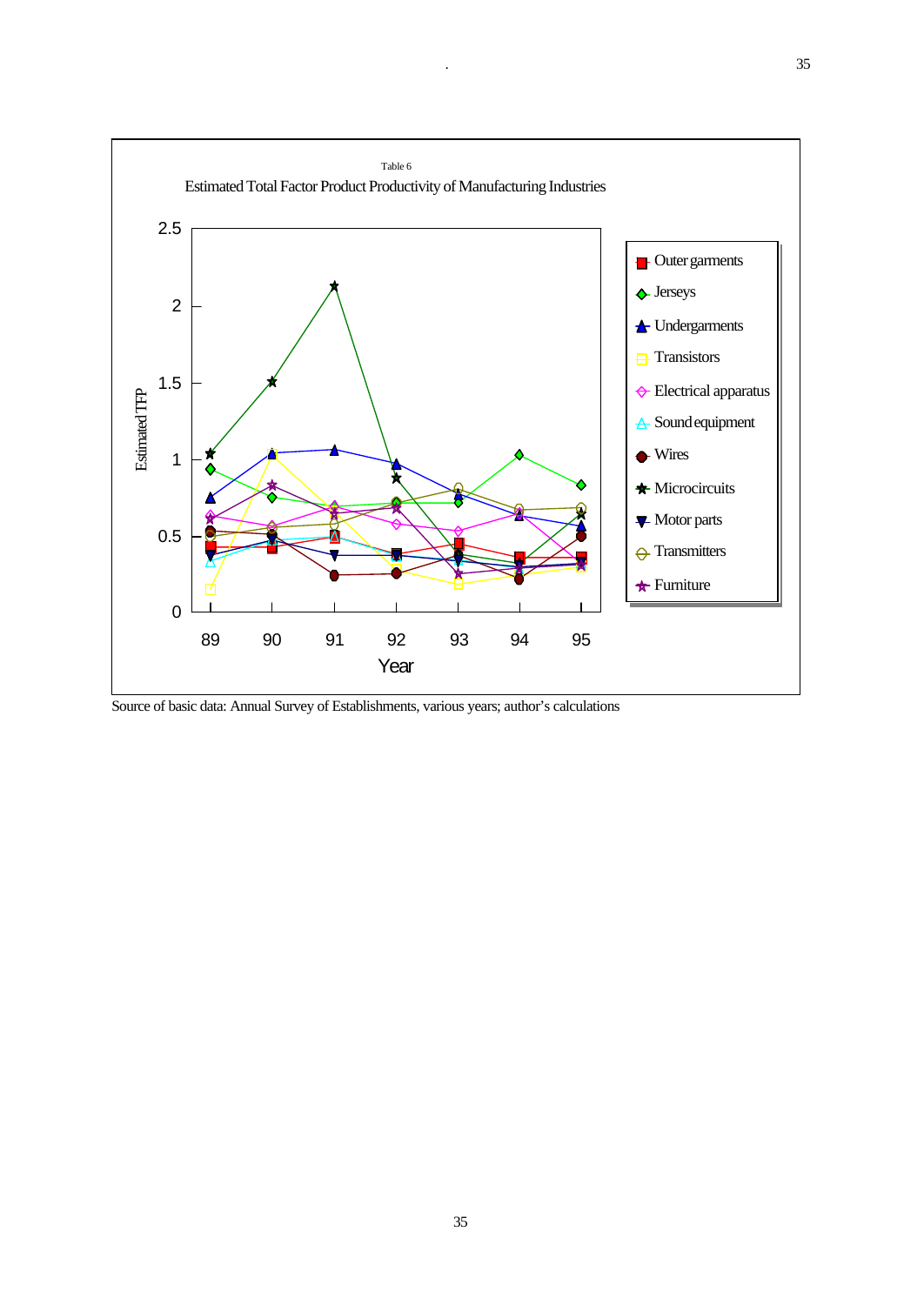

Source of basic data: Annual Survey of Establishments, 1989-1996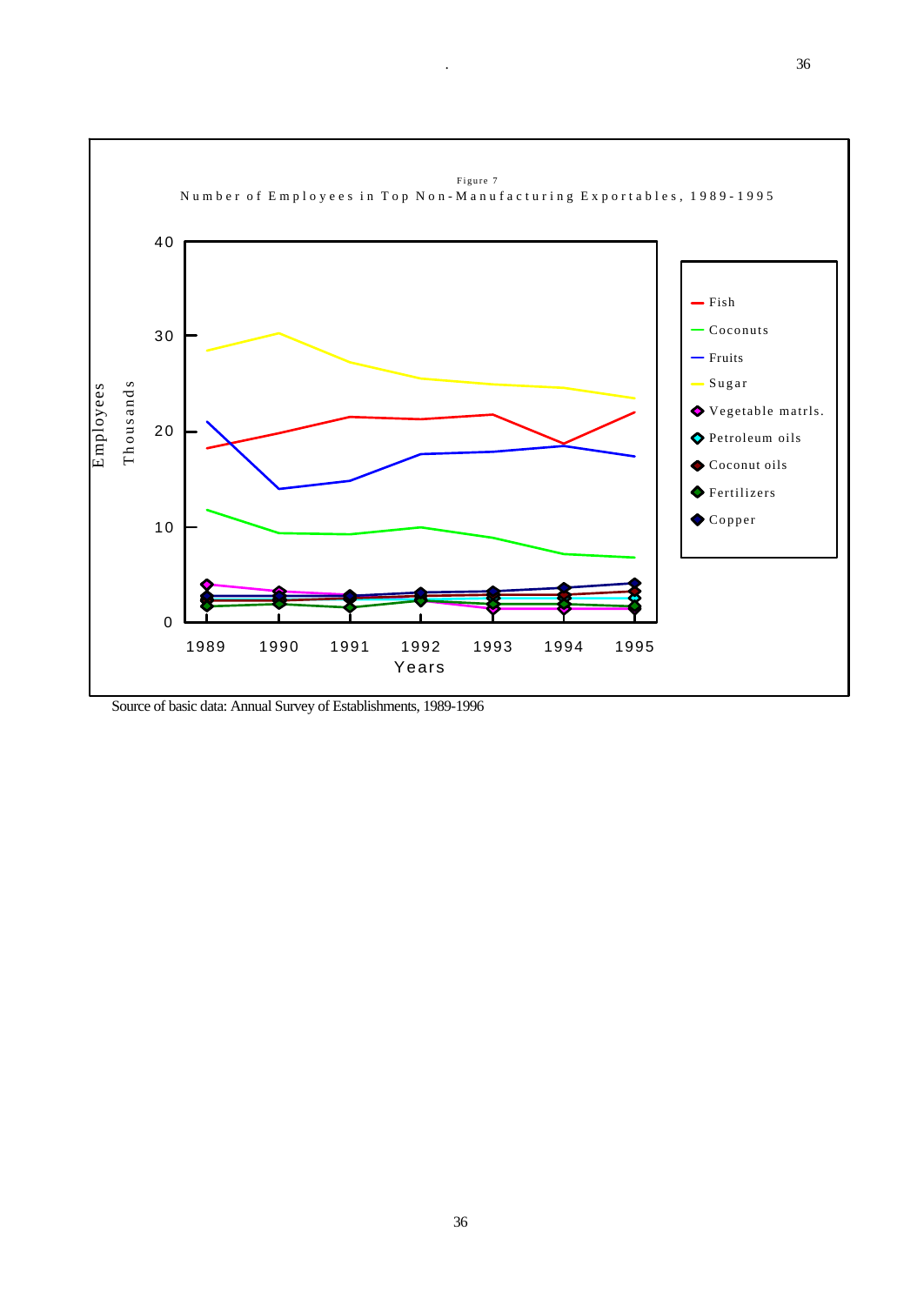

Source of basic data: Annual Survey of Establishment, various years

37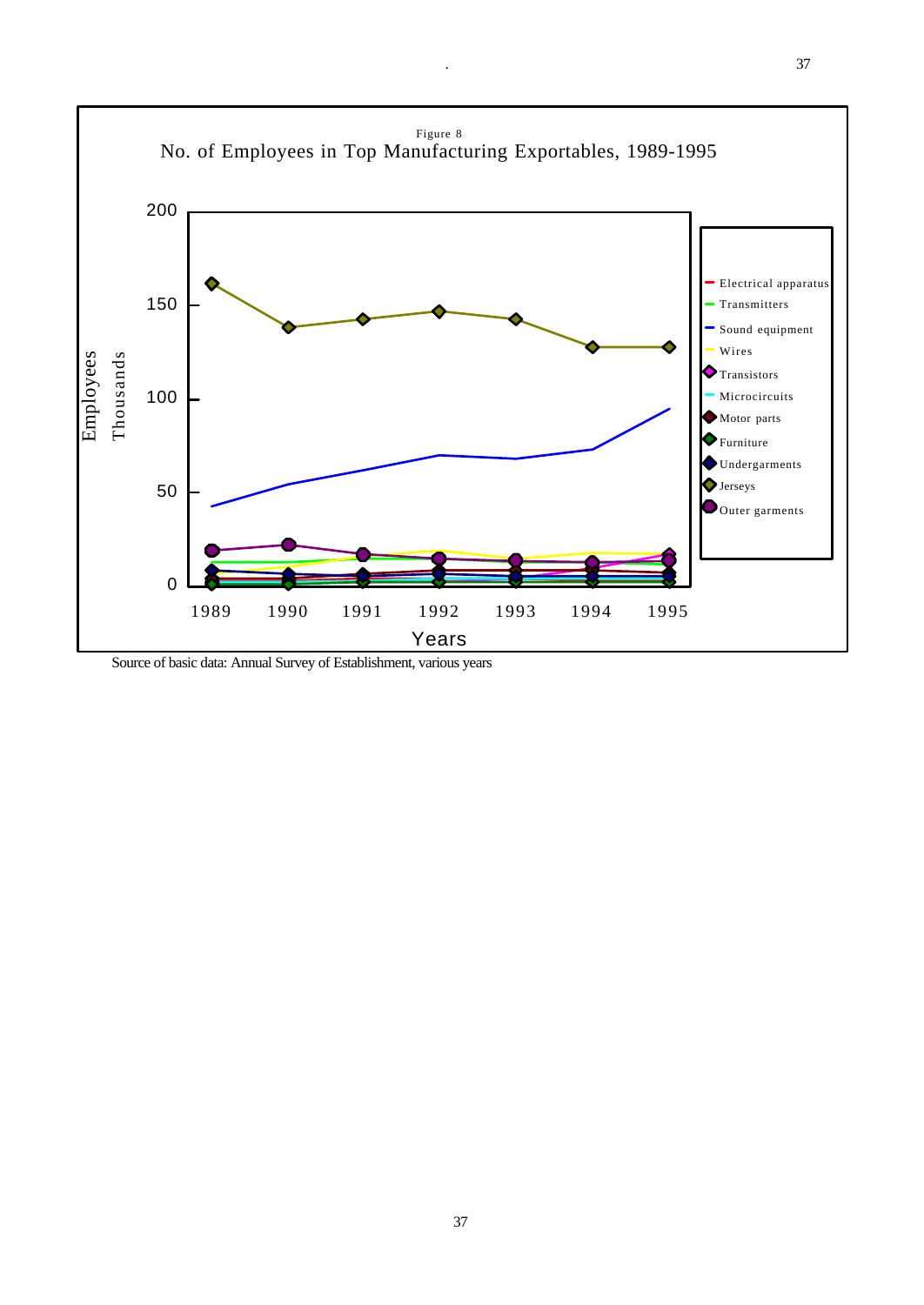

Source of basic data: Family, Income and Expenditure Survey, 1991-1994.



Source of basic data: Family, Income and Expenditure Survey, 1991-1994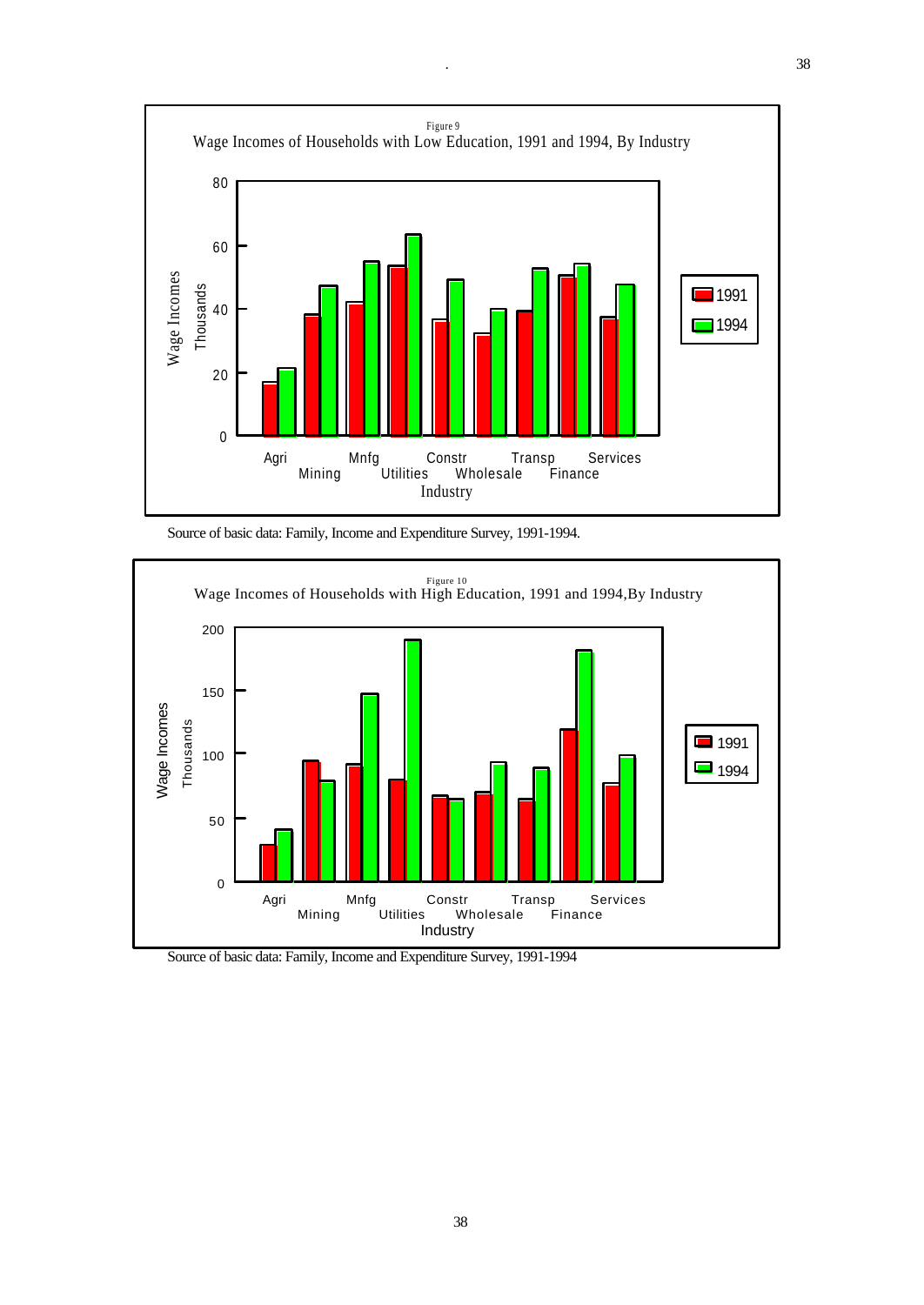**Note: May we request the layout artist to make the necessary changes to the equations, as indicated in the first edited draft? This editor tried to do so in the Word file, but to no avail.**

#### *Appendix*

Similar to the Stolper-Samuelson theorem, the Leamer (1996) framework is based on a set of zero profit conditions  $\mathbf{p} = \mathbf{A}^{\dagger} \mathbf{W}$  where **p** is a vector of product prices, **w** is the vector of factor costs and **A** is the matrix of input intensities, inputs per unit of output. Differentiating one of these zero-profit conditions produces the changes in product prices for sector i:

$$
dp_{i} = \sum_{k} (A_{ik}dw_{k} + dA_{ik}w_{k})
$$
  
\n
$$
\hat{p}_{i} = dp_{i} / p_{i} = \sum_{k} [(A_{ik}w_{k} / p_{i})(dw_{k} / w_{k}) + (dA_{ik}w_{k} / p_{i})] = \sum_{k} \mathbf{q}_{ik} \hat{w}_{k} + \sum_{k} \mathbf{q}_{ik} \hat{A}_{ik}
$$
 (A.1)

The input intensity, defined as  $A_{ik} = v_{ik} / Q_k$ , can be differentiated as:

$$
\hat{A}_{ik} = \hat{v}_{ik} - \hat{Q}_i
$$

Substituting this into the standard measurement of the growth of total factor productivity, we obtain:

$$
T\hat{F}P_i = \hat{Q}_i - \sum_k \mathbf{q}_{ik}\hat{V}_{ik} = -\sum_k \mathbf{q}_{ik}\hat{A}_{ik}
$$

In which case, using (A.1), the change in product prices can be linked with factor cost changes and technology changes into the following:

$$
\hat{p}_i = \sum_k \boldsymbol{q}_{ik} \hat{w}_{ik} - T \hat{F} P_i = \boldsymbol{q}_i \hat{w} - T \hat{F} P_i
$$
\n
$$
(A.2)
$$

This then is the fundamental condition that serves as basis for decomposing the impact of globalization and technology on factor prices. To do this, the equation can be separated into parts: one part can be due to technology (t) and the other that is due to other factors (g), where g stands for globalization as well as encompassing demand shifts. Hence,

$$
\hat{p}_i\left(t\right) + \hat{p}_i(g) = \pmb{q}_i \hat{w}(t) + \pmb{q}_i \hat{w}(g) - T \hat{F} P_i
$$

where

$$
\begin{aligned} \hat{\mathcal{B}}_1^{\mathcal{C}}(t) &= \mathbf{q}_1 \hat{\mathcal{W}}(t) - \text{Tr} \hat{\mathcal{B}}_1^{\mathcal{C}} \\ \hat{\mathcal{B}}_1^{\mathcal{C}}(g) &= \mathbf{q}_1 \hat{\mathcal{W}}(g) \\ \hat{\mathcal{B}}_1^{\mathcal{C}} &= \hat{\mathcal{B}}_1^{\mathcal{C}}(t) + \hat{\mathcal{B}}_1^{\mathcal{C}}(g) \end{aligned}
$$

In these equations, there are many values of the g-effect on wages that can be consistent with this set of equations, given the data on TFP growth and product price changes. The problem is that to disentangle the globalization effects from the technological